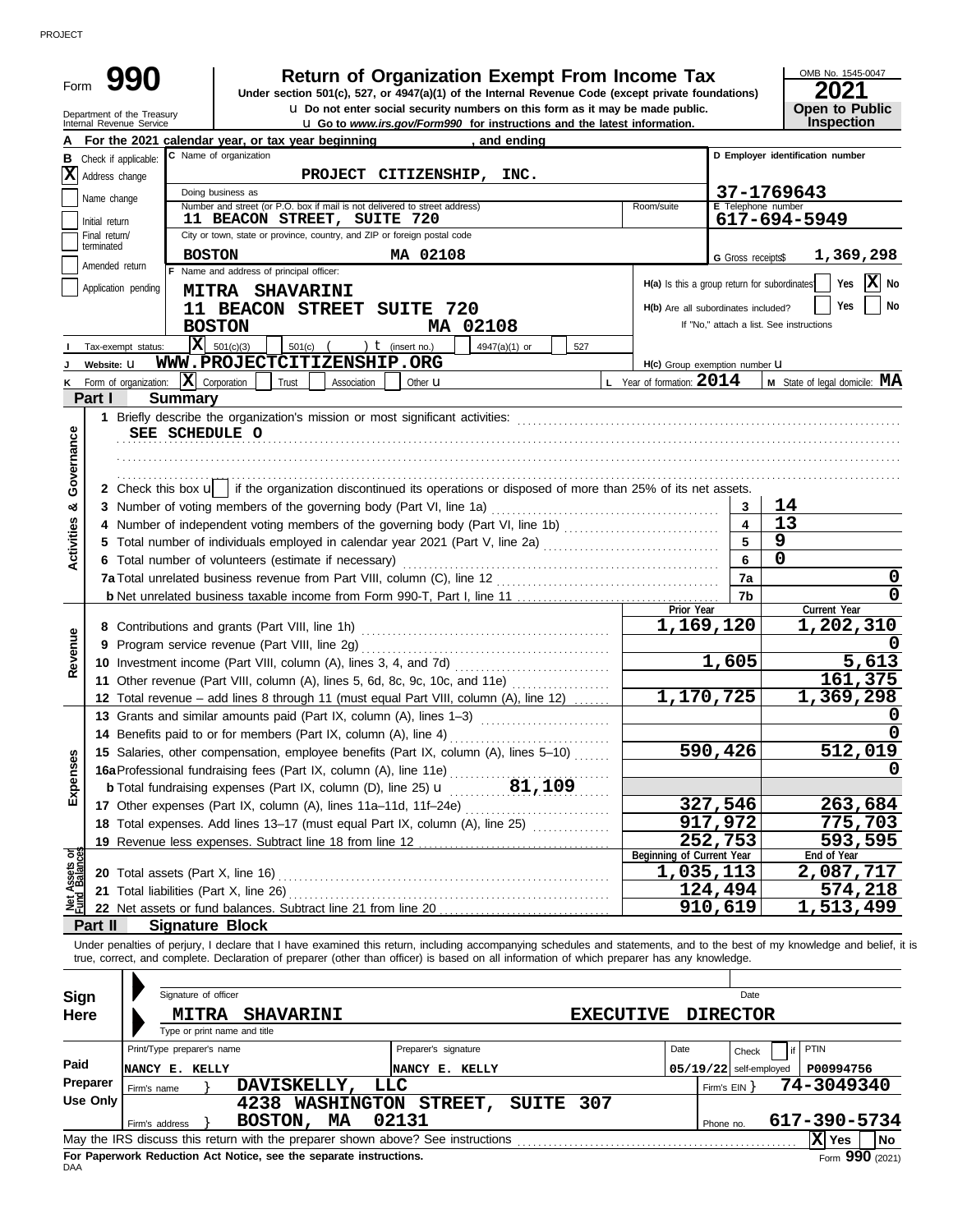|                |                                              | Form 990 (2021) PROJECT CITIZENSHIP, INC.                                   |         | 37-1769643                                                                                                                                                                                                                                                                                                                                 |               | Page 2                       |
|----------------|----------------------------------------------|-----------------------------------------------------------------------------|---------|--------------------------------------------------------------------------------------------------------------------------------------------------------------------------------------------------------------------------------------------------------------------------------------------------------------------------------------------|---------------|------------------------------|
| Part III       |                                              | <b>Statement of Program Service Accomplishments</b>                         |         |                                                                                                                                                                                                                                                                                                                                            |               | 区                            |
| $\mathbf{1}$   | Briefly describe the organization's mission: |                                                                             |         |                                                                                                                                                                                                                                                                                                                                            |               |                              |
|                | SEE SCHEDULE O                               |                                                                             |         |                                                                                                                                                                                                                                                                                                                                            |               |                              |
|                |                                              |                                                                             |         |                                                                                                                                                                                                                                                                                                                                            |               |                              |
|                |                                              |                                                                             |         |                                                                                                                                                                                                                                                                                                                                            |               |                              |
|                | prior Form 990 or 990-EZ?                    |                                                                             |         | 2 Did the organization undertake any significant program services during the year which were not listed on the                                                                                                                                                                                                                             |               | Yes $\overline{X}$ No        |
| 3              |                                              | If "Yes," describe these new services on Schedule O.                        |         |                                                                                                                                                                                                                                                                                                                                            |               |                              |
|                |                                              |                                                                             |         | Did the organization cease conducting, or make significant changes in how it conducts, any program<br>services? <b>contract and the contract of the contract of the contract of the contract of the contract of the contract of the contract of the contract of the contract of the contract of the contract of the contract of the co</b> |               | $\Box$ Yes $\overline{X}$ No |
|                |                                              | If "Yes," describe these changes on Schedule O.                             |         |                                                                                                                                                                                                                                                                                                                                            |               |                              |
| 4              |                                              |                                                                             |         | Describe the organization's program service accomplishments for each of its three largest program services, as measured by<br>expenses. Section 501(c)(3) and 501(c)(4) organizations are required to report the amount of grants and allocations to others,                                                                               |               |                              |
|                |                                              | the total expenses, and revenue, if any, for each program service reported. |         |                                                                                                                                                                                                                                                                                                                                            |               |                              |
| <b>PROJECT</b> |                                              | ) (Expenses \$ 591, 841 including grants of \$                              |         | CITIZENSHIP ASSISTS ELIGIBLE IMMIGRANTS TO APPLY FOR CITIZENSHIP.<br>FOR THOSE UNABLE TO PAY THE FILING FEE, PROJECT CITIZENSHIP PREPARES A FEE<br>WAIVER. FOR THOSE WHO ARE UNABLE TO LEARN ENGLISH DUE TO A DISABILITY,<br>PROJECT CITIZENSHIP ADVOCATES FOR A DISABILITY WAIVER.                                                        |               |                              |
|                |                                              |                                                                             |         |                                                                                                                                                                                                                                                                                                                                            |               |                              |
|                |                                              |                                                                             |         |                                                                                                                                                                                                                                                                                                                                            |               |                              |
|                |                                              |                                                                             |         |                                                                                                                                                                                                                                                                                                                                            |               |                              |
|                |                                              |                                                                             |         |                                                                                                                                                                                                                                                                                                                                            |               |                              |
|                |                                              |                                                                             |         |                                                                                                                                                                                                                                                                                                                                            |               |                              |
|                |                                              |                                                                             |         |                                                                                                                                                                                                                                                                                                                                            |               |                              |
|                |                                              | N/A                                                                         |         |                                                                                                                                                                                                                                                                                                                                            |               |                              |
|                |                                              |                                                                             |         |                                                                                                                                                                                                                                                                                                                                            |               |                              |
|                |                                              |                                                                             |         |                                                                                                                                                                                                                                                                                                                                            |               |                              |
|                |                                              |                                                                             |         |                                                                                                                                                                                                                                                                                                                                            |               |                              |
|                |                                              |                                                                             |         |                                                                                                                                                                                                                                                                                                                                            |               |                              |
|                |                                              |                                                                             |         |                                                                                                                                                                                                                                                                                                                                            |               |                              |
|                |                                              |                                                                             |         |                                                                                                                                                                                                                                                                                                                                            |               |                              |
|                |                                              |                                                                             |         |                                                                                                                                                                                                                                                                                                                                            |               |                              |
|                |                                              |                                                                             |         |                                                                                                                                                                                                                                                                                                                                            |               |                              |
|                | 4c (Code: ) (Expenses \$                     |                                                                             |         | including grants of \$                                                                                                                                                                                                                                                                                                                     | ) (Revenue \$ |                              |
| N/A            |                                              |                                                                             |         |                                                                                                                                                                                                                                                                                                                                            |               |                              |
|                |                                              |                                                                             |         |                                                                                                                                                                                                                                                                                                                                            |               |                              |
|                |                                              |                                                                             |         |                                                                                                                                                                                                                                                                                                                                            |               |                              |
|                |                                              |                                                                             |         |                                                                                                                                                                                                                                                                                                                                            |               |                              |
|                |                                              |                                                                             |         |                                                                                                                                                                                                                                                                                                                                            |               |                              |
|                |                                              |                                                                             |         |                                                                                                                                                                                                                                                                                                                                            |               |                              |
|                |                                              |                                                                             |         |                                                                                                                                                                                                                                                                                                                                            |               |                              |
|                |                                              |                                                                             |         |                                                                                                                                                                                                                                                                                                                                            |               |                              |
|                |                                              |                                                                             |         |                                                                                                                                                                                                                                                                                                                                            |               |                              |
|                |                                              |                                                                             |         |                                                                                                                                                                                                                                                                                                                                            |               |                              |
|                |                                              | 4d Other program services (Describe on Schedule O.)                         |         |                                                                                                                                                                                                                                                                                                                                            |               |                              |
| (Expenses \$   |                                              | including grants of\$                                                       |         | (Revenue \$                                                                                                                                                                                                                                                                                                                                |               |                              |
|                | 4e Total program service expenses u          |                                                                             | 591,841 |                                                                                                                                                                                                                                                                                                                                            |               |                              |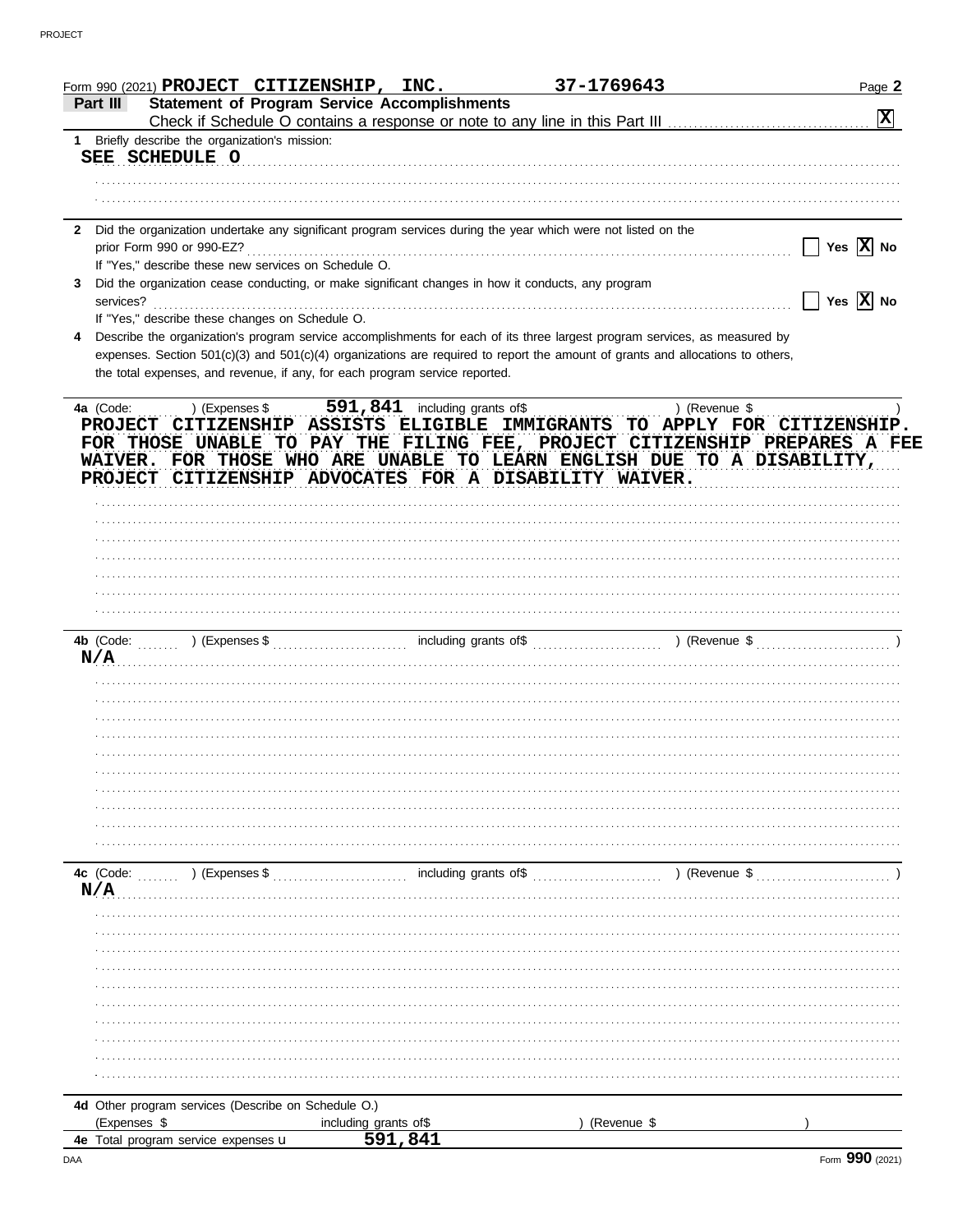**Form 990 (2021) PROJECT CITIZENSHIP, INC.** 37-1769643 Page 3

|     | <b>Checklist of Required Schedules</b><br>Part IV                                                                       |                 |             |    |
|-----|-------------------------------------------------------------------------------------------------------------------------|-----------------|-------------|----|
|     |                                                                                                                         |                 | Yes         | No |
| 1   | Is the organization described in section $501(c)(3)$ or $4947(a)(1)$ (other than a private foundation)? If "Yes,"       |                 |             |    |
|     | complete Schedule A                                                                                                     | 1               | X           |    |
| 2   |                                                                                                                         | $\mathbf{2}$    | $\mathbf x$ |    |
| 3   | Did the organization engage in direct or indirect political campaign activities on behalf of or in opposition to        |                 |             |    |
|     | candidates for public office? If "Yes," complete Schedule C, Part I                                                     | 3               |             | X  |
| 4   | Section 501(c)(3) organizations. Did the organization engage in lobbying activities, or have a section 501(h)           |                 |             |    |
|     |                                                                                                                         | 4               |             | X  |
|     | election in effect during the tax year? If "Yes," complete Schedule C, Part II                                          |                 |             |    |
| 5   | Is the organization a section $501(c)(4)$ , $501(c)(5)$ , or $501(c)(6)$ organization that receives membership dues,    |                 |             |    |
|     | assessments, or similar amounts as defined in Rev. Proc. 98-19? If "Yes," complete Schedule C, Part III                 | 5               |             | X  |
| 6   | Did the organization maintain any donor advised funds or any similar funds or accounts for which donors                 |                 |             |    |
|     | have the right to provide advice on the distribution or investment of amounts in such funds or accounts? If             |                 |             |    |
|     | "Yes," complete Schedule D, Part I                                                                                      | 6               |             | X  |
| 7   | Did the organization receive or hold a conservation easement, including easements to preserve open space,               |                 |             |    |
|     | the environment, historic land areas, or historic structures? If "Yes," complete Schedule D, Part II                    | 7               |             | X  |
| 8   | Did the organization maintain collections of works of art, historical treasures, or other similar assets? If "Yes,"     |                 |             |    |
|     | complete Schedule D, Part III                                                                                           | 8               |             | X  |
| 9   | Did the organization report an amount in Part X, line 21, for escrow or custodial account liability, serve as a         |                 |             |    |
|     | custodian for amounts not listed in Part X; or provide credit counseling, debt management, credit repair, or            |                 |             |    |
|     | debt negotiation services? If "Yes," complete Schedule D, Part IV                                                       | 9               |             | X  |
| 10  | Did the organization, directly or through a related organization, hold assets in donor-restricted endowments            |                 |             |    |
|     | or in quasi endowments? If "Yes," complete Schedule D, Part V                                                           | 10              |             | X  |
| 11  | If the organization's answer to any of the following questions is "Yes," then complete Schedule D, Parts VI,            |                 |             |    |
|     | VII, VIII, IX, or X, as applicable.                                                                                     |                 |             |    |
| а   | Did the organization report an amount for land, buildings, and equipment in Part X, line 10? If "Yes,"                  |                 |             |    |
|     | complete Schedule D, Part VI                                                                                            | 11a             |             | X  |
| b   | Did the organization report an amount for investments—other securities in Part X, line 12, that is 5% or more           |                 |             |    |
|     |                                                                                                                         | 11b             |             | X  |
|     |                                                                                                                         |                 |             |    |
|     | Did the organization report an amount for investments—program related in Part X, line 13, that is 5% or more            |                 |             |    |
|     | of its total assets reported in Part X, line 16? If "Yes," complete Schedule D, Part VIII                               | 11c             |             | X  |
| d   | Did the organization report an amount for other assets in Part X, line 15, that is 5% or more of its total assets       |                 |             |    |
|     | reported in Part X, line 16? If "Yes," complete Schedule D, Part IX                                                     | 11d             | $\mathbf x$ |    |
|     | Did the organization report an amount for other liabilities in Part X, line 25? If "Yes," complete Schedule D, Part X   | 11e             | $\mathbf X$ |    |
| Ť.  | Did the organization's separate or consolidated financial statements for the tax year include a footnote that addresses |                 |             |    |
|     | the organization's liability for uncertain tax positions under FIN 48 (ASC 740)? If "Yes," complete Schedule D, Part X  | 11f             |             | x  |
|     | 12a Did the organization obtain separate, independent audited financial statements for the tax year? If "Yes," complete |                 |             |    |
|     |                                                                                                                         | 12a             | X           |    |
| b   | Was the organization included in consolidated, independent audited financial statements for the tax year? If            |                 |             |    |
|     | "Yes," and if the organization answered "No" to line 12a, then completing Schedule D, Parts XI and XII is optional      | 12b             |             | X  |
| 13  |                                                                                                                         | 13              |             | X  |
| 14a | Did the organization maintain an office, employees, or agents outside of the United States?                             | 14a             |             | X  |
| b   | Did the organization have aggregate revenues or expenses of more than \$10,000 from grantmaking,                        |                 |             |    |
|     | fundraising, business, investment, and program service activities outside the United States, or aggregate               |                 |             |    |
|     | foreign investments valued at \$100,000 or more? If "Yes," complete Schedule F, Parts I and IV                          | 14b             |             | X  |
| 15  | Did the organization report on Part IX, column (A), line 3, more than \$5,000 of grants or other assistance to or       |                 |             |    |
|     | for any foreign organization? If "Yes," complete Schedule F, Parts II and IV                                            | 15              |             | X  |
| 16  | Did the organization report on Part IX, column (A), line 3, more than \$5,000 of aggregate grants or other              |                 |             |    |
|     | assistance to or for foreign individuals? If "Yes," complete Schedule F, Parts III and IV                               | 16              |             | X  |
| 17  | Did the organization report a total of more than \$15,000 of expenses for professional fundraising services on          |                 |             |    |
|     |                                                                                                                         | 17              |             | X  |
|     |                                                                                                                         |                 |             |    |
| 18  | Did the organization report more than \$15,000 total of fundraising event gross income and contributions on             |                 |             |    |
|     | Part VIII, lines 1c and 8a? If "Yes," complete Schedule G, Part II                                                      | 18              |             | X  |
| 19  | Did the organization report more than \$15,000 of gross income from gaming activities on Part VIII, line 9a?            |                 |             |    |
|     |                                                                                                                         | 19              |             | X  |
| 20a | Did the organization operate one or more hospital facilities? If "Yes," complete Schedule H                             | 20a             |             | X  |
| b   |                                                                                                                         | 20 <sub>b</sub> |             |    |
| 21  | Did the organization report more than \$5,000 of grants or other assistance to any domestic organization or             |                 |             |    |
|     |                                                                                                                         | 21              |             | X  |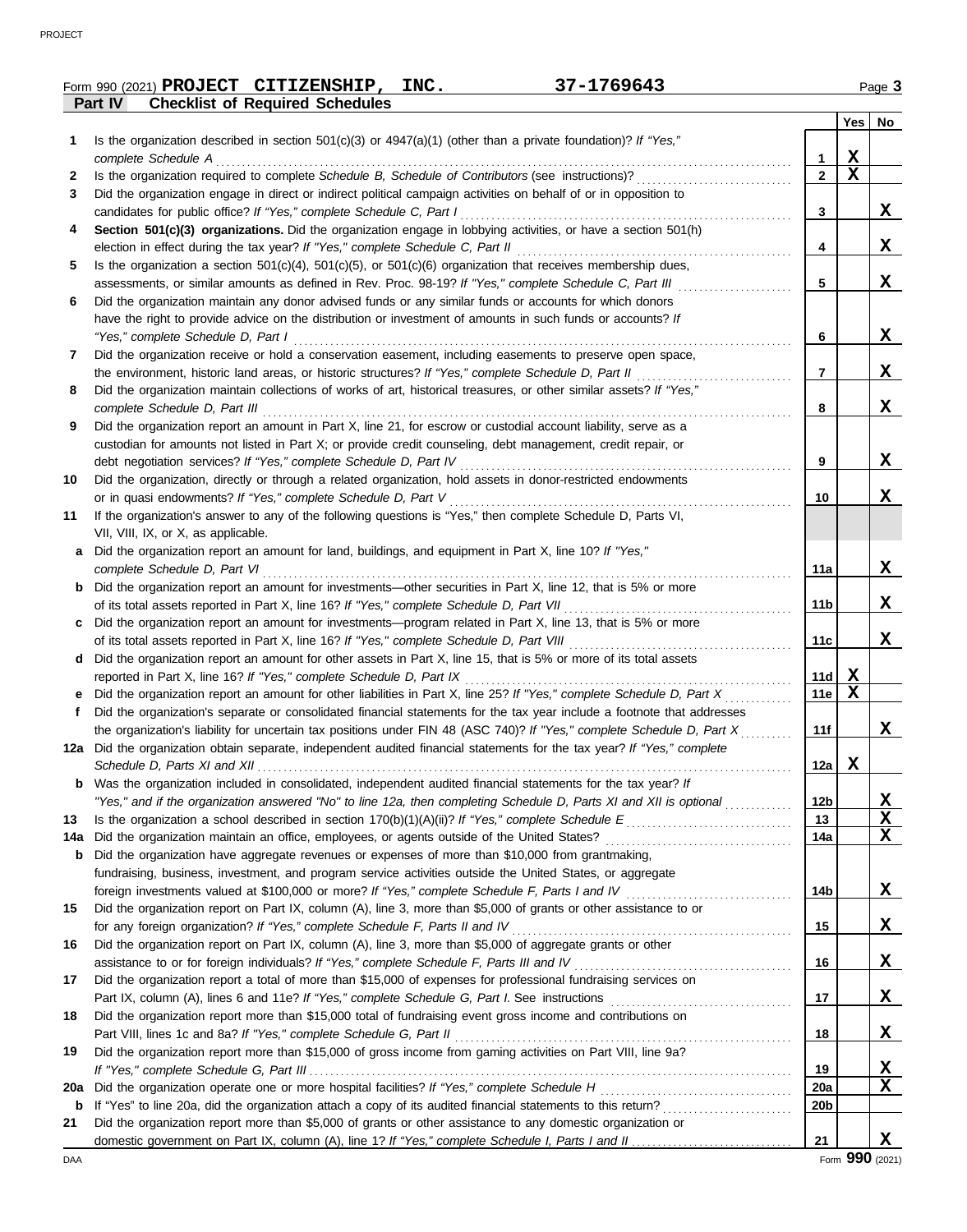|     | Form 990 (2021) PROJECT CITIZENSHIP, | INC. | 37-1769643 | Page 4 |
|-----|--------------------------------------|------|------------|--------|
| ___ |                                      |      |            |        |

|  | ŀ |
|--|---|
|  |   |

|             | <b>Checklist of Required Schedules (continued)</b><br>Part IV                                                                                                     |                 |            |                         |
|-------------|-------------------------------------------------------------------------------------------------------------------------------------------------------------------|-----------------|------------|-------------------------|
|             |                                                                                                                                                                   |                 | Yes        | No                      |
| 22          | Did the organization report more than \$5,000 of grants or other assistance to or for domestic individuals on                                                     |                 |            |                         |
|             | Part IX, column (A), line 2? If "Yes," complete Schedule I, Parts I and III                                                                                       | 22              |            | X                       |
| 23          | Did the organization answer "Yes" to Part VII, Section A, line 3, 4, or 5 about compensation of the                                                               |                 |            |                         |
|             | organization's current and former officers, directors, trustees, key employees, and highest compensated                                                           |                 |            | X                       |
|             | employees? If "Yes," complete Schedule J<br>Did the organization have a tax-exempt bond issue with an outstanding principal amount of more than                   | 23              |            |                         |
| 24a         | \$100,000 as of the last day of the year, that was issued after December 31, 2002? If "Yes," answer lines 24b                                                     |                 |            |                         |
|             | through 24d and complete Schedule K. If "No," go to line 25a                                                                                                      | 24a             |            | X                       |
| b           | Did the organization invest any proceeds of tax-exempt bonds beyond a temporary period exception?                                                                 | 24b             |            |                         |
|             | Did the organization maintain an escrow account other than a refunding escrow at any time during the year                                                         |                 |            |                         |
|             | to defease any tax-exempt bonds?                                                                                                                                  | 24c             |            |                         |
| d           | Did the organization act as an "on behalf of" issuer for bonds outstanding at any time during the year?                                                           | 24d             |            |                         |
|             | 25a Section 501(c)(3), 501(c)(4), and 501(c)(29) organizations. Did the organization engage in an excess benefit                                                  |                 |            |                         |
|             | transaction with a disqualified person during the year? If "Yes," complete Schedule L, Part I                                                                     | <b>25a</b>      |            | X                       |
| b           | Is the organization aware that it engaged in an excess benefit transaction with a disqualified person in a prior                                                  |                 |            |                         |
|             | year, and that the transaction has not been reported on any of the organization's prior Forms 990 or 990-EZ?                                                      |                 |            |                         |
|             | If "Yes," complete Schedule L, Part I                                                                                                                             | 25 <sub>b</sub> |            | X                       |
| 26          | Did the organization report any amount on Part X, line 5 or 22, for receivables from or payables to any current                                                   |                 |            |                         |
|             | or former officer, director, trustee, key employee, creator or founder, substantial contributor, or 35%                                                           |                 |            |                         |
|             | controlled entity or family member of any of these persons? If "Yes," complete Schedule L, Part II                                                                | 26              |            | X                       |
| 27          | Did the organization provide a grant or other assistance to any current or former officer, director, trustee, key                                                 |                 |            |                         |
|             | employee, creator or founder, substantial contributor or employee thereof, a grant selection committee                                                            |                 |            |                         |
|             | member, or to a 35% controlled entity (including an employee thereof) or family member of any of these                                                            |                 |            | x                       |
| 28          | persons? If "Yes," complete Schedule L, Part III<br>Was the organization a party to a business transaction with one of the following parties (see the Schedule L, | 27              |            |                         |
|             | Part IV, instructions for applicable filing thresholds, conditions, and exceptions):                                                                              |                 |            |                         |
| a           | A current or former officer, director, trustee, key employee, creator or founder, or substantial contributor? If                                                  |                 |            |                         |
|             | "Yes," complete Schedule L, Part IV                                                                                                                               | 28a             |            | X                       |
| b           |                                                                                                                                                                   | 28b             | X          |                         |
| c           | A 35% controlled entity of one or more individuals and/or organizations described in line 28a or 28b? If                                                          |                 |            |                         |
|             | "Yes," complete Schedule L, Part IV                                                                                                                               | 28c             |            | <u>x</u>                |
| 29          | Did the organization receive more than \$25,000 in non-cash contributions? If "Yes," complete Schedule M                                                          | 29              |            | $\mathbf x$             |
| 30          | Did the organization receive contributions of art, historical treasures, or other similar assets, or qualified                                                    |                 |            |                         |
|             | conservation contributions? If "Yes," complete Schedule M                                                                                                         | 30              |            | X                       |
| 31          | Did the organization liquidate, terminate, or dissolve and cease operations? If "Yes," complete Schedule N, Part I                                                | 31              |            | $\overline{\mathbf{x}}$ |
| 32          | Did the organization sell, exchange, dispose of, or transfer more than 25% of its net assets? If "Yes,"                                                           |                 |            |                         |
|             | complete Schedule N, Part II                                                                                                                                      | 32              |            | X                       |
| 33          | Did the organization own 100% of an entity disregarded as separate from the organization under Regulations                                                        |                 |            |                         |
|             | sections 301.7701-2 and 301.7701-3? If "Yes," complete Schedule R, Part I                                                                                         | 33              |            | X                       |
| 34          | Was the organization related to any tax-exempt or taxable entity? If "Yes," complete Schedule R, Part II, III,                                                    |                 |            |                         |
| 35a         | or IV, and Part V, line 1                                                                                                                                         | 34<br>35a       |            | X<br>$\mathbf x$        |
| b           | If "Yes" to line 35a, did the organization receive any payment from or engage in any transaction with a                                                           |                 |            |                         |
|             | controlled entity within the meaning of section 512(b)(13)? If "Yes," complete Schedule R, Part V, line 2                                                         | 35 <sub>b</sub> |            |                         |
| 36          | Section 501(c)(3) organizations. Did the organization make any transfers to an exempt non-charitable                                                              |                 |            |                         |
|             | related organization? If "Yes," complete Schedule R, Part V, line 2                                                                                               | 36              |            | X                       |
| 37          | Did the organization conduct more than 5% of its activities through an entity that is not a related organization                                                  |                 |            |                         |
|             | and that is treated as a partnership for federal income tax purposes? If "Yes," complete Schedule R, Part VI                                                      | 37              |            | X,                      |
| 38          | Did the organization complete Schedule O and provide explanations on Schedule O for Part VI, lines 11b and                                                        |                 |            |                         |
|             | 19? Note: All Form 990 filers are required to complete Schedule O.                                                                                                | 38              | X          |                         |
|             | Statements Regarding Other IRS Filings and Tax Compliance<br><b>Part V</b>                                                                                        |                 |            |                         |
|             | Check if Schedule O contains a response or note to any line in this Part V                                                                                        |                 |            |                         |
|             |                                                                                                                                                                   |                 | <b>Yes</b> | No                      |
| 1a          | 5<br>Enter the number reported in box 3 of Form 1096. Enter -0- if not applicable <i>mimimimimimimimimimimi</i><br>1a                                             |                 |            |                         |
| $\mathbf b$ | $\mathbf 0$<br>1 <sub>b</sub><br>Enter the number of Forms W-2G included on line 1a. Enter -0- if not applicable <i>minimum</i>                                   |                 |            |                         |
| c           | Did the organization comply with backup withholding rules for reportable payments to vendors and                                                                  |                 |            |                         |
|             |                                                                                                                                                                   | 1c              |            |                         |
| DAA         |                                                                                                                                                                   |                 |            | Form 990 (2021)         |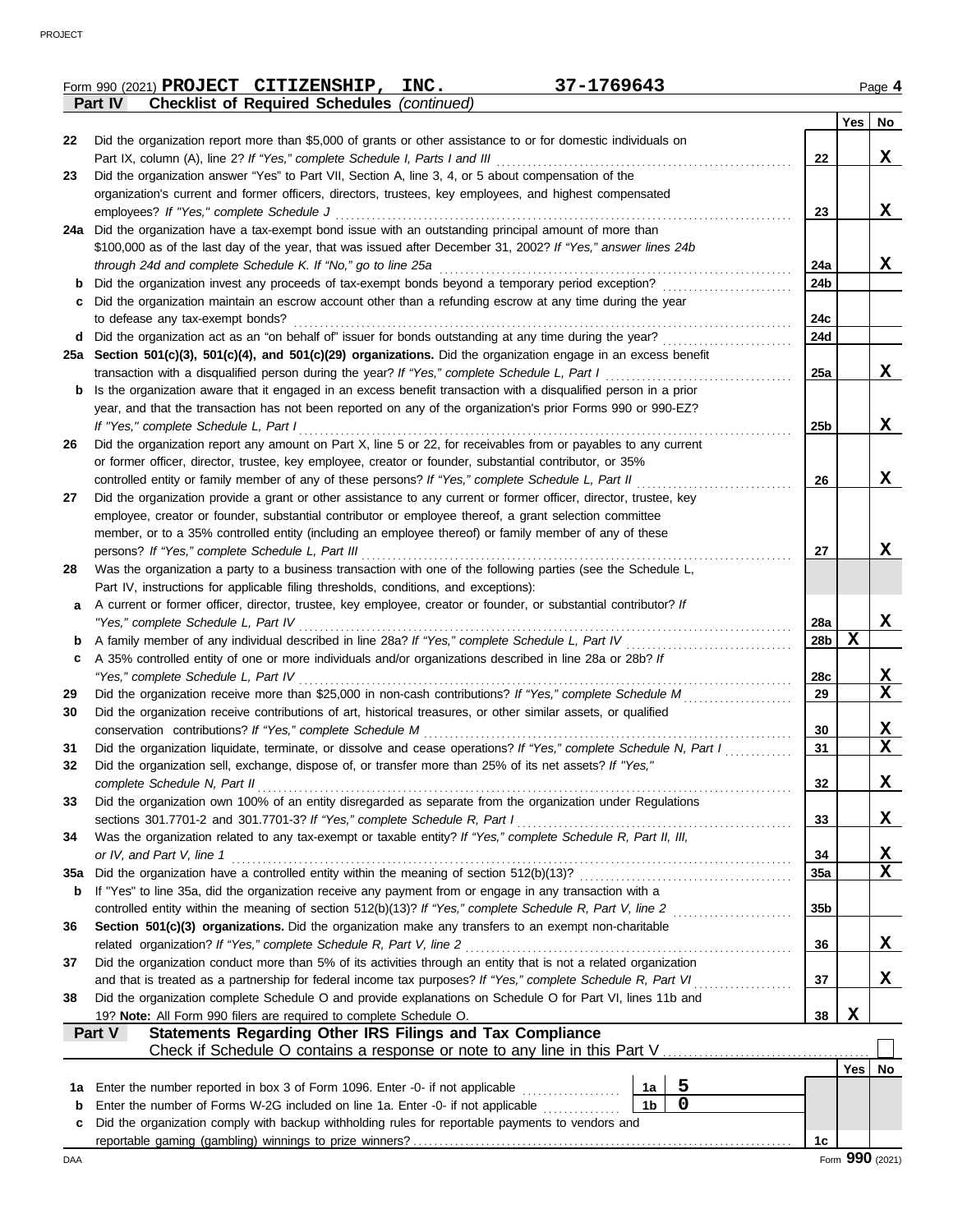|             | 37-1769643<br>Form 990 (2021) PROJECT CITIZENSHIP, INC.                                                                            |                 |                |                 | Page 5      |
|-------------|------------------------------------------------------------------------------------------------------------------------------------|-----------------|----------------|-----------------|-------------|
|             | Statements Regarding Other IRS Filings and Tax Compliance (continued)<br><b>Part V</b>                                             |                 |                | Yes No          |             |
|             | 2a Enter the number of employees reported on Form W-3, Transmittal of Wage and Tax                                                 |                 |                |                 |             |
|             | Statements, filed for the calendar year ending with or within the year covered by this return                                      | 9<br>2a         |                |                 |             |
| b           | If at least one is reported on line 2a, did the organization file all required federal employment tax returns?                     |                 | 2 <sub>b</sub> | $\mathbf X$     |             |
|             | Note: If the sum of lines 1a and 2a is greater than 250, you may be required to e-file. See instructions.                          |                 |                |                 |             |
| За          | Did the organization have unrelated business gross income of \$1,000 or more during the year?                                      |                 | 3a             |                 | X           |
| b           | If "Yes," has it filed a Form 990-T for this year? If "No" to line 3b, provide an explanation on Schedule O                        |                 | 3 <sub>b</sub> |                 |             |
| 4a          | At any time during the calendar year, did the organization have an interest in, or a signature or other authority over,            |                 |                |                 |             |
|             | a financial account in a foreign country (such as a bank account, securities account, or other financial account)?                 |                 | 4a             |                 | X           |
| b           | If "Yes," enter the name of the foreign country <b>u</b>                                                                           |                 |                |                 |             |
|             | See instructions for filing requirements for FinCEN Form 114, Report of Foreign Bank and Financial Accounts (FBAR).                |                 |                |                 |             |
| 5а          | Was the organization a party to a prohibited tax shelter transaction at any time during the tax year?                              |                 | 5a             |                 | <u>x</u>    |
| b           | Did any taxable party notify the organization that it was or is a party to a prohibited tax shelter transaction?                   |                 | 5 <sub>b</sub> |                 | $\mathbf X$ |
| c           | If "Yes" to line 5a or 5b, did the organization file Form 8886-T?                                                                  |                 | 5c             |                 |             |
| 6a          | Does the organization have annual gross receipts that are normally greater than \$100,000, and did the                             |                 |                |                 |             |
|             | organization solicit any contributions that were not tax deductible as charitable contributions?                                   |                 | 6a             |                 | X           |
| b           | If "Yes," did the organization include with every solicitation an express statement that such contributions or                     |                 |                |                 |             |
|             | gifts were not tax deductible?                                                                                                     |                 | 6b             |                 |             |
| 7           | Organizations that may receive deductible contributions under section 170(c).                                                      |                 |                |                 |             |
| а           | Did the organization receive a payment in excess of \$75 made partly as a contribution and partly for goods                        |                 |                |                 |             |
|             | and services provided to the payor?                                                                                                |                 | 7a             |                 | X           |
| b           |                                                                                                                                    |                 | 7b             |                 |             |
| c           | Did the organization sell, exchange, or otherwise dispose of tangible personal property for which it was                           |                 |                |                 |             |
|             |                                                                                                                                    |                 | 7c             |                 | X           |
| d           | If "Yes," indicate the number of Forms 8282 filed during the year<br>[[[[[[[[[[[[[]]]]]                                            | 7d              |                |                 |             |
| е           |                                                                                                                                    |                 | 7e             |                 | X           |
| t           | Did the organization, during the year, pay premiums, directly or indirectly, on a personal benefit contract?                       |                 | 7f             |                 | X           |
| g           | If the organization received a contribution of qualified intellectual property, did the organization file Form 8899 as required?   |                 | 7g             |                 | X           |
| h           | If the organization received a contribution of cars, boats, airplanes, or other vehicles, did the organization file a Form 1098-C? |                 | 7h             |                 | X           |
| 8           | Sponsoring organizations maintaining donor advised funds. Did a donor advised fund maintained by the                               |                 |                |                 |             |
|             |                                                                                                                                    |                 | 8              |                 |             |
| 9           | Sponsoring organizations maintaining donor advised funds.                                                                          |                 |                |                 |             |
| а           | Did the sponsoring organization make any taxable distributions under section 4966?                                                 |                 | 9a             |                 |             |
| $\mathbf b$ | Did the sponsoring organization make a distribution to a donor, donor advisor, or related person?                                  |                 | 9b             |                 |             |
| 10          | Section 501(c)(7) organizations. Enter:                                                                                            |                 |                |                 |             |
| а           | Initiation fees and capital contributions included on Part VIII, line 12                                                           | 10a             |                |                 |             |
| p           | Gross receipts, included on Form 990, Part VIII, line 12, for public use of club facilities                                        | 10 <sub>b</sub> |                |                 |             |
| 11          | Section 501(c)(12) organizations. Enter:                                                                                           |                 |                |                 |             |
| a           | Gross income from members or shareholders                                                                                          | 11a             |                |                 |             |
| b           | Gross income from other sources. (Do not net amounts due or paid to other sources                                                  |                 |                |                 |             |
|             | against amounts due or received from them.)                                                                                        | 11 <sub>b</sub> |                |                 |             |
| 12a         | Section 4947(a)(1) non-exempt charitable trusts. Is the organization filing Form 990 in lieu of Form 1041?                         |                 | 12a            |                 |             |
| b           | If "Yes," enter the amount of tax-exempt interest received or accrued during the year                                              | 12 <sub>b</sub> |                |                 |             |
| 13          | Section 501(c)(29) qualified nonprofit health insurance issuers.                                                                   |                 |                |                 |             |
| a           | Is the organization licensed to issue qualified health plans in more than one state?                                               |                 | 13а            |                 |             |
|             | Note: See the instructions for additional information the organization must report on Schedule O.                                  |                 |                |                 |             |
| b           | Enter the amount of reserves the organization is required to maintain by the states in which                                       |                 |                |                 |             |
|             |                                                                                                                                    | 13b             |                |                 |             |
| c           | Enter the amount of reserves on hand                                                                                               | 13 <sub>c</sub> |                |                 |             |
| 14a         | Did the organization receive any payments for indoor tanning services during the tax year?                                         |                 | 14a            |                 | X           |
| b           | If "Yes," has it filed a Form 720 to report these payments? If "No," provide an explanation on Schedule O                          |                 | 14b            |                 |             |
| 15          | Is the organization subject to the section 4960 tax on payment(s) of more than \$1,000,000 in remuneration or                      |                 |                |                 |             |
|             | excess parachute payment(s) during the year?                                                                                       |                 | 15             |                 | X           |
|             | If "Yes," see instructions and file Form 4720, Schedule N.                                                                         |                 |                |                 |             |
| 16          | Is the organization an educational institution subject to the section 4968 excise tax on net investment income?                    |                 | 16             |                 | X           |
|             | If "Yes," complete Form 4720, Schedule O.                                                                                          |                 |                |                 |             |
| 17          | Section 501(c)(21) organizations. Did the trust, any disqualified person, or mine operator engage in                               |                 |                |                 |             |
|             |                                                                                                                                    |                 | 17             |                 |             |
|             | If "Yes," complete Form 6069.                                                                                                      |                 |                |                 |             |
| DAA         |                                                                                                                                    |                 |                | Form 990 (2021) |             |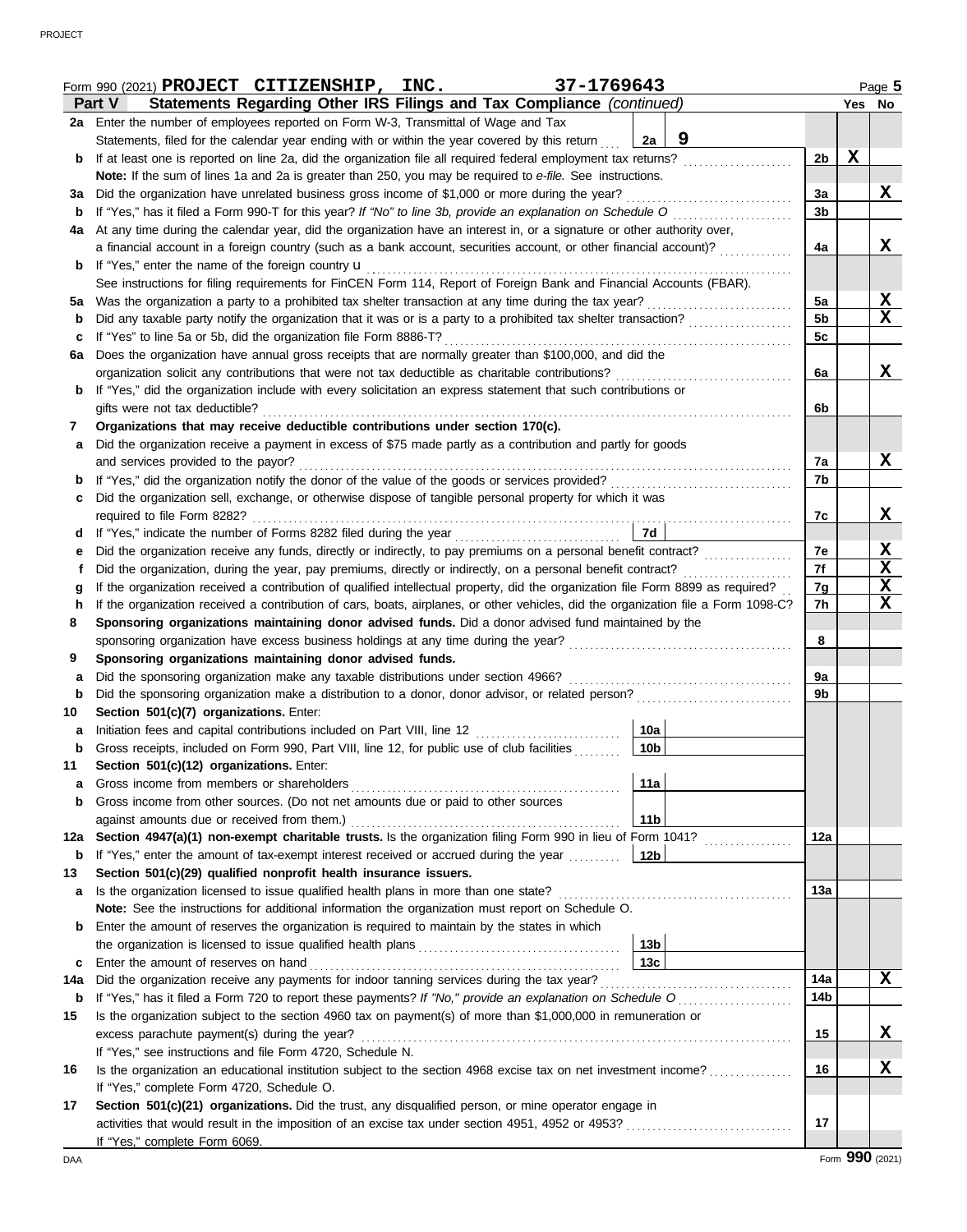|     | 37-1769643<br>Form 990 (2021) PROJECT CITIZENSHIP, INC.                                                                             |                 |          | Page 6      |
|-----|-------------------------------------------------------------------------------------------------------------------------------------|-----------------|----------|-------------|
|     | Governance, Management, and Disclosure For each "Yes" response to lines 2 through 7b below, and for a "No"<br><b>Part VI</b>        |                 |          |             |
|     | response to line 8a, 8b, or 10b below, describe the circumstances, processes, or changes on Schedule O. See instructions.           |                 |          |             |
|     | Check if Schedule O contains a response or note to any line in this Part VI                                                         |                 |          | ΙXΙ         |
|     | Section A. Governing Body and Management                                                                                            |                 |          |             |
|     |                                                                                                                                     |                 | Yes   No |             |
|     | 14<br>1a<br>1a Enter the number of voting members of the governing body at the end of the tax year                                  |                 |          |             |
|     | If there are material differences in voting rights among members of the governing body, or                                          |                 |          |             |
|     | if the governing body delegated broad authority to an executive committee or similar                                                |                 |          |             |
|     | committee, explain on Schedule O.                                                                                                   |                 |          |             |
| b   | 13<br>Enter the number of voting members included on line 1a, above, who are independent<br>1b                                      |                 |          |             |
| 2   | Did any officer, director, trustee, or key employee have a family relationship or a business relationship with                      |                 |          |             |
|     | any other officer, director, trustee, or key employee?                                                                              | 2               |          | X           |
| 3   | Did the organization delegate control over management duties customarily performed by or under the direct                           |                 |          |             |
|     | supervision of officers, directors, trustees, or key employees to a management company or other person?                             | 3               |          | <u>x</u>    |
| 4   | Did the organization make any significant changes to its governing documents since the prior Form 990 was filed?                    | 4               |          | X           |
| 5   | Did the organization become aware during the year of a significant diversion of the organization's assets?                          | 5               |          | X           |
| 6   | Did the organization have members or stockholders?                                                                                  | 6               |          | X           |
| 7a  | Did the organization have members, stockholders, or other persons who had the power to elect or appoint                             |                 |          |             |
|     | one or more members of the governing body?                                                                                          | 7a              |          | X           |
| b   | Are any governance decisions of the organization reserved to (or subject to approval by) members,                                   |                 |          |             |
|     | stockholders, or persons other than the governing body?                                                                             | 7b              |          | X           |
| 8   | Did the organization contemporaneously document the meetings held or written actions undertaken during the year by the following:   |                 |          |             |
| а   | The governing body?                                                                                                                 | 8a              | X        |             |
| b   | Each committee with authority to act on behalf of the governing body?                                                               | 8b              | X        |             |
| 9   | Is there any officer, director, trustee, or key employee listed in Part VII, Section A, who cannot be reached at                    |                 |          |             |
|     | the organization's mailing address? If "Yes," provide the names and addresses on Schedule O                                         | 9               |          | X           |
|     | <b>Section B. Policies</b> (This Section B requests information about policies not required by the Internal Revenue Code.)          |                 |          |             |
|     |                                                                                                                                     |                 | Yes      | No          |
|     | 10a Did the organization have local chapters, branches, or affiliates?                                                              | 10a             |          | X           |
|     | <b>b</b> If "Yes," did the organization have written policies and procedures governing the activities of such chapters,             |                 |          |             |
|     | affiliates, and branches to ensure their operations are consistent with the organization's exempt purposes?                         | 10 <sub>b</sub> |          |             |
| 11a | Has the organization provided a complete copy of this Form 990 to all members of its governing body before filing the form?         | 11a             |          | $\mathbf X$ |
| b   | Describe on Schedule O the process, if any, used by the organization to review this Form 990.                                       |                 |          |             |
| 12a | Did the organization have a written conflict of interest policy? If "No," go to line 13                                             | 12a             | X        |             |
| b   | Were officers, directors, or trustees, and key employees required to disclose annually interests that could give rise to conflicts? | 12b             | X        |             |
|     | Did the organization regularly and consistently monitor and enforce compliance with the policy? If "Yes,"                           |                 |          |             |
|     | describe on Schedule O how this was done                                                                                            | 12c             | X        |             |
| 13  | Did the organization have a written whistleblower policy?                                                                           | 13              | X        |             |
| 14  | Did the organization have a written document retention and destruction policy?                                                      | 14              | X        |             |
| 15  | Did the process for determining compensation of the following persons include a review and approval by                              |                 |          |             |
|     | independent persons, comparability data, and contemporaneous substantiation of the deliberation and decision?                       |                 |          |             |
| a   | The organization's CEO, Executive Director, or top management official                                                              | 15a             |          | <u>x</u>    |
| b   | Other officers or key employees of the organization                                                                                 | 15 <sub>b</sub> |          | $\mathbf x$ |
|     | If "Yes" to line 15a or 15b, describe the process on Schedule O. See instructions.                                                  |                 |          |             |
| 16а | Did the organization invest in, contribute assets to, or participate in a joint venture or similar arrangement                      |                 |          |             |
|     | with a taxable entity during the year?                                                                                              | 16a             |          | X           |
|     | b If "Yes," did the organization follow a written policy or procedure requiring the organization to evaluate its                    |                 |          |             |
|     | participation in joint venture arrangements under applicable federal tax law, and take steps to safeguard the                       |                 |          |             |
|     |                                                                                                                                     | 16b             |          |             |
|     | <b>Section C. Disclosure</b>                                                                                                        |                 |          |             |
| 17  | List the states with which a copy of this Form 990 is required to be filed $\mathbf{u} \mathbf{M}$ A                                |                 |          |             |
| 18  | Section 6104 requires an organization to make its Forms 1023 (1024 or 1024-A, if applicable), 990, and 990-T (section 501(c)        |                 |          |             |
|     | (3)s only) available for public inspection. Indicate how you made these available. Check all that apply.                            |                 |          |             |
|     | Another's website $ \mathbf{X} $ Upon request<br>Other (explain on Schedule O)<br>Own website<br>$\perp$                            |                 |          |             |
| 19  | Describe on Schedule O whether (and if so, how) the organization made its governing documents, conflict of interest policy, and     |                 |          |             |
|     |                                                                                                                                     |                 |          |             |

financial statements available to the public during the tax year.

| 20 State the name, address, and telephone number of the person who possesses the organization's books and records u |  |  |  |  |  |  |  |
|---------------------------------------------------------------------------------------------------------------------|--|--|--|--|--|--|--|
|                                                                                                                     |  |  |  |  |  |  |  |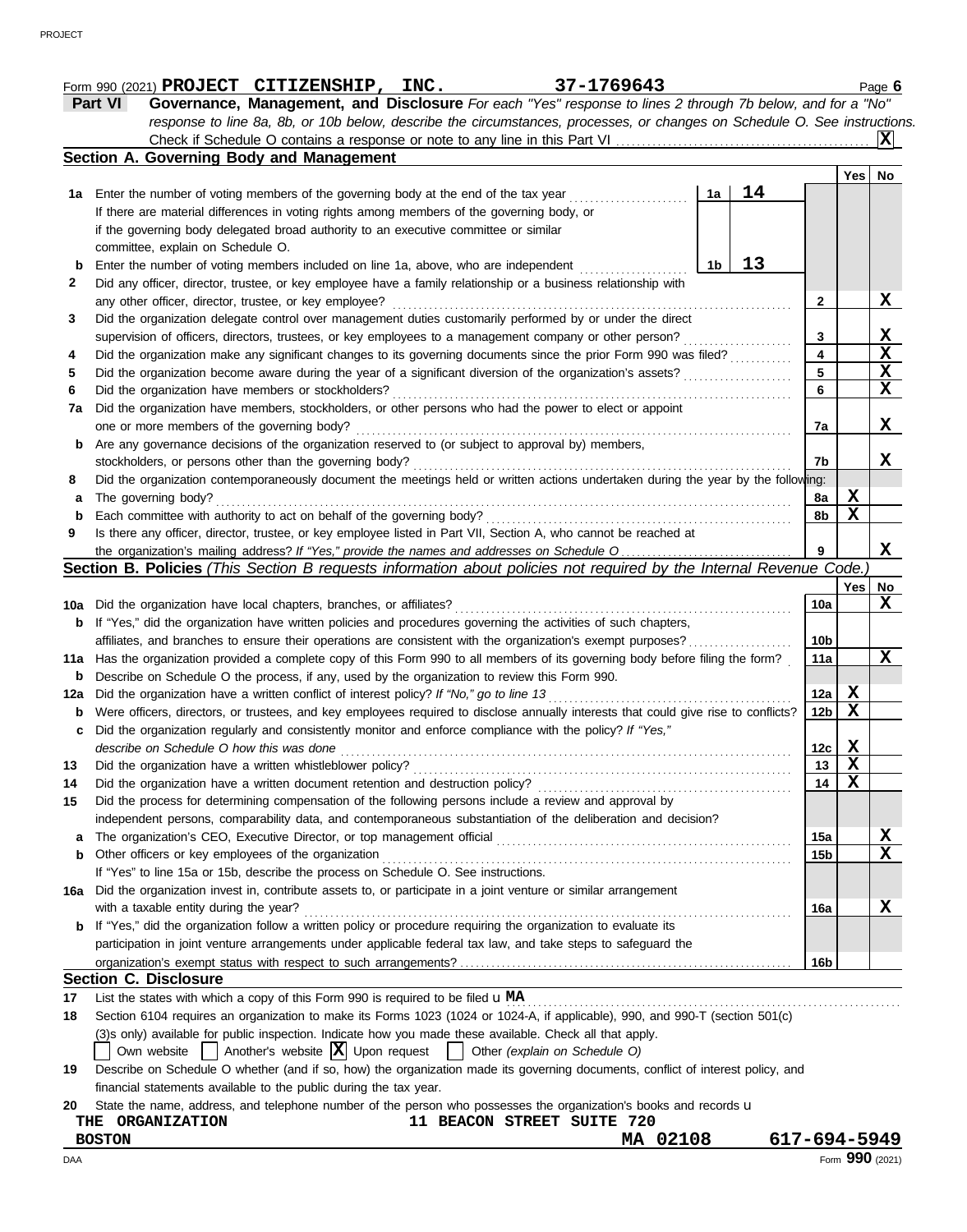# **Form 990 (2021) PROJECT CITIZENSHIP, INC.** 37-1769643 Page 7

**Independent Contractors Part VII Compensation of Officers, Directors, Trustees, Key Employees, Highest Compensated Employees, and**

Check if Schedule O contains a response or note to any line in this Part VII.

**Section A. Officers, Directors, Trustees, Key Employees, and Highest Compensated Employees**

**1a** Complete this table for all persons required to be listed. Report compensation for the calendar year ending with or within the organization's tax year.

■ List all of the organization's **current** officers, directors, trustees (whether individuals or organizations), regardless of amount of the organization Enter -0- in columns (D), (E), and (E) if no compensation was paid compensation. Enter -0- in columns (D), (E), and (F) if no compensation was paid.

● List all of the organization's **current** key employees, if any. See instructions for definition of "key employee."

who received reportable compensation (box 5 of Form W-2, Form 1099-MISC, and/or box 1 of Form 1099-NEC) of more than \$100,000 from the organization and any related organizations. ■ List the organization's five **current** highest compensated employees (other than an officer, director, trustee, or key employee)<br> **•** received reportable compensation (box 5 of Form W-2, Form 1000-MISC, and/or box 1 of

■ List all of the organization's **former** officers, key employees, and highest compensated employees who received more than<br>00,000 of reportable compensation from the organization and any related organizations \$100,000 of reportable compensation from the organization and any related organizations.

■ List all of the organization's **former directors or trustees** that received, in the capacity as a former director or trustee of the<br>enization, more than \$10,000 of reportable compensation from the organization and any r organization, more than \$10,000 of reportable compensation from the organization and any related organizations. See the instructions for the order in which to list the persons above.

Check this box if neither the organization nor any related organization compensated any current officer, director, or trustee.

| (A)<br>Name and title               | (B)<br>Average<br>hours<br>per week                                         |                                   |                         | (C)<br>Position |                 | (do not check more than one<br>box, unless person is both an<br>officer and a director/trustee) |        | (D)<br>Reportable<br>compensation<br>from the | (E)<br>Reportable<br>compensation<br>from related | (F)<br>Estimated amount<br>of other<br>compensation   |
|-------------------------------------|-----------------------------------------------------------------------------|-----------------------------------|-------------------------|-----------------|-----------------|-------------------------------------------------------------------------------------------------|--------|-----------------------------------------------|---------------------------------------------------|-------------------------------------------------------|
|                                     | (list any<br>hours for<br>related<br>organizations<br>below<br>dotted line) | Individual trustee<br>or director | nstitutional<br>trustee | Officer         | Key<br>employee | Highest compensated<br>employee                                                                 | Former | organization (W-2/<br>1099-MISC/<br>1099-NEC) | organizations (W-2/<br>1099-MISC/<br>1099-NEC)    | from the<br>organization and<br>related organizations |
| $(1)$ MITRA<br><b>SHAVARINI</b>     |                                                                             |                                   |                         |                 |                 |                                                                                                 |        |                                               |                                                   |                                                       |
| <b>EXECUTIVE DIRECTOR</b>           | 40.00<br>0.00                                                               |                                   |                         | $\mathbf X$     |                 |                                                                                                 |        | 99,999                                        | 0                                                 | 11,535                                                |
| <b>AHMED</b><br>$(2)$ SAMEER        |                                                                             |                                   |                         |                 |                 |                                                                                                 |        |                                               |                                                   |                                                       |
| VICE CHAIR                          | 2.00<br>0.00                                                                | $\mathbf x$                       |                         | $\mathbf x$     |                 |                                                                                                 |        | 0                                             | 0                                                 | $\mathbf 0$                                           |
| (3) ED BOYAJIAN                     |                                                                             |                                   |                         |                 |                 |                                                                                                 |        |                                               |                                                   |                                                       |
|                                     | 2.00                                                                        |                                   |                         |                 |                 |                                                                                                 |        |                                               |                                                   |                                                       |
| <b>DIRECTOR</b><br>(4) BRENDA DIANA | 0.00                                                                        | X                                 |                         |                 |                 |                                                                                                 |        | 0                                             | 0                                                 | $\mathbf 0$                                           |
|                                     | 2.00                                                                        |                                   |                         |                 |                 |                                                                                                 |        |                                               |                                                   |                                                       |
| <b>CHAIR</b>                        | 0.00                                                                        | $\mathbf x$                       |                         | $\mathbf X$     |                 |                                                                                                 |        | 0                                             | 0                                                 | $\mathbf 0$                                           |
| (5) SUSAN EATON                     |                                                                             |                                   |                         |                 |                 |                                                                                                 |        |                                               |                                                   |                                                       |
|                                     | 2.00                                                                        |                                   |                         |                 |                 |                                                                                                 |        |                                               |                                                   |                                                       |
| <b>DIRECTOR</b>                     | 0.00                                                                        | $\mathbf x$                       |                         |                 |                 |                                                                                                 |        | 0                                             | 0                                                 | $\mathbf 0$                                           |
| (6) NATALIE<br><b>IVANYTSKY</b>     |                                                                             |                                   |                         |                 |                 |                                                                                                 |        |                                               |                                                   |                                                       |
| <b>DIRECTOR</b>                     | 2.00<br>0.00                                                                | $\mathbf x$                       |                         |                 |                 |                                                                                                 |        | 0                                             | 0                                                 | $\mathbf 0$                                           |
| (7) ANDY LIEBMAN                    |                                                                             |                                   |                         |                 |                 |                                                                                                 |        |                                               |                                                   |                                                       |
|                                     | 2.00                                                                        |                                   |                         |                 |                 |                                                                                                 |        |                                               |                                                   |                                                       |
| <b>DIRECTOR</b>                     | 0.00                                                                        | $\mathbf x$                       |                         |                 |                 |                                                                                                 |        | 0                                             | 0                                                 | $\mathbf 0$                                           |
| MANOUSARIDIS<br>(8) MILTON          |                                                                             |                                   |                         |                 |                 |                                                                                                 |        |                                               |                                                   |                                                       |
|                                     | 2.00                                                                        |                                   |                         |                 |                 |                                                                                                 |        |                                               |                                                   |                                                       |
| <b>TREASURER</b>                    | 0.00                                                                        | $\mathbf X$                       |                         |                 |                 |                                                                                                 |        | 0                                             | 0                                                 | $\mathbf 0$                                           |
| (9) TERESA MAYNARD                  | 2.00                                                                        |                                   |                         |                 |                 |                                                                                                 |        |                                               |                                                   |                                                       |
| <b>DIRECTOR</b>                     | 0.00                                                                        | $\mathbf x$                       |                         |                 |                 |                                                                                                 |        | 0                                             | 0                                                 | $\mathbf 0$                                           |
| (10) KATHERINE<br><b>RIVET</b>      |                                                                             |                                   |                         |                 |                 |                                                                                                 |        |                                               |                                                   |                                                       |
|                                     | 2.00                                                                        |                                   |                         |                 |                 |                                                                                                 |        |                                               |                                                   |                                                       |
| <b>DIRECTOR</b>                     | 0.00                                                                        | $\mathbf x$                       |                         |                 |                 |                                                                                                 |        | 0                                             | 0                                                 | $\mathbf 0$                                           |
| (11) NANCY RACHEL                   | <b>ROUSSEAU</b>                                                             |                                   |                         |                 |                 |                                                                                                 |        |                                               |                                                   |                                                       |
| <b>DIRECTOR</b>                     | 2.00<br>0.00                                                                | $\mathbf x$                       |                         |                 |                 |                                                                                                 |        | 0                                             | 0                                                 | $\mathbf 0$                                           |

```
Form 990 (2021)
```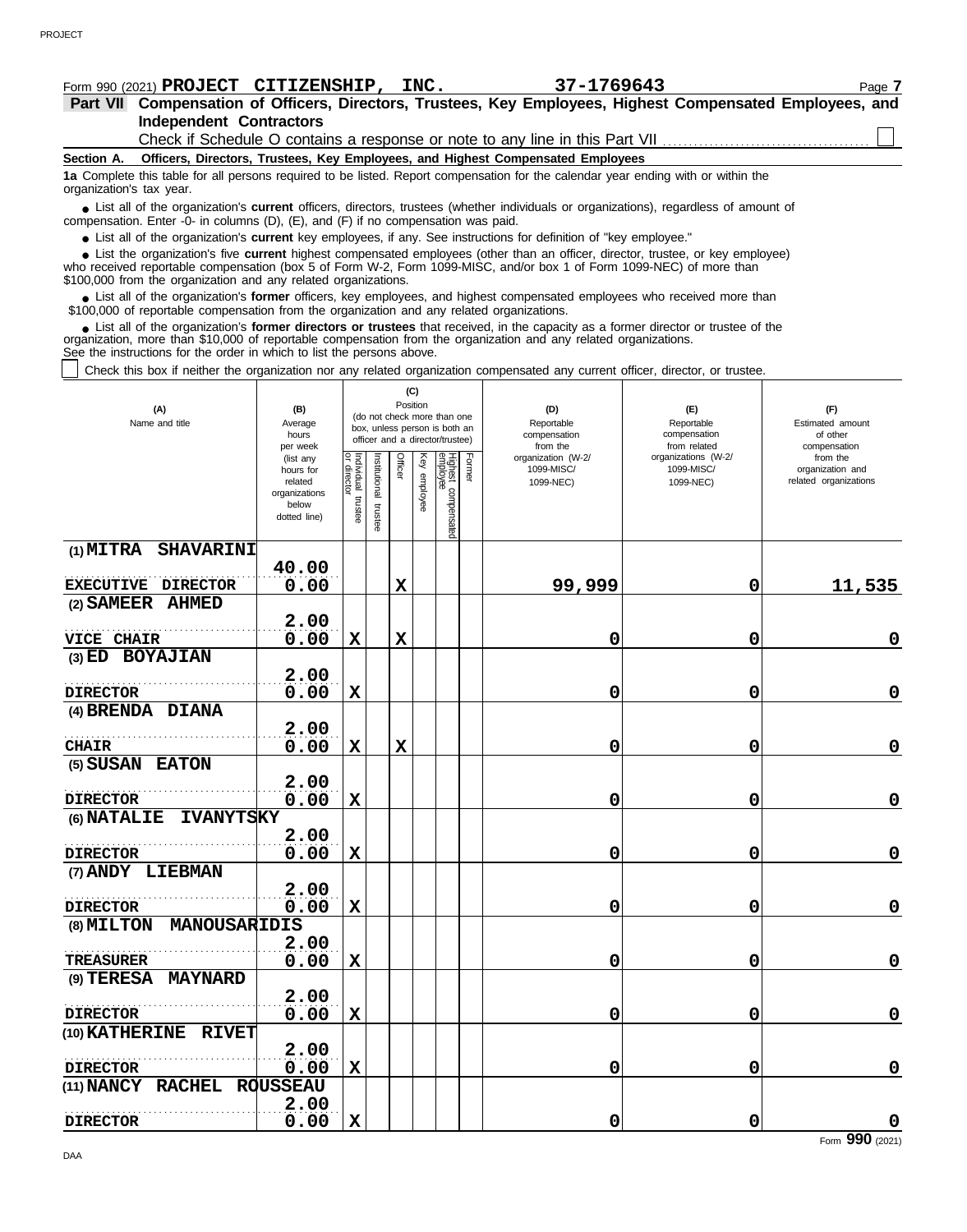|                      | Form 990 (2021) PROJECT CITIZENSHIP, INC.                                                                                                                                                                                                                                                      |                                                                             |                                                                                                                    |                          |         |              |                                 |        | 37-1769643                                                                                             |                                                   |              |                                                       | Page 8                  |
|----------------------|------------------------------------------------------------------------------------------------------------------------------------------------------------------------------------------------------------------------------------------------------------------------------------------------|-----------------------------------------------------------------------------|--------------------------------------------------------------------------------------------------------------------|--------------------------|---------|--------------|---------------------------------|--------|--------------------------------------------------------------------------------------------------------|---------------------------------------------------|--------------|-------------------------------------------------------|-------------------------|
| <b>Part VII</b>      |                                                                                                                                                                                                                                                                                                |                                                                             |                                                                                                                    |                          |         |              |                                 |        | Section A. Officers, Directors, Trustees, Key Employees, and Highest Compensated Employees (continued) |                                                   |              |                                                       |                         |
|                      | (A)<br>Name and title                                                                                                                                                                                                                                                                          | (B)<br>Average<br>hours<br>per week                                         | (C)<br>Position<br>(do not check more than one<br>box, unless person is both an<br>officer and a director/trustee) |                          |         |              |                                 |        | (D)<br>Reportable<br>compensation<br>from the                                                          | (E)<br>Reportable<br>compensation<br>from related | compensation | (F)<br>Estimated amount<br>of other                   |                         |
|                      |                                                                                                                                                                                                                                                                                                | (list any<br>hours for<br>related<br>organizations<br>below<br>dotted line) | Individual<br>or director<br>trustee                                                                               | Institutional<br>trustee | Officer | Key employee | Highest compensated<br>employee | Former | organization (W-2/<br>1099-MISC/<br>1099-NEC)                                                          | organizations (W-2/<br>1099-MISC/<br>1099-NEC)    |              | from the<br>organization and<br>related organizations |                         |
| (12)                 | ALICIA RUBIO-SPRING                                                                                                                                                                                                                                                                            | 2.00                                                                        |                                                                                                                    |                          |         |              |                                 |        |                                                                                                        |                                                   |              |                                                       |                         |
| <b>CLERK</b><br>(13) | <b>JEAN RUSSELL</b>                                                                                                                                                                                                                                                                            | 0.00                                                                        | $\mathbf X$                                                                                                        |                          | X       |              |                                 |        | 0                                                                                                      | 0                                                 |              |                                                       | 0                       |
| <b>DIRECTOR</b>      |                                                                                                                                                                                                                                                                                                | 2.00<br>0.00                                                                | $\mathbf x$                                                                                                        |                          |         |              |                                 |        |                                                                                                        |                                                   |              |                                                       | $\mathbf 0$             |
| (14)                 | <b>DETLEV</b><br><b>SUDEROW</b>                                                                                                                                                                                                                                                                |                                                                             |                                                                                                                    |                          |         |              |                                 |        | 0                                                                                                      | 0                                                 |              |                                                       |                         |
| <b>DIRECTOR</b>      |                                                                                                                                                                                                                                                                                                | 2.00<br>0.00                                                                | X                                                                                                                  |                          |         |              |                                 |        | 0                                                                                                      | 0                                                 |              |                                                       | 0                       |
| (15)                 | KIM WEST                                                                                                                                                                                                                                                                                       | 2.00                                                                        |                                                                                                                    |                          |         |              |                                 |        |                                                                                                        |                                                   |              |                                                       |                         |
| <b>DIRECTOR</b>      |                                                                                                                                                                                                                                                                                                | 0.00                                                                        | $\mathbf x$                                                                                                        |                          |         |              |                                 |        | 0                                                                                                      | 0                                                 |              |                                                       | 0                       |
|                      |                                                                                                                                                                                                                                                                                                |                                                                             |                                                                                                                    |                          |         |              |                                 |        |                                                                                                        |                                                   |              |                                                       |                         |
|                      |                                                                                                                                                                                                                                                                                                |                                                                             |                                                                                                                    |                          |         |              |                                 |        |                                                                                                        |                                                   |              |                                                       |                         |
|                      |                                                                                                                                                                                                                                                                                                |                                                                             |                                                                                                                    |                          |         |              |                                 |        |                                                                                                        |                                                   |              |                                                       |                         |
|                      |                                                                                                                                                                                                                                                                                                |                                                                             |                                                                                                                    |                          |         |              |                                 |        |                                                                                                        |                                                   |              |                                                       |                         |
|                      | 1b Subtotal<br>c Total from continuation sheets to Part VII, Section A                                                                                                                                                                                                                         |                                                                             |                                                                                                                    |                          |         |              |                                 | u<br>u | 99,999                                                                                                 |                                                   |              | 11,535                                                |                         |
| d                    |                                                                                                                                                                                                                                                                                                |                                                                             |                                                                                                                    |                          |         |              |                                 | u      | 99,999                                                                                                 |                                                   |              | 11,535                                                |                         |
| $\mathbf{2}$         | Total number of individuals (including but not limited to those listed above) who received more than \$100,000 of<br>reportable compensation from the organization $\mathbf{u}$                                                                                                                |                                                                             |                                                                                                                    |                          |         |              |                                 |        |                                                                                                        |                                                   |              |                                                       |                         |
| 3                    | Did the organization list any <b>former</b> officer, director, trustee, key employee, or highest compensated                                                                                                                                                                                   |                                                                             |                                                                                                                    |                          |         |              |                                 |        |                                                                                                        |                                                   |              | Yes                                                   | $\overline{N_{0}}$<br>X |
| 4                    | employee on line 1a? If "Yes," complete Schedule J for such individual<br>For any individual listed on line 1a, is the sum of reportable compensation and other compensation from the<br>organization and related organizations greater than \$150,000? If "Yes," complete Schedule J for such |                                                                             |                                                                                                                    |                          |         |              |                                 |        |                                                                                                        |                                                   | 3            |                                                       |                         |
| 5                    | individual<br>Did any person listed on line 1a receive or accrue compensation from any unrelated organization or individual                                                                                                                                                                    |                                                                             |                                                                                                                    |                          |         |              |                                 |        |                                                                                                        |                                                   | 4            |                                                       | X                       |
|                      |                                                                                                                                                                                                                                                                                                |                                                                             |                                                                                                                    |                          |         |              |                                 |        |                                                                                                        |                                                   | 5            |                                                       | X                       |
| 1                    | Section B. Independent Contractors<br>Complete this table for your five highest compensated independent contractors that received more than \$100,000 of                                                                                                                                       |                                                                             |                                                                                                                    |                          |         |              |                                 |        |                                                                                                        |                                                   |              |                                                       |                         |
|                      | compensation from the organization. Report compensation for the calendar year ending with or within the organization's tax year.                                                                                                                                                               | (A)<br>Name and business address                                            |                                                                                                                    |                          |         |              |                                 |        |                                                                                                        | (B)<br>Description of services                    |              | (C)<br>Compensation                                   |                         |
|                      |                                                                                                                                                                                                                                                                                                |                                                                             |                                                                                                                    |                          |         |              |                                 |        |                                                                                                        |                                                   |              |                                                       |                         |
|                      |                                                                                                                                                                                                                                                                                                |                                                                             |                                                                                                                    |                          |         |              |                                 |        |                                                                                                        |                                                   |              |                                                       |                         |
|                      |                                                                                                                                                                                                                                                                                                |                                                                             |                                                                                                                    |                          |         |              |                                 |        |                                                                                                        |                                                   |              |                                                       |                         |
|                      |                                                                                                                                                                                                                                                                                                |                                                                             |                                                                                                                    |                          |         |              |                                 |        |                                                                                                        |                                                   |              |                                                       |                         |
|                      |                                                                                                                                                                                                                                                                                                |                                                                             |                                                                                                                    |                          |         |              |                                 |        |                                                                                                        |                                                   |              |                                                       |                         |
|                      |                                                                                                                                                                                                                                                                                                |                                                                             |                                                                                                                    |                          |         |              |                                 |        |                                                                                                        |                                                   |              |                                                       |                         |

**2** Total number of independent contractors (including but not limited to those listed above) who

received more than \$100,000 of compensation from the organization u

DAA Form **990** (2021) **0**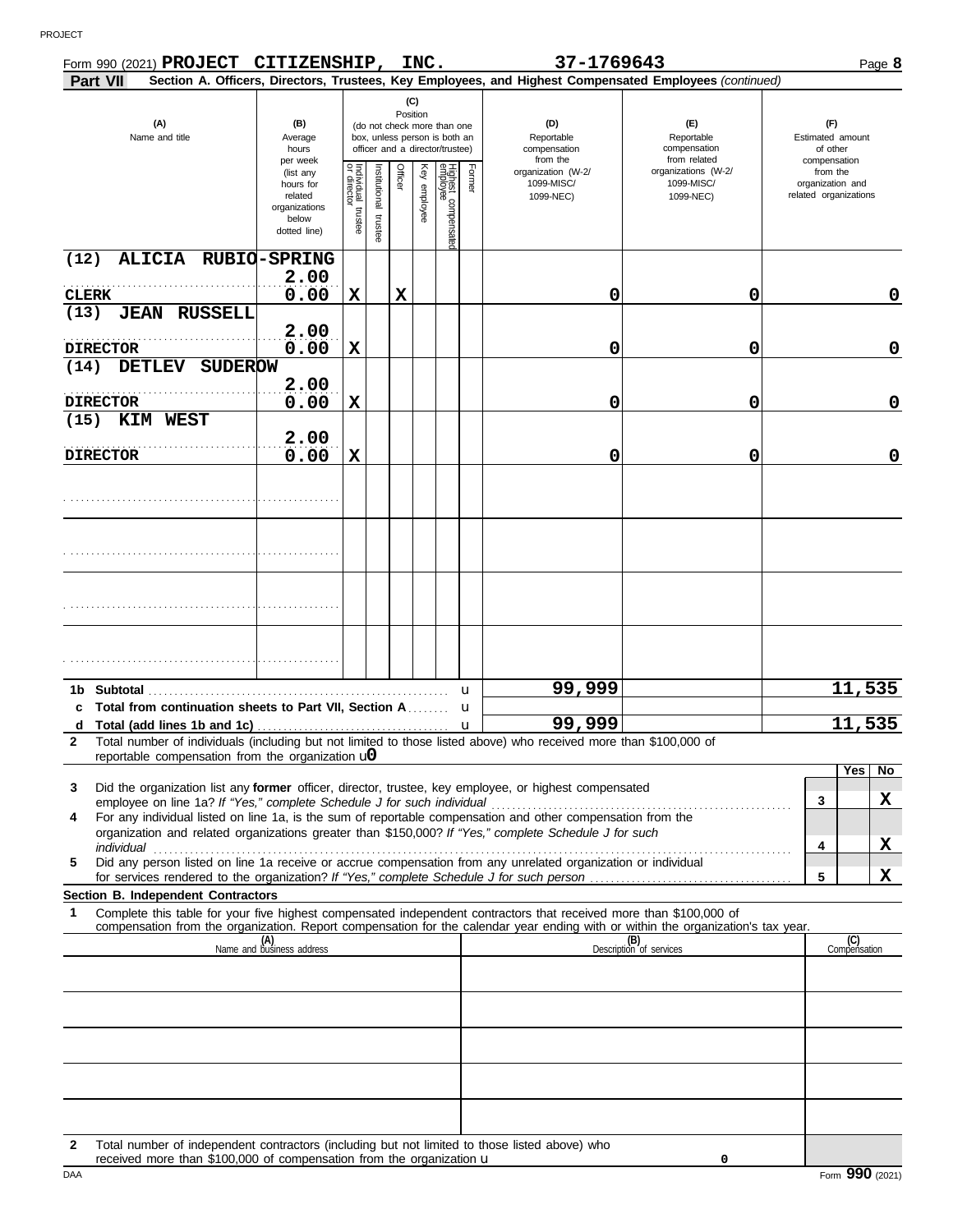|                                                 |                                                                               | Form 990 (2021) PROJECT CITIZENSHIP, INC.                                                                                                                                                                                           |    |                |                 |                        |                          | 37-1769643                                   |                                      | Page 9                                                        |
|-------------------------------------------------|-------------------------------------------------------------------------------|-------------------------------------------------------------------------------------------------------------------------------------------------------------------------------------------------------------------------------------|----|----------------|-----------------|------------------------|--------------------------|----------------------------------------------|--------------------------------------|---------------------------------------------------------------|
| <b>Statement of Revenue</b><br><b>Part VIII</b> |                                                                               |                                                                                                                                                                                                                                     |    |                |                 |                        |                          |                                              |                                      |                                                               |
|                                                 | Check if Schedule O contains a response or note to any line in this Part VIII |                                                                                                                                                                                                                                     |    |                |                 |                        |                          |                                              |                                      |                                                               |
|                                                 |                                                                               |                                                                                                                                                                                                                                     |    |                |                 |                        | (A)<br>Total revenue     | (B)<br>Related or exempt<br>function revenue | (C)<br>Unrelated<br>business revenue | (D)<br>Revenue excluded<br>from tax under<br>sections 512-514 |
|                                                 |                                                                               | 1a Federated campaigns                                                                                                                                                                                                              |    |                | 1a              |                        |                          |                                              |                                      |                                                               |
| Contributions, Gifts, Grants                    |                                                                               | <b>b</b> Membership dues                                                                                                                                                                                                            |    |                | 1 <sub>b</sub>  |                        |                          |                                              |                                      |                                                               |
|                                                 |                                                                               | c Fundraising events                                                                                                                                                                                                                |    |                | 1 <sub>c</sub>  |                        |                          |                                              |                                      |                                                               |
|                                                 |                                                                               | d Related organizations                                                                                                                                                                                                             |    |                | 1 <sub>d</sub>  |                        |                          |                                              |                                      |                                                               |
|                                                 |                                                                               | <b>e</b> Government grants (contributions)                                                                                                                                                                                          |    |                | 1e              |                        |                          |                                              |                                      |                                                               |
|                                                 |                                                                               | f All other contributions, gifts, grants,                                                                                                                                                                                           |    |                |                 |                        |                          |                                              |                                      |                                                               |
|                                                 |                                                                               | and similar amounts not included above<br>g Noncash contributions included in                                                                                                                                                       |    |                | 1f              | 1,202,310              |                          |                                              |                                      |                                                               |
|                                                 |                                                                               |                                                                                                                                                                                                                                     |    |                | 1g $\sqrt{3}$   |                        |                          |                                              |                                      |                                                               |
|                                                 |                                                                               |                                                                                                                                                                                                                                     |    |                |                 | $\mathbf{u}$           | 1,202,310                |                                              |                                      |                                                               |
|                                                 |                                                                               |                                                                                                                                                                                                                                     |    |                |                 | <b>Business Code</b>   |                          |                                              |                                      |                                                               |
|                                                 | 2a                                                                            |                                                                                                                                                                                                                                     |    |                |                 |                        |                          |                                              |                                      |                                                               |
| Program Service<br>Revenue                      | b                                                                             |                                                                                                                                                                                                                                     |    |                |                 |                        |                          |                                              |                                      |                                                               |
|                                                 | c                                                                             |                                                                                                                                                                                                                                     |    |                |                 |                        |                          |                                              |                                      |                                                               |
|                                                 | d                                                                             |                                                                                                                                                                                                                                     |    |                |                 |                        |                          |                                              |                                      |                                                               |
|                                                 |                                                                               |                                                                                                                                                                                                                                     |    |                |                 |                        |                          |                                              |                                      |                                                               |
|                                                 |                                                                               | f All other program service revenue                                                                                                                                                                                                 |    |                |                 |                        |                          |                                              |                                      |                                                               |
|                                                 |                                                                               |                                                                                                                                                                                                                                     |    |                |                 | $\mathbf{u}$           |                          |                                              |                                      |                                                               |
|                                                 | 3                                                                             | Investment income (including dividends, interest, and                                                                                                                                                                               |    |                |                 |                        |                          |                                              |                                      |                                                               |
|                                                 |                                                                               |                                                                                                                                                                                                                                     |    |                |                 | u                      | 5,613                    |                                              |                                      | 5,613                                                         |
|                                                 | 4                                                                             | Income from investment of tax-exempt bond proceeds                                                                                                                                                                                  |    |                |                 | u                      |                          |                                              |                                      |                                                               |
|                                                 | 5                                                                             |                                                                                                                                                                                                                                     |    |                |                 | u                      |                          |                                              |                                      |                                                               |
|                                                 |                                                                               |                                                                                                                                                                                                                                     |    | (i) Real       |                 | (ii) Personal          |                          |                                              |                                      |                                                               |
|                                                 |                                                                               | 6a Gross rents                                                                                                                                                                                                                      | 6a |                |                 |                        |                          |                                              |                                      |                                                               |
|                                                 |                                                                               | <b>b</b> Less: rental expenses                                                                                                                                                                                                      | 6b |                |                 |                        |                          |                                              |                                      |                                                               |
|                                                 |                                                                               | <b>c</b> Rental inc. or (loss)                                                                                                                                                                                                      | 6c |                |                 |                        |                          |                                              |                                      |                                                               |
|                                                 |                                                                               | <b>7a</b> Gross amount from                                                                                                                                                                                                         |    | (i) Securities |                 | <b>u</b><br>(ii) Other |                          |                                              |                                      |                                                               |
|                                                 |                                                                               | sales of assets                                                                                                                                                                                                                     |    |                |                 |                        |                          |                                              |                                      |                                                               |
|                                                 |                                                                               | other than inventory<br><b>b</b> Less: cost or other                                                                                                                                                                                | 7a |                |                 |                        |                          |                                              |                                      |                                                               |
|                                                 |                                                                               | basis and sales exps.                                                                                                                                                                                                               | 7b |                |                 |                        |                          |                                              |                                      |                                                               |
| Revenue                                         |                                                                               | c Gain or (loss)                                                                                                                                                                                                                    | 7c |                |                 |                        |                          |                                              |                                      |                                                               |
|                                                 |                                                                               |                                                                                                                                                                                                                                     |    |                |                 |                        |                          |                                              |                                      |                                                               |
| Other                                           |                                                                               | 8a Gross income from fundraising events                                                                                                                                                                                             |    |                |                 |                        |                          |                                              |                                      |                                                               |
|                                                 |                                                                               |                                                                                                                                                                                                                                     |    |                |                 |                        |                          |                                              |                                      |                                                               |
|                                                 |                                                                               | of contributions reported on line                                                                                                                                                                                                   |    |                |                 |                        |                          |                                              |                                      |                                                               |
|                                                 |                                                                               | 1c). See Part IV, line $18$                                                                                                                                                                                                         |    |                | 8a              |                        |                          |                                              |                                      |                                                               |
|                                                 |                                                                               | <b>b</b> Less: direct expenses <i>minimum</i>                                                                                                                                                                                       |    |                | 8b              |                        |                          |                                              |                                      |                                                               |
|                                                 |                                                                               | c Net income or (loss) from fundraising events                                                                                                                                                                                      |    |                |                 | u                      |                          |                                              |                                      |                                                               |
|                                                 |                                                                               | 9a Gross income from gaming                                                                                                                                                                                                         |    |                |                 |                        |                          |                                              |                                      |                                                               |
|                                                 |                                                                               | activities. See Part IV, line 19                                                                                                                                                                                                    |    |                | 9а              |                        |                          |                                              |                                      |                                                               |
|                                                 |                                                                               | <b>b</b> Less: direct expenses                                                                                                                                                                                                      |    |                | 9 <sub>b</sub>  |                        |                          |                                              |                                      |                                                               |
|                                                 |                                                                               | c Net income or (loss) from gaming activities                                                                                                                                                                                       |    |                |                 | u                      |                          |                                              |                                      |                                                               |
|                                                 |                                                                               | 10a Gross sales of inventory, less                                                                                                                                                                                                  |    |                |                 |                        |                          |                                              |                                      |                                                               |
|                                                 |                                                                               | returns and allowances                                                                                                                                                                                                              |    |                | 10a             |                        |                          |                                              |                                      |                                                               |
|                                                 |                                                                               | <b>b</b> Less: cost of goods sold                                                                                                                                                                                                   |    |                | 10 <sub>b</sub> |                        |                          |                                              |                                      |                                                               |
|                                                 |                                                                               | <b>c</b> Net income or (loss) from sales of inventory                                                                                                                                                                               |    |                |                 | u                      |                          |                                              |                                      |                                                               |
|                                                 |                                                                               |                                                                                                                                                                                                                                     |    |                |                 | <b>Business Code</b>   |                          |                                              |                                      |                                                               |
|                                                 | 11a                                                                           | <b>OTHER REVENUE</b>                                                                                                                                                                                                                |    |                |                 |                        | 161,375                  |                                              |                                      | 161,375                                                       |
| Miscellaneous<br>Revenue                        | b                                                                             |                                                                                                                                                                                                                                     |    |                |                 |                        |                          |                                              |                                      |                                                               |
|                                                 |                                                                               |                                                                                                                                                                                                                                     |    |                |                 |                        |                          |                                              |                                      |                                                               |
|                                                 |                                                                               | All other revenue <i>communication</i> and the state of the state of the state of the state of the state of the state of the state of the state of the state of the state of the state of the state of the state of the state of th |    |                |                 |                        |                          |                                              |                                      |                                                               |
|                                                 |                                                                               |                                                                                                                                                                                                                                     |    |                |                 |                        | 161,375                  |                                              |                                      |                                                               |
|                                                 | 12                                                                            |                                                                                                                                                                                                                                     |    |                |                 | $\mathbf{u}$           | $\overline{1,}$ 369, 298 | 0                                            | $\mathbf{0}$                         | 166,988                                                       |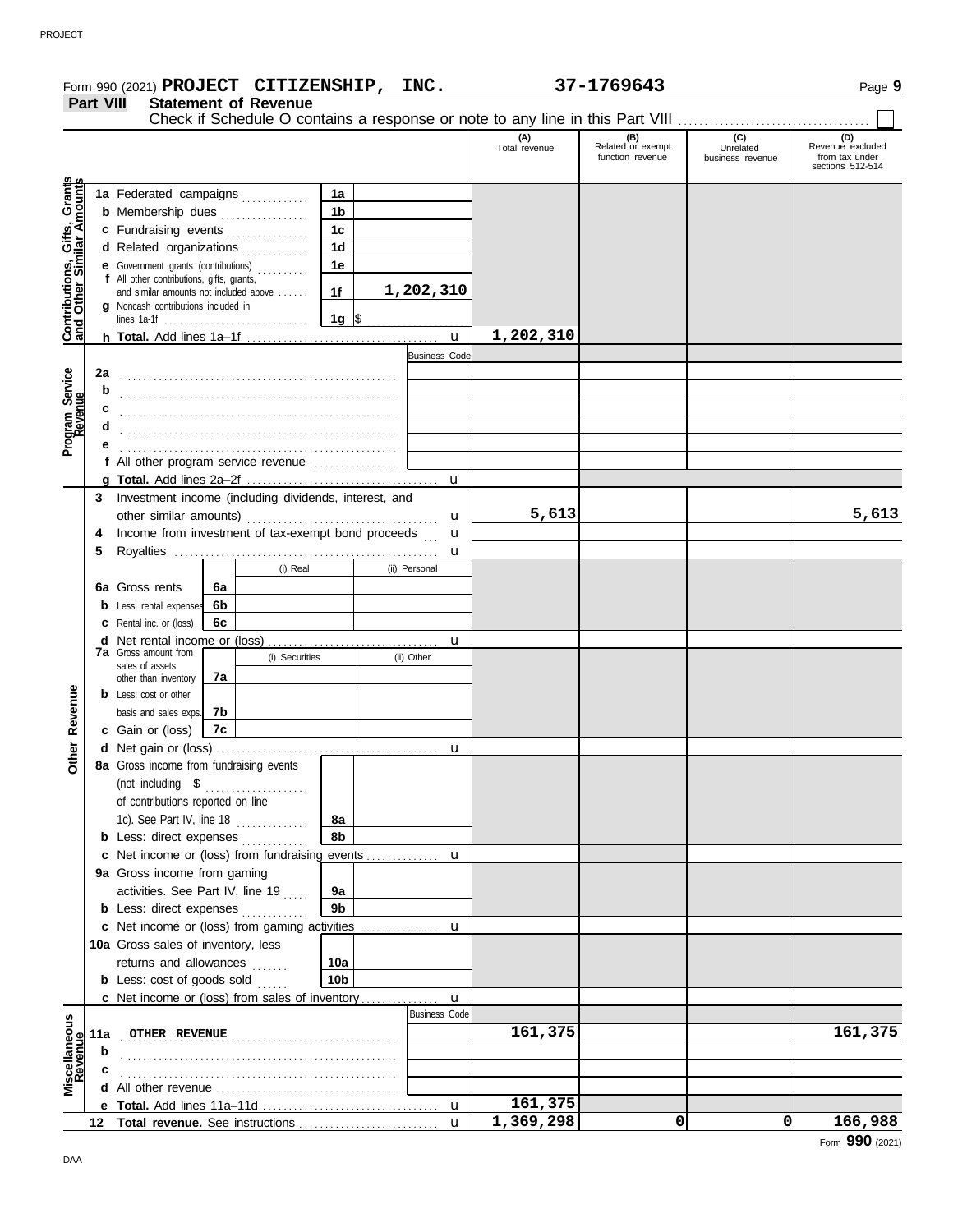# **Form 990 (2021) PROJECT CITIZENSHIP, INC.** 37-1769643 Page 10

## **Part IX Statement of Functional Expenses**

|              | Part IX<br>Statement of Functional Expenses                                                                                                                                                               |                       |                 |                  |                       |
|--------------|-----------------------------------------------------------------------------------------------------------------------------------------------------------------------------------------------------------|-----------------------|-----------------|------------------|-----------------------|
|              | Section 501(c)(3) and 501(c)(4) organizations must complete all columns. All other organizations must complete column (A).<br>Check if Schedule O contains a response or note to any line in this Part IX |                       |                 |                  |                       |
|              |                                                                                                                                                                                                           |                       | (B)             | (C)              |                       |
|              | Do not include amounts reported on lines 6b, $\n  lb$ ,<br>8b, 9b, and 10b of Part VIII.                                                                                                                  | (A)<br>Total expenses | Program service | Management and   | (D)<br>Fundraising    |
|              |                                                                                                                                                                                                           |                       | expenses        | general expenses | expenses              |
| 1.           | Grants and other assistance to domestic organizations                                                                                                                                                     |                       |                 |                  |                       |
|              | and domestic governments. See Part IV, line 21                                                                                                                                                            |                       |                 |                  |                       |
| $\mathbf{2}$ | Grants and other assistance to domestic                                                                                                                                                                   |                       |                 |                  |                       |
|              | individuals. See Part IV, line 22                                                                                                                                                                         |                       |                 |                  |                       |
| 3            | Grants and other assistance to foreign                                                                                                                                                                    |                       |                 |                  |                       |
|              | organizations, foreign governments, and                                                                                                                                                                   |                       |                 |                  |                       |
|              | foreign individuals. See Part IV, lines 15 and 16                                                                                                                                                         |                       |                 |                  |                       |
|              | Benefits paid to or for members<br>.                                                                                                                                                                      |                       |                 |                  |                       |
| 5.           | Compensation of current officers, directors,                                                                                                                                                              | 111,535               | 69,152          | 22,307           | 20,076                |
|              | trustees, and key employees                                                                                                                                                                               |                       |                 |                  |                       |
| 6            | Compensation not included above to disqualified                                                                                                                                                           |                       |                 |                  |                       |
|              | persons (as defined under section 4958(f)(1)) and                                                                                                                                                         |                       |                 |                  |                       |
|              | persons described in section 4958(c)(3)(B)                                                                                                                                                                |                       |                 |                  |                       |
| 7            | Other salaries and wages<br>.                                                                                                                                                                             | 332, 374              | 288,885         | 1,493            | 41,996                |
| 8            | Pension plan accruals and contributions (include                                                                                                                                                          |                       |                 |                  |                       |
|              | section 401(k) and 403(b) employer contributions)                                                                                                                                                         |                       |                 |                  |                       |
| 9            | Other employee benefits                                                                                                                                                                                   | 26,806                | 22,000          | 2,730<br>2,092   | $\frac{2,076}{4,382}$ |
| 10           | Payroll taxes                                                                                                                                                                                             | 41,304                | 34,830          |                  |                       |
| 11           | Fees for services (nonemployees):                                                                                                                                                                         |                       |                 |                  |                       |
| a            | Management                                                                                                                                                                                                |                       |                 |                  |                       |
| b            | Legal                                                                                                                                                                                                     |                       |                 |                  |                       |
|              |                                                                                                                                                                                                           |                       |                 |                  |                       |
| d            | Lobbying                                                                                                                                                                                                  |                       |                 |                  |                       |
|              | Professional fundraising services. See Part IV, line 17                                                                                                                                                   |                       |                 |                  |                       |
| f            | Investment management fees                                                                                                                                                                                | 1,040                 |                 | 1,040            |                       |
| a            | Other. (If line 11g amount exceeds 10% of line 25, column                                                                                                                                                 |                       |                 |                  |                       |
|              | (A) amount, list line 11g expenses on Schedule O.)                                                                                                                                                        | 43,563                |                 | 43,563           |                       |
|              | 12 Advertising and promotion                                                                                                                                                                              | 2,708                 | 1,628           | 793              | 287                   |
| 13           |                                                                                                                                                                                                           | 14,772                | <u>11,023</u>   | 2,551            | <u>1,198</u>          |
| 14           | Information technology                                                                                                                                                                                    | 16,155                | 12,753          | 2,533            | 869                   |
| 15           | Royalties                                                                                                                                                                                                 |                       |                 |                  |                       |
| 16           | Occupancy                                                                                                                                                                                                 | 83,248                | 55,880          | 18,425           | 8,943                 |
| 17           | Travel                                                                                                                                                                                                    | 221                   | 186             | 35               |                       |
|              | 18 Payments of travel or entertainment expenses                                                                                                                                                           |                       |                 |                  |                       |
|              | for any federal, state, or local public officials                                                                                                                                                         |                       |                 |                  |                       |
| 19           | Conferences, conventions, and meetings                                                                                                                                                                    | 2,234                 | 2,234           |                  |                       |
| 20           | Interest                                                                                                                                                                                                  |                       |                 |                  |                       |
| 21           | Payments to affiliates                                                                                                                                                                                    |                       |                 |                  |                       |
| 22           | Depreciation, depletion, and amortization                                                                                                                                                                 |                       |                 |                  |                       |
| 23           | Insurance                                                                                                                                                                                                 | 4,921                 | 417             | 4,436            | 68                    |
| 24           | Other expenses. Itemize expenses not covered                                                                                                                                                              |                       |                 |                  |                       |
|              | above (List miscellaneous expenses on line 24e. If                                                                                                                                                        |                       |                 |                  |                       |
|              | line 24e amount exceeds 10% of line 25, column                                                                                                                                                            |                       |                 |                  |                       |
|              | (A) amount, list line 24e expenses on Schedule O.)                                                                                                                                                        |                       |                 |                  |                       |
| а            | AMERICORPS SERVICE                                                                                                                                                                                        | 59,790                | 59,790          |                  |                       |
| b            | STAFF RECREUITMENT                                                                                                                                                                                        | 32,666                | 32,356          | 310              |                       |
| c            | DUES AND SUBSCRIPTIONS                                                                                                                                                                                    | 1,826                 | 705             | 45               | 1,076                 |
| d            | EVENT AND WORKSHOP EXP                                                                                                                                                                                    | 400                   |                 | 400              |                       |
| е            | All other expenses                                                                                                                                                                                        | 140                   |                 |                  | 138                   |
| 25           | Total functional expenses. Add lines 1 through 24e                                                                                                                                                        | 775, 703              | 591, 841        | 102,753          | 81,109                |
| 26           | Joint costs. Complete this line only if the<br>organization reported in column (B) joint costs                                                                                                            |                       |                 |                  |                       |
|              | from a combined educational campaign and                                                                                                                                                                  |                       |                 |                  |                       |
|              | fundraising solicitation. Check here $\mathbf{u} \mathbf{X} $ if                                                                                                                                          |                       |                 |                  |                       |
|              | following SOP 98-2 (ASC 958-720).                                                                                                                                                                         |                       |                 |                  |                       |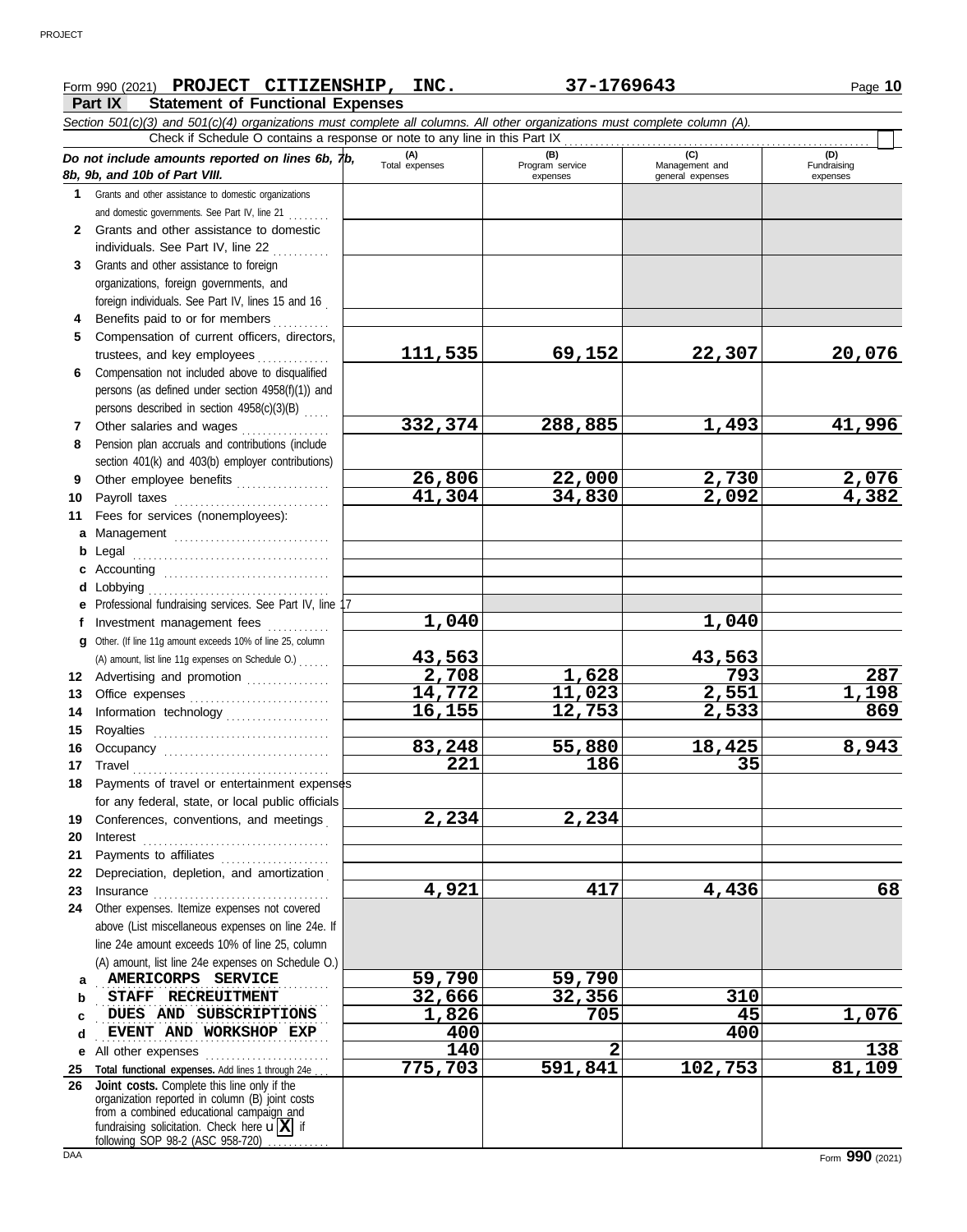|                      |        | Form 990 (2021) PROJECT CITIZENSHIP, INC.                                    |     | 37-1769643               |                         | Page 11            |
|----------------------|--------|------------------------------------------------------------------------------|-----|--------------------------|-------------------------|--------------------|
|                      | Part X | <b>Balance Sheet</b>                                                         |     |                          |                         |                    |
|                      |        |                                                                              |     |                          |                         |                    |
|                      |        |                                                                              |     | (A)<br>Beginning of year |                         | (B)<br>End of year |
|                      | 1      | Cash-non-interest-bearing                                                    |     | 334,640                  | $\mathbf{1}$            | 165,682            |
|                      | 2      |                                                                              |     | 571,457                  | $\mathbf{2}$            | 530,249            |
|                      | 3      |                                                                              |     |                          | 3                       |                    |
|                      | 4      |                                                                              |     | 83,730                   | $\overline{\mathbf{4}}$ | 227,022            |
|                      | 5      | Loans and other receivables from any current or former officer, director,    |     |                          |                         |                    |
|                      |        | trustee, key employee, creator or founder, substantial contributor, or 35%   |     |                          |                         |                    |
|                      |        | controlled entity or family member of any of these persons                   |     |                          | 5                       |                    |
|                      | 6      | Loans and other receivables from other disqualified persons (as defined      |     |                          |                         |                    |
|                      |        | under section 4958(f)(1)), and persons described in section 4958(c)(3)(B)    |     |                          | 6                       |                    |
| Assets               | 7      |                                                                              |     |                          | $\overline{7}$          |                    |
|                      | 8      | Inventories for sale or use                                                  |     |                          | 8                       |                    |
|                      | 9      |                                                                              |     | 45,286                   | 9                       | 51,022             |
|                      |        | 10a Land, buildings, and equipment: cost or other                            |     |                          |                         |                    |
|                      |        |                                                                              |     |                          |                         |                    |
|                      |        | <b>b</b> Less: accumulated depreciation                                      | 10b |                          | 10 <sub>c</sub>         |                    |
|                      | 11     | .                                                                            |     |                          | 11                      | 511,867            |
|                      | 12     |                                                                              |     |                          | 12                      |                    |
|                      | 13     |                                                                              |     |                          | 13                      |                    |
|                      | 14     | Intangible assets                                                            |     | 14                       |                         |                    |
|                      | 15     | Other assets. See Part IV, line 11                                           |     |                          | 15                      | 601,875            |
|                      | 16     |                                                                              |     | 1,035,113                | 16                      | 2,087,717          |
|                      | 17     |                                                                              |     | 39,073                   | 17                      | 32,967             |
|                      | 18     |                                                                              |     | 18                       |                         |                    |
|                      | 19     |                                                                              |     | 85,421                   | 19                      |                    |
|                      | 20     |                                                                              |     |                          | 20                      |                    |
|                      | 21     | Escrow or custodial account liability. Complete Part IV of Schedule D        |     |                          | 21                      |                    |
|                      | 22     | Loans and other payables to any current or former officer, director,         |     |                          |                         |                    |
| Liabilities          |        | trustee, key employee, creator or founder, substantial contributor, or 35%   |     |                          |                         |                    |
|                      |        | controlled entity or family member of any of these persons                   |     |                          | 22                      |                    |
|                      | 23     | Secured mortgages and notes payable to unrelated third parties               |     |                          | 23                      |                    |
|                      | 24     | Unsecured notes and loans payable to unrelated third parties                 |     |                          | 24                      |                    |
|                      | 25     | Other liabilities (including federal income tax, payables to related third   |     |                          |                         |                    |
|                      |        | parties, and other liabilities not included on lines 17-24). Complete Part X |     |                          |                         |                    |
|                      |        | of Schedule D                                                                |     |                          | 25                      | 541,251            |
|                      | 26     |                                                                              |     | 124, 494                 | 26                      | 574,218            |
|                      |        | Organizations that follow FASB ASC 958, check here $\boxed{\text{X}}$        |     |                          |                         |                    |
|                      |        | and complete lines 27, 28, 32, and 33.                                       |     |                          |                         |                    |
|                      | 27     | Net assets without donor restrictions                                        |     | 834,758                  | 27                      | <u>1,282,322</u>   |
|                      | 28     | Net assets with donor restrictions                                           |     | 75,861                   | 28                      | 231,177            |
| <b>Fund Balances</b> |        | Organizations that do not follow FASB ASC 958, check here $\mathbf{u}$       |     |                          |                         |                    |
|                      |        | and complete lines 29 through 33.                                            |     |                          |                         |                    |
| Assets or            | 29     | Capital stock or trust principal, or current funds                           |     |                          | 29                      |                    |
|                      | 30     |                                                                              |     |                          | 30                      |                    |
|                      | 31     | Retained earnings, endowment, accumulated income, or other funds             |     |                          | 31                      |                    |
| $\frac{1}{2}$        | 32     | Total net assets or fund balances                                            |     | 910,619                  | 32                      | 1,513,499          |
|                      | 33     |                                                                              |     | 1,035,113                | 33                      | 2,087,717          |

Form **990** (2021)

DAA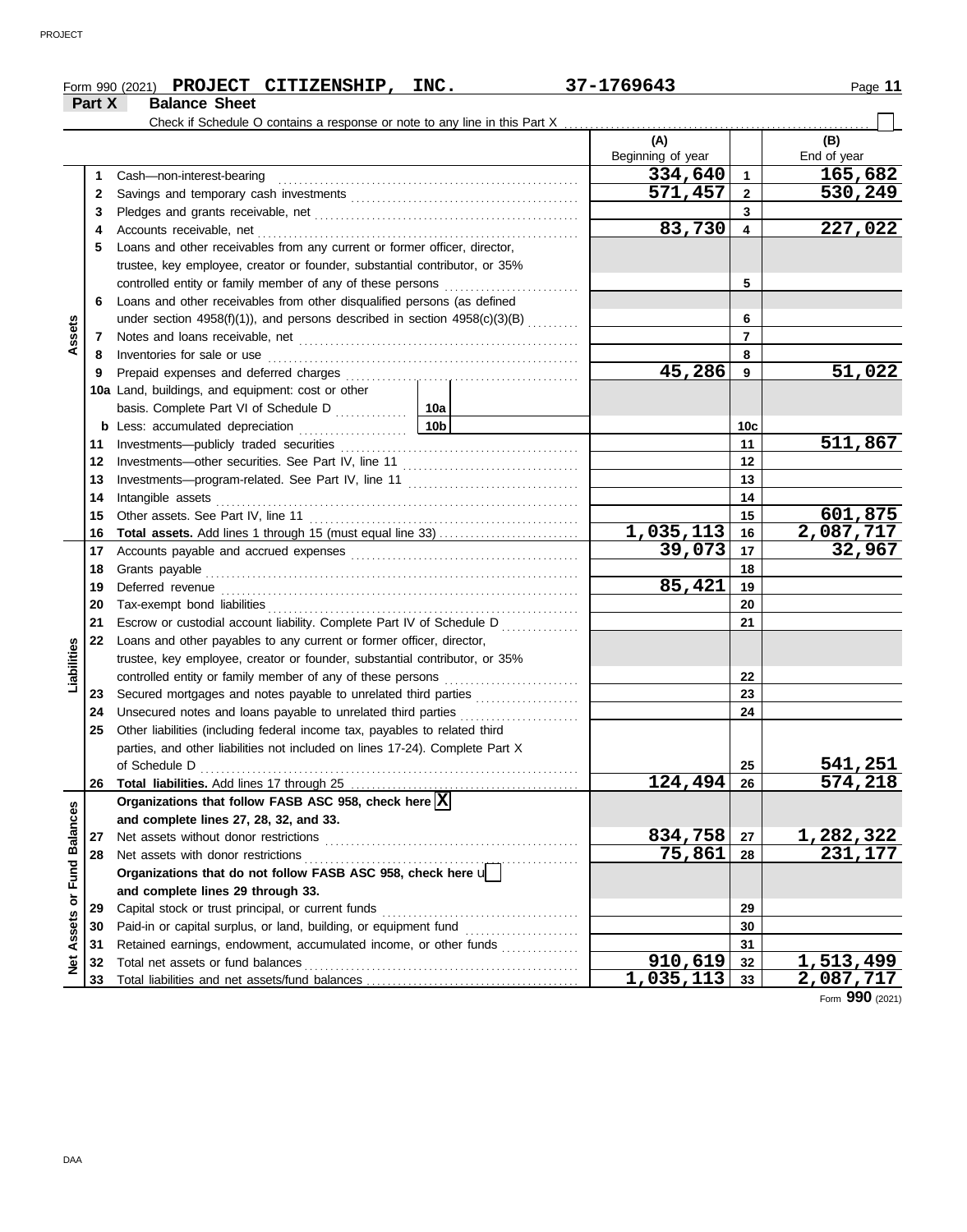|    | 37-1769643<br>Form 990 (2021) PROJECT CITIZENSHIP, INC.                                                                                                                                                                        |                  |                |         | Page 12 |
|----|--------------------------------------------------------------------------------------------------------------------------------------------------------------------------------------------------------------------------------|------------------|----------------|---------|---------|
|    | <b>Reconciliation of Net Assets</b><br>Part XI                                                                                                                                                                                 |                  |                |         |         |
|    |                                                                                                                                                                                                                                |                  |                |         |         |
| 1  |                                                                                                                                                                                                                                | $\mathbf 1$      | 1,369,298      |         |         |
| 2  |                                                                                                                                                                                                                                | $\overline{2}$   |                | 775,703 |         |
| 3  | Revenue less expenses. Subtract line 2 from line 1                                                                                                                                                                             | $\overline{3}$   |                |         | 593,595 |
| 4  | Net assets or fund balances at beginning of year (must equal Part X, line 32, column (A))                                                                                                                                      | $\blacktriangle$ |                |         | 910,619 |
| 5  | Net unrealized gains (losses) on investments [11] match and the contract of the state of the state of the state of the state of the state of the state of the state of the state of the state of the state of the state of the | 5                |                |         | 9,285   |
| 6  |                                                                                                                                                                                                                                | 6                |                |         |         |
| 7  | Investment expenses                                                                                                                                                                                                            | $\overline{7}$   |                |         |         |
| 8  | Prior period adjustments [11, 12] and the contract of the contract of the contract of the contract of the contract of the contract of the contract of the contract of the contract of the contract of the contract of the cont | 8                |                |         |         |
| 9  |                                                                                                                                                                                                                                | 9                |                |         |         |
| 10 | Net assets or fund balances at end of year. Combine lines 3 through 9 (must equal Part X, line                                                                                                                                 |                  |                |         |         |
|    | 32, column (B))                                                                                                                                                                                                                | 10               | 1,513,499      |         |         |
|    | <b>Financial Statements and Reporting</b><br>Part XII                                                                                                                                                                          |                  |                |         |         |
|    |                                                                                                                                                                                                                                |                  |                |         |         |
|    |                                                                                                                                                                                                                                |                  |                | Yes     | No      |
| 1  | $\mathbf{X}$ Accrual<br>Accounting method used to prepare the Form 990:     Cash<br>Other                                                                                                                                      |                  |                |         |         |
|    | If the organization changed its method of accounting from a prior year or checked "Other," explain on                                                                                                                          |                  |                |         |         |
|    | Schedule O.                                                                                                                                                                                                                    |                  |                |         |         |
|    | 2a Were the organization's financial statements compiled or reviewed by an independent accountant?                                                                                                                             |                  | 2a             |         | X       |
|    | If "Yes," check a box below to indicate whether the financial statements for the year were compiled or                                                                                                                         |                  |                |         |         |
|    | reviewed on a separate basis, consolidated basis, or both:                                                                                                                                                                     |                  |                |         |         |
|    | Separate basis   Consolidated basis   Both consolidated and separate basis                                                                                                                                                     |                  |                |         |         |
|    | <b>b</b> Were the organization's financial statements audited by an independent accountant?                                                                                                                                    |                  | 2b             | X       |         |
|    | If "Yes," check a box below to indicate whether the financial statements for the year were audited on a                                                                                                                        |                  |                |         |         |
|    | separate basis, consolidated basis, or both:                                                                                                                                                                                   |                  |                |         |         |
|    | $ \mathbf{X} $ Separate basis<br>  Consolidated basis<br>  Both consolidated and separate basis                                                                                                                                |                  |                |         |         |
|    | c If "Yes" to line 2a or 2b, does the organization have a committee that assumes responsibility for oversight of                                                                                                               |                  |                |         |         |
|    | the audit, review, or compilation of its financial statements and selection of an independent accountant?                                                                                                                      |                  | 2c             | X       |         |
|    | If the organization changed either its oversight process or selection process during the tax year, explain on                                                                                                                  |                  |                |         |         |
|    | Schedule O.                                                                                                                                                                                                                    |                  |                |         |         |
|    | 3a As a result of a federal award, was the organization required to undergo an audit or audits as set forth in the                                                                                                             |                  |                |         |         |
|    | Single Audit Act and OMB Circular A-133?                                                                                                                                                                                       |                  | 3a             |         | X       |
|    | <b>b</b> If "Yes," did the organization undergo the required audit or audits? If the organization did not undergo the                                                                                                          |                  |                |         |         |
|    | required audit or audits, explain why on Schedule O and describe any steps taken to undergo such audits                                                                                                                        |                  | 3 <sub>b</sub> |         |         |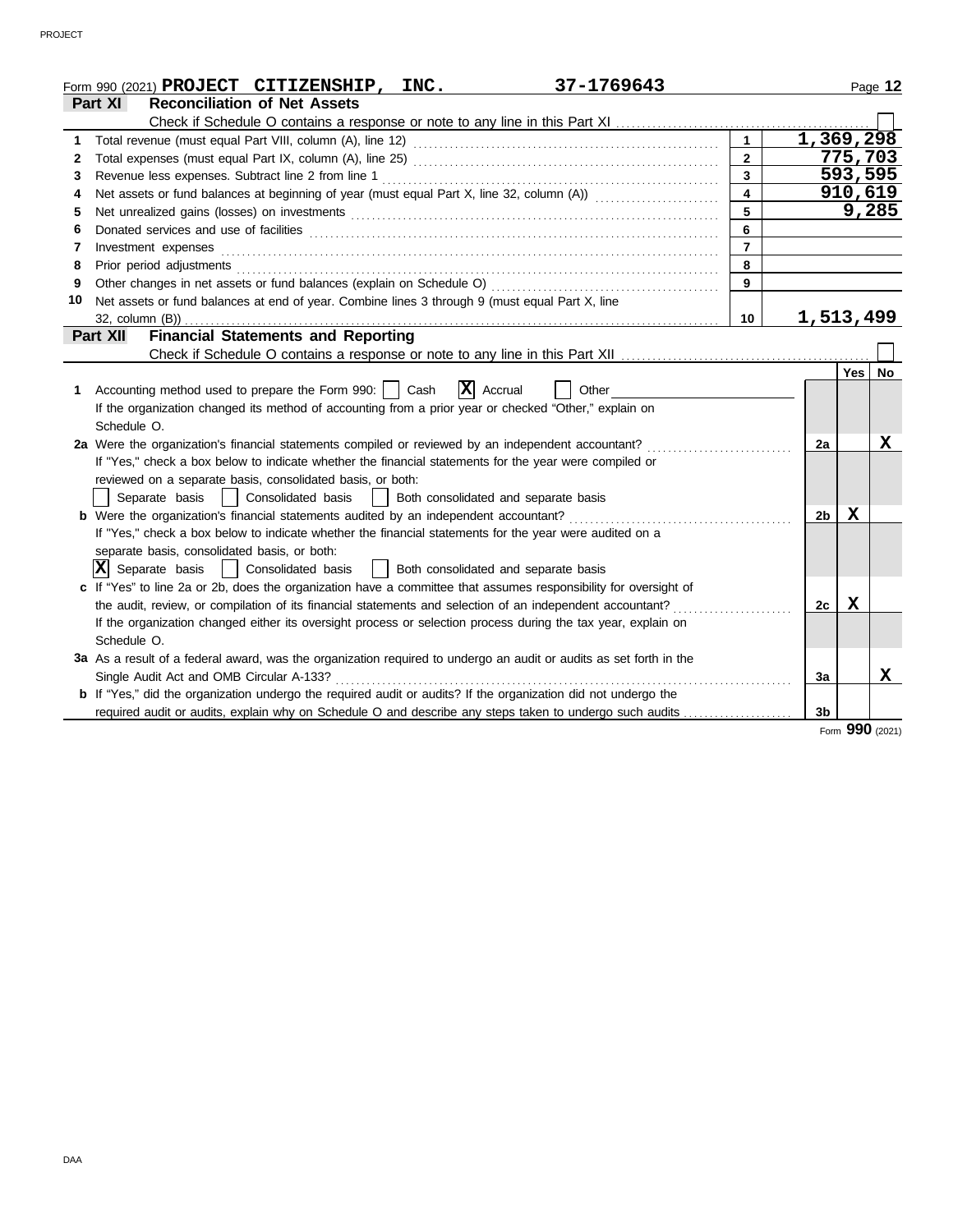PROJECT

| <b>SCHEDULE A</b>          |                                                            | <b>Public Charity Status and Public Support</b>                                                                                                                                                                                                                       |     |                                       |                               | OMB No. 1545-0047                   |
|----------------------------|------------------------------------------------------------|-----------------------------------------------------------------------------------------------------------------------------------------------------------------------------------------------------------------------------------------------------------------------|-----|---------------------------------------|-------------------------------|-------------------------------------|
| (Form 990)                 |                                                            | Complete if the organization is a section 501(c)(3) organization or a section 4947(a)(1) nonexempt charitable trust.                                                                                                                                                  |     |                                       |                               |                                     |
| Department of the Treasury |                                                            | u Attach to Form 990 or Form 990-EZ.                                                                                                                                                                                                                                  |     |                                       |                               | Open to Public                      |
| Internal Revenue Service   |                                                            | u Go to www.irs.gov/Form990 for instructions and the latest information.                                                                                                                                                                                              |     |                                       |                               | <b>Inspection</b>                   |
| Name of the organization   |                                                            |                                                                                                                                                                                                                                                                       |     |                                       |                               | Employer identification number      |
| Part I                     |                                                            | PROJECT CITIZENSHIP, INC.<br>Reason for Public Charity Status. (All organizations must complete this part.) See instructions.                                                                                                                                         |     |                                       | 37-1769643                    |                                     |
|                            |                                                            | The organization is not a private foundation because it is: (For lines 1 through 12, check only one box.)                                                                                                                                                             |     |                                       |                               |                                     |
| 1                          |                                                            | A church, convention of churches, or association of churches described in section 170(b)(1)(A)(i).                                                                                                                                                                    |     |                                       |                               |                                     |
| $\mathbf{2}$               |                                                            | A school described in section 170(b)(1)(A)(ii). (Attach Schedule E (Form 990).)                                                                                                                                                                                       |     |                                       |                               |                                     |
| 3                          |                                                            | A hospital or a cooperative hospital service organization described in section 170(b)(1)(A)(iii).                                                                                                                                                                     |     |                                       |                               |                                     |
| 4<br>city, and state:      |                                                            | A medical research organization operated in conjunction with a hospital described in section 170(b)(1)(A)(iii). Enter the hospital's name,                                                                                                                            |     |                                       |                               |                                     |
| 5                          |                                                            | An organization operated for the benefit of a college or university owned or operated by a governmental unit described in                                                                                                                                             |     |                                       |                               |                                     |
|                            | section 170(b)(1)(A)(iv). (Complete Part II.)              |                                                                                                                                                                                                                                                                       |     |                                       |                               |                                     |
| 6<br> X                    |                                                            | A federal, state, or local government or governmental unit described in section 170(b)(1)(A)(v).                                                                                                                                                                      |     |                                       |                               |                                     |
| 7                          | described in section 170(b)(1)(A)(vi). (Complete Part II.) | An organization that normally receives a substantial part of its support from a governmental unit or from the general public                                                                                                                                          |     |                                       |                               |                                     |
| 8                          |                                                            | A community trust described in section 170(b)(1)(A)(vi). (Complete Part II.)                                                                                                                                                                                          |     |                                       |                               |                                     |
| 9<br>university:           |                                                            | An agricultural research organization described in section 170(b)(1)(A)(ix) operated in conjunction with a land-grant college<br>or university or a non-land-grant college of agriculture (see instructions). Enter the name, city, and state of the college or       |     |                                       |                               |                                     |
| 10                         |                                                            | An organization that normally receives (1) more than 33 1/3% of its support from contributions, membership fees, and gross                                                                                                                                            |     |                                       |                               |                                     |
|                            |                                                            | receipts from activities related to its exempt functions, subject to certain exceptions; and (2) no more than 331/3% of its<br>support from gross investment income and unrelated business taxable income (less section 511 tax) from businesses                      |     |                                       |                               |                                     |
|                            |                                                            | acquired by the organization after June 30, 1975. See section 509(a)(2). (Complete Part III.)                                                                                                                                                                         |     |                                       |                               |                                     |
| 11                         |                                                            | An organization organized and operated exclusively to test for public safety. See section 509(a)(4).                                                                                                                                                                  |     |                                       |                               |                                     |
| 12                         |                                                            | An organization organized and operated exclusively for the benefit of, to perform the functions of, or to carry out the purposes of<br>one or more publicly supported organizations described in section 509(a)(1) or section 509(a)(2). See section 509(a)(3). Check |     |                                       |                               |                                     |
|                            |                                                            | the box on lines 12a through 12d that describes the type of supporting organization and complete lines 12e, 12f, and 12g.                                                                                                                                             |     |                                       |                               |                                     |
| a                          |                                                            | Type I. A supporting organization operated, supervised, or controlled by its supported organization(s), typically by giving                                                                                                                                           |     |                                       |                               |                                     |
|                            |                                                            | the supported organization(s) the power to regularly appoint or elect a majority of the directors or trustees of the<br>supporting organization. You must complete Part IV, Sections A and B.                                                                         |     |                                       |                               |                                     |
| b                          |                                                            | Type II. A supporting organization supervised or controlled in connection with its supported organization(s), by having                                                                                                                                               |     |                                       |                               |                                     |
|                            |                                                            | control or management of the supporting organization vested in the same persons that control or manage the supported                                                                                                                                                  |     |                                       |                               |                                     |
| c                          |                                                            | organization(s). You must complete Part IV, Sections A and C.<br>Type III functionally integrated. A supporting organization operated in connection with, and functionally integrated with,                                                                           |     |                                       |                               |                                     |
|                            |                                                            | its supported organization(s) (see instructions). You must complete Part IV, Sections A, D, and E.                                                                                                                                                                    |     |                                       |                               |                                     |
| d                          |                                                            | Type III non-functionally integrated. A supporting organization operated in connection with its supported organization(s)<br>that is not functionally integrated. The organization generally must satisfy a distribution requirement and an attentiveness             |     |                                       |                               |                                     |
|                            |                                                            | requirement (see instructions). You must complete Part IV, Sections A and D, and Part V.                                                                                                                                                                              |     |                                       |                               |                                     |
| е                          |                                                            | Check this box if the organization received a written determination from the IRS that it is a Type I, Type II, Type III                                                                                                                                               |     |                                       |                               |                                     |
| f                          | Enter the number of supported organizations                | functionally integrated, or Type III non-functionally integrated supporting organization.                                                                                                                                                                             |     |                                       |                               |                                     |
| g                          |                                                            | Provide the following information about the supported organization(s).                                                                                                                                                                                                |     |                                       |                               |                                     |
| (i) Name of supported      | $(ii)$ EIN                                                 | (iii) Type of organization                                                                                                                                                                                                                                            |     | (iv) Is the organization              | (v) Amount of monetary        | (vi) Amount of                      |
| organization               |                                                            | (described on lines 1-10<br>above (see instructions))                                                                                                                                                                                                                 |     | listed in your governing<br>document? | support (see<br>instructions) | other support (see<br>instructions) |
|                            |                                                            |                                                                                                                                                                                                                                                                       | Yes | No                                    |                               |                                     |
| (A)                        |                                                            |                                                                                                                                                                                                                                                                       |     |                                       |                               |                                     |
| (B)                        |                                                            |                                                                                                                                                                                                                                                                       |     |                                       |                               |                                     |
|                            |                                                            |                                                                                                                                                                                                                                                                       |     |                                       |                               |                                     |
| (C)                        |                                                            |                                                                                                                                                                                                                                                                       |     |                                       |                               |                                     |
| (D)                        |                                                            |                                                                                                                                                                                                                                                                       |     |                                       |                               |                                     |
| (E)                        |                                                            |                                                                                                                                                                                                                                                                       |     |                                       |                               |                                     |
| <b>Total</b>               |                                                            |                                                                                                                                                                                                                                                                       |     |                                       |                               |                                     |

**For Paperwork Reduction Act Notice, see the Instructions for Form 990 or 990-EZ.**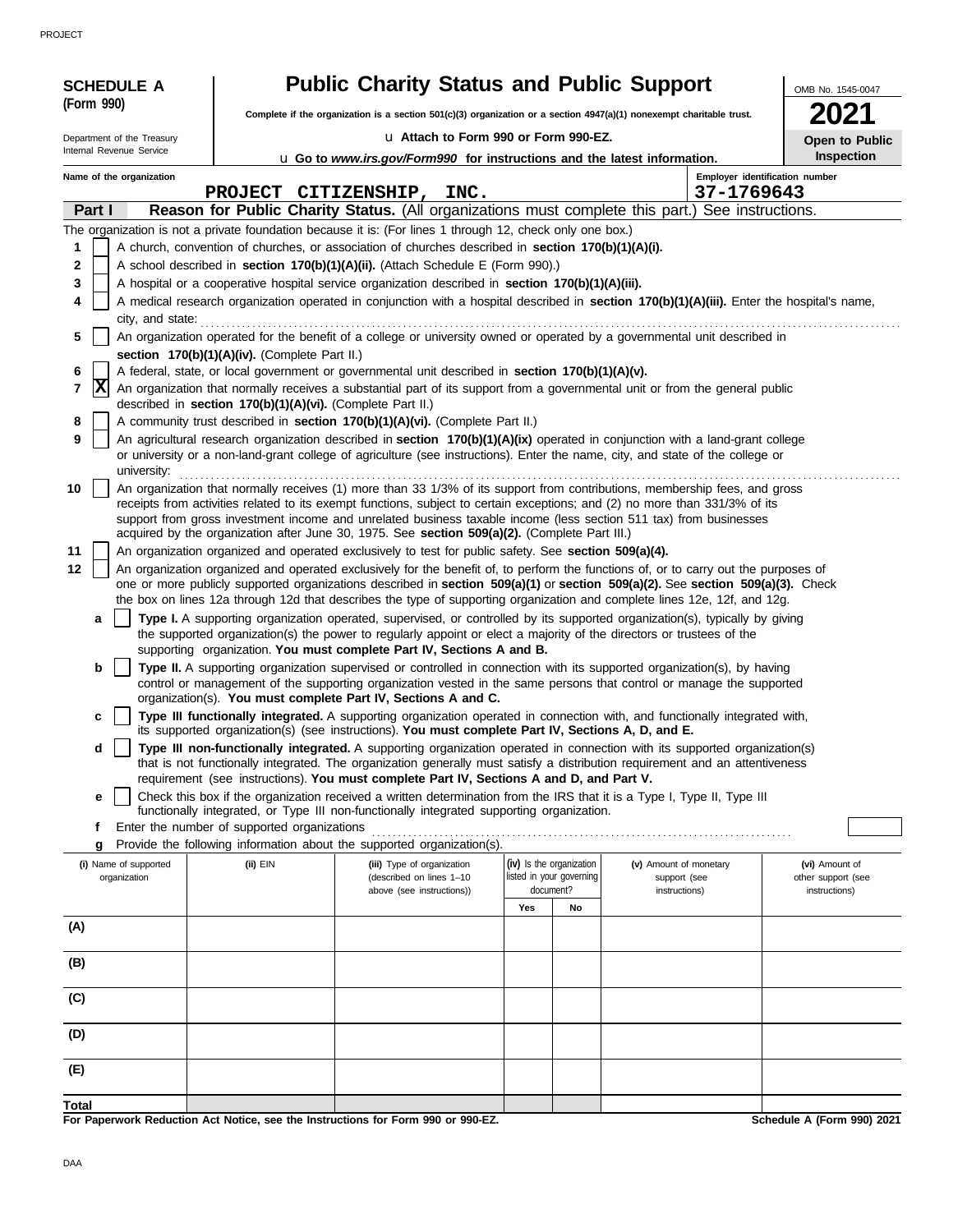|              | Schedule A (Form 990) 2021                                                                                                                                                                                                                                                                                                                                       | PROJECT CITIZENSHIP, INC. |          |            |            | 37-1769643 | Page 2    |
|--------------|------------------------------------------------------------------------------------------------------------------------------------------------------------------------------------------------------------------------------------------------------------------------------------------------------------------------------------------------------------------|---------------------------|----------|------------|------------|------------|-----------|
|              | Support Schedule for Organizations Described in Sections 170(b)(1)(A)(iv) and 170(b)(1)(A)(vi)<br>Part II                                                                                                                                                                                                                                                        |                           |          |            |            |            |           |
|              | (Complete only if you checked the box on line 5, 7, or 8 of Part I or if the organization failed to qualify under                                                                                                                                                                                                                                                |                           |          |            |            |            |           |
|              | Part III. If the organization fails to qualify under the tests listed below, please complete Part III.)                                                                                                                                                                                                                                                          |                           |          |            |            |            |           |
|              | <b>Section A. Public Support</b>                                                                                                                                                                                                                                                                                                                                 |                           |          |            |            |            |           |
|              | Calendar year (or fiscal year beginning in) <b>u</b>                                                                                                                                                                                                                                                                                                             | (a) 2017                  | (b) 2018 | $(c)$ 2019 | $(d)$ 2020 | (e) $2021$ | (f) Total |
|              |                                                                                                                                                                                                                                                                                                                                                                  |                           |          |            |            |            |           |
| 1            | Gifts, grants, contributions, and                                                                                                                                                                                                                                                                                                                                |                           |          |            |            |            |           |
|              | membership fees received. (Do not                                                                                                                                                                                                                                                                                                                                |                           |          |            |            |            |           |
|              | include any "unusual grants.")                                                                                                                                                                                                                                                                                                                                   | 746,291                   | 825,872  | 911,918    | 1,169,120  | 1,202,310  | 4,855,511 |
| $\mathbf{2}$ | Tax revenues levied for the                                                                                                                                                                                                                                                                                                                                      |                           |          |            |            |            |           |
|              | organization's benefit and either paid                                                                                                                                                                                                                                                                                                                           |                           |          |            |            |            |           |
|              | to or expended on its behalf                                                                                                                                                                                                                                                                                                                                     |                           |          |            |            |            |           |
| 3            | The value of services or facilities                                                                                                                                                                                                                                                                                                                              |                           |          |            |            |            |           |
|              | furnished by a governmental unit to the                                                                                                                                                                                                                                                                                                                          |                           |          |            |            |            |           |
|              | organization without charge<br>.                                                                                                                                                                                                                                                                                                                                 |                           |          |            |            |            |           |
| 4            | Total. Add lines 1 through 3                                                                                                                                                                                                                                                                                                                                     | 746,291                   | 825,872  | 911,918    | 1,169,120  | 1,202,310  | 4,855,511 |
| 5            | The portion of total contributions by                                                                                                                                                                                                                                                                                                                            |                           |          |            |            |            |           |
|              | each person (other than a                                                                                                                                                                                                                                                                                                                                        |                           |          |            |            |            |           |
|              | governmental unit or publicly                                                                                                                                                                                                                                                                                                                                    |                           |          |            |            |            |           |
|              | supported organization) included on<br>line 1 that exceeds 2% of the amount                                                                                                                                                                                                                                                                                      |                           |          |            |            |            |           |
|              | shown on line 11, column (f)                                                                                                                                                                                                                                                                                                                                     |                           |          |            |            |            |           |
| 6            | Public support. Subtract line 5 from line 4                                                                                                                                                                                                                                                                                                                      |                           |          |            |            |            | 4,855,511 |
|              | <b>Section B. Total Support</b>                                                                                                                                                                                                                                                                                                                                  |                           |          |            |            |            |           |
|              | Calendar year (or fiscal year beginning in) <b>u</b>                                                                                                                                                                                                                                                                                                             | (a) 2017                  | (b) 2018 | $(c)$ 2019 | $(d)$ 2020 | (e) 2021   | (f) Total |
| 7            | Amounts from line 4                                                                                                                                                                                                                                                                                                                                              | 746,291                   | 825,872  | 911,918    | 1,169,120  | 1,202,310  | 4,855,511 |
| 8            | Gross income from interest, dividends,                                                                                                                                                                                                                                                                                                                           |                           |          |            |            |            |           |
|              | payments received on securities loans,                                                                                                                                                                                                                                                                                                                           |                           |          |            |            |            |           |
|              | rents, royalties, and income from                                                                                                                                                                                                                                                                                                                                |                           |          |            |            |            |           |
|              | similar sources                                                                                                                                                                                                                                                                                                                                                  | 920                       | 4,459    | 5,783      | 1,605      | 5,613      | 18,380    |
| 9            | Net income from unrelated business                                                                                                                                                                                                                                                                                                                               |                           |          |            |            |            |           |
|              | activities, whether or not the business                                                                                                                                                                                                                                                                                                                          |                           |          |            |            |            |           |
|              | is regularly carried on                                                                                                                                                                                                                                                                                                                                          |                           |          |            |            |            |           |
| 10           | Other income. Do not include gain or                                                                                                                                                                                                                                                                                                                             |                           |          |            |            |            |           |
|              | loss from the sale of capital assets                                                                                                                                                                                                                                                                                                                             |                           |          |            |            |            |           |
|              | (Explain in Part VI.)                                                                                                                                                                                                                                                                                                                                            |                           |          |            |            | 161,375    | 161,375   |
| 11           | Total support. Add lines 7 through 10                                                                                                                                                                                                                                                                                                                            |                           |          |            |            |            | 5,035,266 |
| 12           | Gross receipts from related activities, etc. (see instructions)                                                                                                                                                                                                                                                                                                  |                           |          |            |            | 12         |           |
| 13           | <b>First 5 years.</b> If the Form 990 is for the organization's first, second, third, fourth, or fifth tax year as a section 501(c)(3)                                                                                                                                                                                                                           |                           |          |            |            |            |           |
|              | organization, check this box and stop here <b>construction</b> and construction of the state of the state of the state of the state of the state of the state of the state of the state of the state of the state of the state of t                                                                                                                              |                           |          |            |            |            |           |
|              | Section C. Computation of Public Support Percentage                                                                                                                                                                                                                                                                                                              |                           |          |            |            |            |           |
| 14           |                                                                                                                                                                                                                                                                                                                                                                  |                           |          |            |            | 14         | 96.43%    |
| 15           |                                                                                                                                                                                                                                                                                                                                                                  |                           |          |            |            | 15         | 99.70%    |
| 16a          | 33 1/3% support test-2021. If the organization did not check the box on line 13, and line 14 is 33 1/3% or more, check this                                                                                                                                                                                                                                      |                           |          |            |            |            |           |
|              | $\triangleright \boxed{\text{X}}$                                                                                                                                                                                                                                                                                                                                |                           |          |            |            |            |           |
| b            | 33 1/3% support test-2020. If the organization did not check a box on line 13 or 16a, and line 15 is 33 1/3% or more, check                                                                                                                                                                                                                                      |                           |          |            |            |            |           |
|              |                                                                                                                                                                                                                                                                                                                                                                  |                           |          |            |            |            |           |
| 17а          | 10%-facts-and-circumstances test-2021. If the organization did not check a box on line 13, 16a, or 16b, and line 14 is                                                                                                                                                                                                                                           |                           |          |            |            |            |           |
|              | 10% or more, and if the organization meets the facts-and-circumstances test, check this box and stop here. Explain in                                                                                                                                                                                                                                            |                           |          |            |            |            |           |
|              | Part VI how the organization meets the facts-and-circumstances test. The organization qualifies as a publicly supported                                                                                                                                                                                                                                          |                           |          |            |            |            |           |
|              | organization                                                                                                                                                                                                                                                                                                                                                     |                           |          |            |            |            |           |
| b            | 10%-facts-and-circumstances test-2020. If the organization did not check a box on line 13, 16a, 16b, or 17a, and line                                                                                                                                                                                                                                            |                           |          |            |            |            |           |
|              | 15 is 10% or more, and if the organization meets the facts-and-circumstances test, check this box and stop here. Explain                                                                                                                                                                                                                                         |                           |          |            |            |            |           |
|              | in Part VI how the organization meets the facts-and-circumstances test. The organization qualifies as a publicly supported                                                                                                                                                                                                                                       |                           |          |            |            |            |           |
|              |                                                                                                                                                                                                                                                                                                                                                                  |                           |          |            |            |            |           |
| 18           | organization<br><u>expansion</u><br>and the contract of the contract of the contract of the contract of the contract of the contract of the contract of the contract of the contract of the contract of the contract of the contract of<br>Private foundation. If the organization did not check a box on line 13, 16a, 16b, 17a, or 17b, check this box and see |                           |          |            |            |            |           |
|              |                                                                                                                                                                                                                                                                                                                                                                  |                           |          |            |            |            |           |
|              | $instructions$ [10] $\ldots$ [10] $\ldots$ [10] $\ldots$ [10] $\ldots$ [10] $\ldots$ [10] $\ldots$ [10] $\ldots$ [10] $\ldots$ [10] $\ldots$ [10] $\ldots$ [10] $\ldots$ [10] $\ldots$ [10] $\ldots$ [10] $\ldots$ [10] $\ldots$ [10] $\ldots$ [10] $\ldots$ [10] $\ldots$ [10] $\ldots$ [10] $\$                                                                |                           |          |            |            |            |           |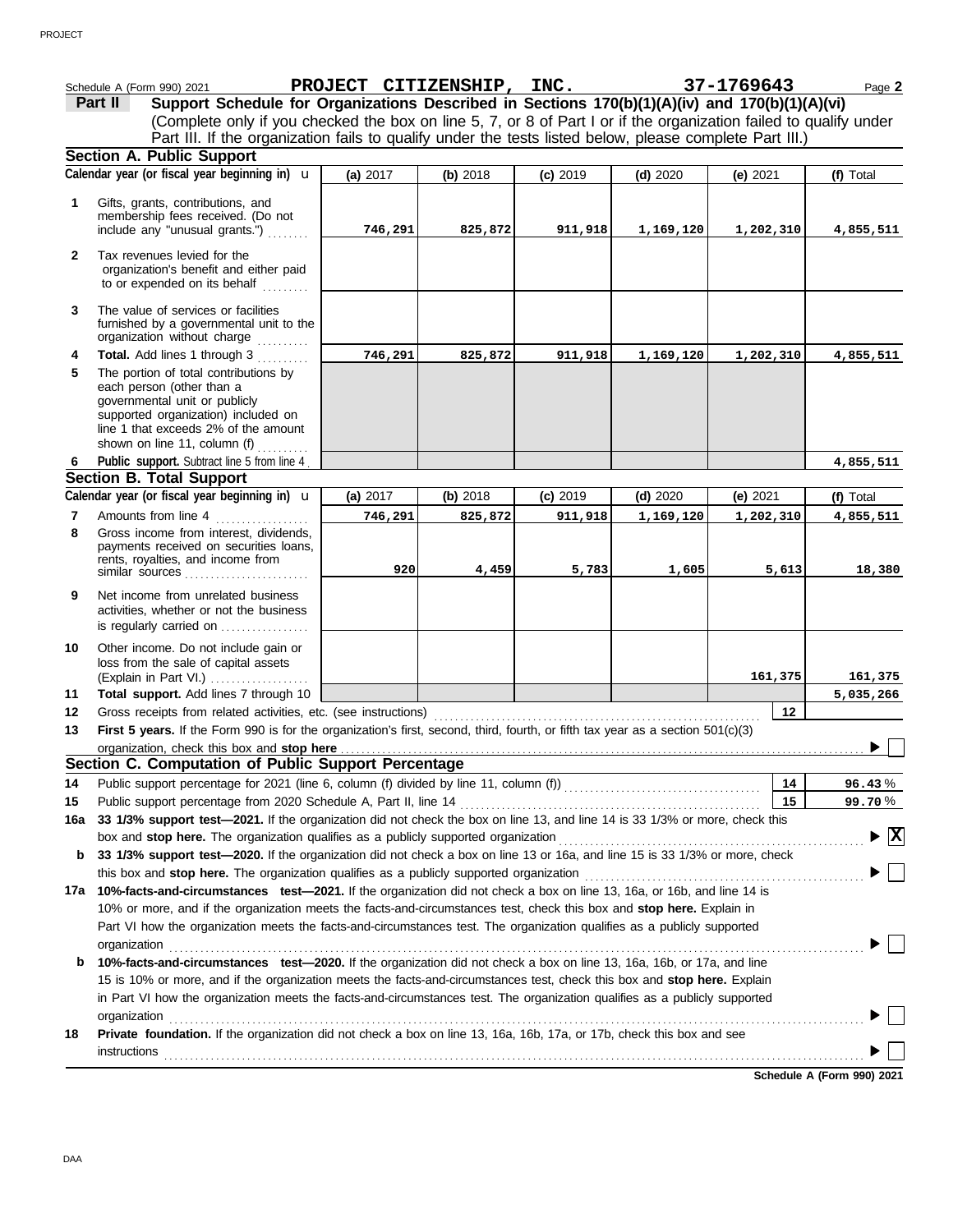|              | Schedule A (Form 990) 2021                                                                                                                                                                                                     | PROJECT CITIZENSHIP, INC. |          |            |            | 37-1769643 | Page 3    |
|--------------|--------------------------------------------------------------------------------------------------------------------------------------------------------------------------------------------------------------------------------|---------------------------|----------|------------|------------|------------|-----------|
|              | Support Schedule for Organizations Described in Section 509(a)(2)<br>Part III                                                                                                                                                  |                           |          |            |            |            |           |
|              | (Complete only if you checked the box on line 10 of Part I or if the organization failed to qualify under Part II.                                                                                                             |                           |          |            |            |            |           |
|              | If the organization fails to qualify under the tests listed below, please complete Part II.)                                                                                                                                   |                           |          |            |            |            |           |
|              | <b>Section A. Public Support</b>                                                                                                                                                                                               |                           |          |            |            |            |           |
|              | Calendar year (or fiscal year beginning in) <b>u</b><br>Gifts, grants, contributions, and membership fees                                                                                                                      | (a) 2017                  | (b) 2018 | $(c)$ 2019 | $(d)$ 2020 | (e) $2021$ | (f) Total |
| $\mathbf 1$  | received. (Do not include any "unusual grants.")                                                                                                                                                                               |                           |          |            |            |            |           |
| $\mathbf{2}$ | Gross receipts from admissions, merchandise<br>sold or services performed, or facilities<br>furnished in any activity that is related to the<br>organization's tax-exempt purpose                                              |                           |          |            |            |            |           |
| 3            | Gross receipts from activities that are not an<br>unrelated trade or business under section 513                                                                                                                                |                           |          |            |            |            |           |
| 4            | Tax revenues levied for the<br>organization's benefit and either paid<br>to or expended on its behalf                                                                                                                          |                           |          |            |            |            |           |
| 5            | The value of services or facilities<br>furnished by a governmental unit to the<br>organization without charge                                                                                                                  |                           |          |            |            |            |           |
| 6            | Total. Add lines 1 through 5                                                                                                                                                                                                   |                           |          |            |            |            |           |
|              | 7a Amounts included on lines 1, 2, and 3<br>received from disqualified persons                                                                                                                                                 |                           |          |            |            |            |           |
| b            | Amounts included on lines 2 and 3<br>received from other than disqualified<br>persons that exceed the greater of \$5,000<br>or 1% of the amount on line 13 for the year                                                        |                           |          |            |            |            |           |
|              | c Add lines 7a and 7b<br>.                                                                                                                                                                                                     |                           |          |            |            |            |           |
| 8            | Public support. (Subtract line 7c from<br>line 6.)                                                                                                                                                                             |                           |          |            |            |            |           |
|              | <b>Section B. Total Support</b>                                                                                                                                                                                                |                           |          |            |            |            |           |
|              | Calendar year (or fiscal year beginning in) $\mathbf u$                                                                                                                                                                        | (a) 2017                  | (b) 2018 | $(c)$ 2019 | $(d)$ 2020 | (e) $2021$ | (f) Total |
| 9            | Amounts from line 6                                                                                                                                                                                                            |                           |          |            |            |            |           |
|              | <b>10a</b> Gross income from interest, dividends,<br>payments received on securities loans, rents,<br>royalties, and income from similar sources.                                                                              |                           |          |            |            |            |           |
| b            | Unrelated business taxable income (less<br>section 511 taxes) from businesses<br>acquired after June 30, 1975                                                                                                                  |                           |          |            |            |            |           |
|              | c Add lines 10a and 10b $\ldots$                                                                                                                                                                                               |                           |          |            |            |            |           |
| 11           | Net income from unrelated business<br>activities not included on line 10b, whether<br>or not the business is regularly carried on                                                                                              |                           |          |            |            |            |           |
| 12           | Other income. Do not include gain or<br>loss from the sale of capital assets<br>(Explain in Part VI.)                                                                                                                          |                           |          |            |            |            |           |
| 13           | Total support. (Add lines 9, 10c, 11,<br>and 12.)                                                                                                                                                                              |                           |          |            |            |            |           |
| 14           | First 5 years. If the Form 990 is for the organization's first, second, third, fourth, or fifth tax year as a section 501(c)(3)                                                                                                |                           |          |            |            |            |           |
|              | organization, check this box and stop here contained and state and state and state and state and state and stop here contained and stop here are all the state and state and state and state and state and state and state and |                           |          |            |            |            |           |
|              | Section C. Computation of Public Support Percentage                                                                                                                                                                            |                           |          |            |            |            |           |
| 15           |                                                                                                                                                                                                                                |                           |          |            |            | 15         | %         |
| 16           |                                                                                                                                                                                                                                |                           |          |            |            | 16         | %         |
|              | Section D. Computation of Investment Income Percentage                                                                                                                                                                         |                           |          |            |            | 17         |           |
| 17           | 18 Investment income percentage from 2020 Schedule A, Part III, line 17                                                                                                                                                        |                           |          |            |            | 18         | %<br>%    |
|              | 19a 33 1/3% support tests-2021. If the organization did not check the box on line 14, and line 15 is more than 33 1/3%, and line                                                                                               |                           |          |            |            |            |           |
|              | 17 is not more than 33 1/3%, check this box and stop here. The organization qualifies as a publicly supported organization                                                                                                     |                           |          |            |            |            |           |
| b            | 33 1/3% support tests-2020. If the organization did not check a box on line 14 or line 19a, and line 16 is more than 33 1/3%, and                                                                                              |                           |          |            |            |            |           |
|              | line 18 is not more than 33 1/3%, check this box and stop here. The organization qualifies as a publicly supported organization                                                                                                |                           |          |            |            |            |           |
| 20           |                                                                                                                                                                                                                                |                           |          |            |            |            |           |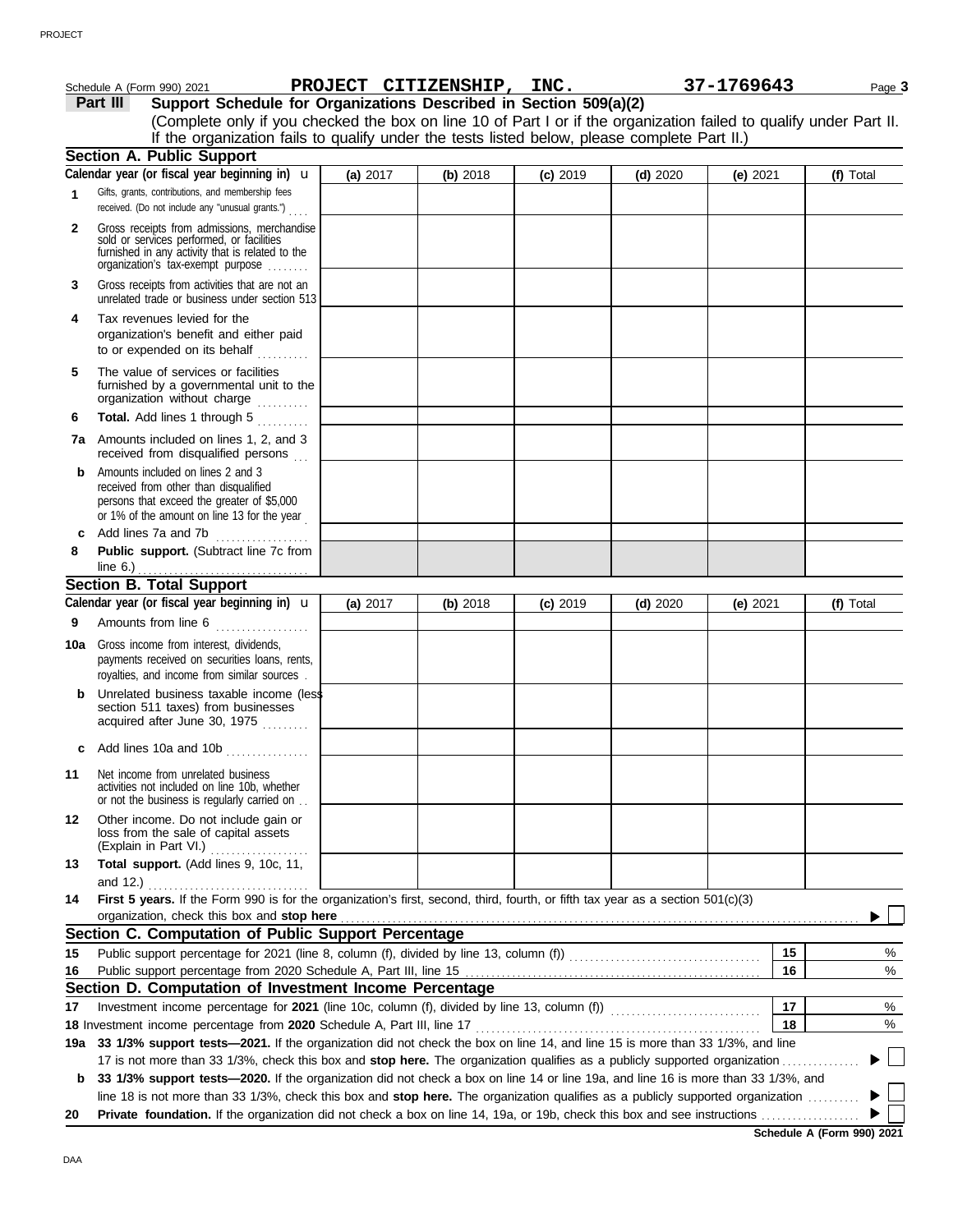|     | 37-1769643<br><b>PROJECT</b><br>CITIZENSHIP, INC.<br>Schedule A (Form 990) 2021                                                                                                                                                                                                                                                                                                                                                       |                 |     | Page 4 |
|-----|---------------------------------------------------------------------------------------------------------------------------------------------------------------------------------------------------------------------------------------------------------------------------------------------------------------------------------------------------------------------------------------------------------------------------------------|-----------------|-----|--------|
|     | <b>Supporting Organizations</b><br>Part IV<br>(Complete only if you checked a box in line 12 on Part I. If you checked box 12a, Part I, complete Sections A<br>and B. If you checked box 12b, Part I, complete Sections A and C. If you checked box 12c, Part I, complete<br>Sections A, D, and E. If you checked box 12d, Part I, complete Sections A and D, and complete Part V.)<br><b>Section A. All Supporting Organizations</b> |                 |     |        |
|     |                                                                                                                                                                                                                                                                                                                                                                                                                                       |                 | Yes | No     |
| 1   | Are all of the organization's supported organizations listed by name in the organization's governing                                                                                                                                                                                                                                                                                                                                  |                 |     |        |
|     | documents? If "No," describe in Part VI how the supported organizations are designated. If designated by                                                                                                                                                                                                                                                                                                                              |                 |     |        |
|     | class or purpose, describe the designation. If historic and continuing relationship, explain.                                                                                                                                                                                                                                                                                                                                         | 1               |     |        |
| 2   | Did the organization have any supported organization that does not have an IRS determination of status                                                                                                                                                                                                                                                                                                                                |                 |     |        |
|     | under section 509(a)(1) or (2)? If "Yes," explain in Part VI how the organization determined that the supported                                                                                                                                                                                                                                                                                                                       |                 |     |        |
|     | organization was described in section 509(a)(1) or (2).                                                                                                                                                                                                                                                                                                                                                                               | 2               |     |        |
| За  | Did the organization have a supported organization described in section $501(c)(4)$ , (5), or (6)? If "Yes," answer                                                                                                                                                                                                                                                                                                                   |                 |     |        |
|     | lines 3b and 3c below.                                                                                                                                                                                                                                                                                                                                                                                                                | За              |     |        |
| b   | Did the organization confirm that each supported organization qualified under section $501(c)(4)$ , (5), or (6) and                                                                                                                                                                                                                                                                                                                   |                 |     |        |
|     | satisfied the public support tests under section $509(a)(2)$ ? If "Yes," describe in Part VI when and how the                                                                                                                                                                                                                                                                                                                         |                 |     |        |
|     | organization made the determination.                                                                                                                                                                                                                                                                                                                                                                                                  | 3b              |     |        |
| c   | Did the organization ensure that all support to such organizations was used exclusively for section $170(c)(2)(B)$                                                                                                                                                                                                                                                                                                                    |                 |     |        |
|     | purposes? If "Yes," explain in Part VI what controls the organization put in place to ensure such use.                                                                                                                                                                                                                                                                                                                                | 3c              |     |        |
| 4a  | Was any supported organization not organized in the United States ("foreign supported organization")? If                                                                                                                                                                                                                                                                                                                              |                 |     |        |
|     | "Yes," and if you checked box 12a or 12b in Part I, answer lines 4b and 4c below.                                                                                                                                                                                                                                                                                                                                                     | 4a              |     |        |
| b   | Did the organization have ultimate control and discretion in deciding whether to make grants to the foreign                                                                                                                                                                                                                                                                                                                           |                 |     |        |
|     | supported organization? If "Yes," describe in Part VI how the organization had such control and discretion                                                                                                                                                                                                                                                                                                                            |                 |     |        |
|     | despite being controlled or supervised by or in connection with its supported organizations.                                                                                                                                                                                                                                                                                                                                          | 4b              |     |        |
| c   | Did the organization support any foreign supported organization that does not have an IRS determination                                                                                                                                                                                                                                                                                                                               |                 |     |        |
|     | under sections $501(c)(3)$ and $509(a)(1)$ or $(2)$ ? If "Yes," explain in Part VI what controls the organization used                                                                                                                                                                                                                                                                                                                |                 |     |        |
|     | to ensure that all support to the foreign supported organization was used exclusively for section $170(c)(2)(B)$                                                                                                                                                                                                                                                                                                                      |                 |     |        |
|     | purposes.                                                                                                                                                                                                                                                                                                                                                                                                                             | 4c              |     |        |
| 5a  | Did the organization add, substitute, or remove any supported organizations during the tax year? If "Yes,"                                                                                                                                                                                                                                                                                                                            |                 |     |        |
|     | answer lines 5b and 5c below (if applicable). Also, provide detail in Part VI, including (i) the names and EIN                                                                                                                                                                                                                                                                                                                        |                 |     |        |
|     | numbers of the supported organizations added, substituted, or removed; (ii) the reasons for each such action;                                                                                                                                                                                                                                                                                                                         |                 |     |        |
|     | (iii) the authority under the organization's organizing document authorizing such action; and (iv) how the action                                                                                                                                                                                                                                                                                                                     |                 |     |        |
|     | was accomplished (such as by amendment to the organizing document).                                                                                                                                                                                                                                                                                                                                                                   | 5a              |     |        |
| b   | Type I or Type II only. Was any added or substituted supported organization part of a class already                                                                                                                                                                                                                                                                                                                                   |                 |     |        |
|     | designated in the organization's organizing document?                                                                                                                                                                                                                                                                                                                                                                                 | 5b              |     |        |
|     | Substitutions only. Was the substitution the result of an event beyond the organization's control?                                                                                                                                                                                                                                                                                                                                    | 5c              |     |        |
| 6   | Did the organization provide support (whether in the form of grants or the provision of services or facilities) to                                                                                                                                                                                                                                                                                                                    |                 |     |        |
|     | anyone other than (i) its supported organizations, (ii) individuals that are part of the charitable class benefited                                                                                                                                                                                                                                                                                                                   |                 |     |        |
|     | by one or more of its supported organizations, or (iii) other supporting organizations that also support or                                                                                                                                                                                                                                                                                                                           |                 |     |        |
|     | benefit one or more of the filing organization's supported organizations? If "Yes," provide detail in Part VI.                                                                                                                                                                                                                                                                                                                        | 6               |     |        |
| 7   | Did the organization provide a grant, loan, compensation, or other similar payment to a substantial contributor                                                                                                                                                                                                                                                                                                                       |                 |     |        |
|     | (as defined in section $4958(c)(3)(C)$ ), a family member of a substantial contributor, or a 35% controlled entity                                                                                                                                                                                                                                                                                                                    |                 |     |        |
|     | with regard to a substantial contributor? If "Yes," complete Part I of Schedule L (Form 990).                                                                                                                                                                                                                                                                                                                                         | 7               |     |        |
| 8   | Did the organization make a loan to a disqualified person (as defined in section 4958) not described on line                                                                                                                                                                                                                                                                                                                          | 8               |     |        |
|     | 7? If "Yes," complete Part I of Schedule L (Form 990).                                                                                                                                                                                                                                                                                                                                                                                |                 |     |        |
| 9a  | Was the organization controlled directly or indirectly at any time during the tax year by one or more<br>disqualified persons, as defined in section 4946 (other than foundation managers and organizations                                                                                                                                                                                                                           |                 |     |        |
|     |                                                                                                                                                                                                                                                                                                                                                                                                                                       |                 |     |        |
| b   | described in section 509(a)(1) or (2))? If "Yes," provide detail in Part VI.<br>Did one or more disqualified persons (as defined on line 9a) hold a controlling interest in any entity in which                                                                                                                                                                                                                                       | 9a              |     |        |
|     | the supporting organization had an interest? If "Yes," provide detail in Part VI.                                                                                                                                                                                                                                                                                                                                                     | 9b              |     |        |
| c   | Did a disqualified person (as defined on line 9a) have an ownership interest in, or derive any personal benefit                                                                                                                                                                                                                                                                                                                       |                 |     |        |
|     | from, assets in which the supporting organization also had an interest? If "Yes," provide detail in Part VI.                                                                                                                                                                                                                                                                                                                          | 9c              |     |        |
| 10a | Was the organization subject to the excess business holdings rules of section 4943 because of section                                                                                                                                                                                                                                                                                                                                 |                 |     |        |
|     | 4943(f) (regarding certain Type II supporting organizations, and all Type III non-functionally integrated                                                                                                                                                                                                                                                                                                                             |                 |     |        |
|     | supporting organizations)? If "Yes," answer line 10b below.                                                                                                                                                                                                                                                                                                                                                                           | 10a             |     |        |
| b   | Did the organization have any excess business holdings in the tax year? (Use Schedule C, Form 4720, to                                                                                                                                                                                                                                                                                                                                |                 |     |        |
|     | determine whether the organization had excess business holdings.)                                                                                                                                                                                                                                                                                                                                                                     | 10 <sub>b</sub> |     |        |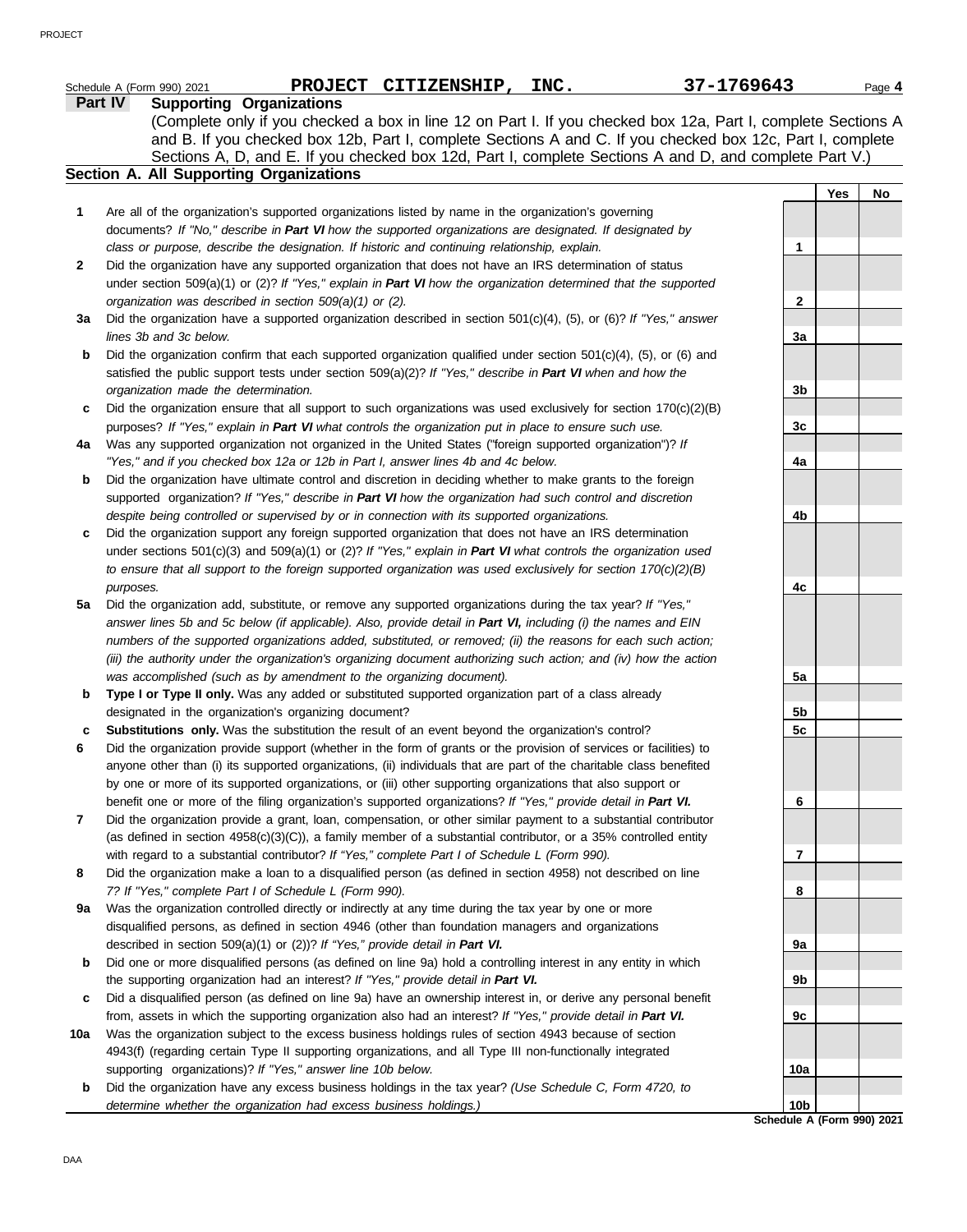|              | PROJECT CITIZENSHIP,<br>37-1769643<br>INC.<br>Schedule A (Form 990) 2021                                                                                                                                    |                 |     | Page 5 |
|--------------|-------------------------------------------------------------------------------------------------------------------------------------------------------------------------------------------------------------|-----------------|-----|--------|
|              | Part IV<br><b>Supporting Organizations (continued)</b>                                                                                                                                                      |                 |     |        |
|              |                                                                                                                                                                                                             |                 | Yes | No     |
| 11           | Has the organization accepted a gift or contribution from any of the following persons?                                                                                                                     |                 |     |        |
| a            | A person who directly or indirectly controls, either alone or together with persons described on lines 11b and                                                                                              |                 |     |        |
|              | 11c below, the governing body of a supported organization?                                                                                                                                                  | 11a             |     |        |
|              | <b>b</b> A family member of a person described on line 11a above?                                                                                                                                           | 11 <sub>b</sub> |     |        |
|              | c A 35% controlled entity of a person described on line 11a or 11b above? If "Yes" to line 11a, 11b, or 11c,<br>provide detail in Part VI.                                                                  | 11c             |     |        |
|              | Section B. Type I Supporting Organizations                                                                                                                                                                  |                 |     |        |
|              |                                                                                                                                                                                                             |                 | Yes | No     |
| 1            | Did the governing body, members of the governing body, officers acting in their official capacity, or membership of one or                                                                                  |                 |     |        |
|              | more supported organizations have the power to regularly appoint or elect at least a majority of the organization's officers,                                                                               |                 |     |        |
|              | directors, or trustees at all times during the tax year? If "No," describe in Part VI how the supported organization(s)                                                                                     |                 |     |        |
|              | effectively operated, supervised, or controlled the organization's activities. If the organization had more than one supported                                                                              |                 |     |        |
|              | organization, describe how the powers to appoint and/or remove officers, directors, or trustees were allocated among the                                                                                    |                 |     |        |
|              | supported organizations and what conditions or restrictions, if any, applied to such powers during the tax year.                                                                                            | 1               |     |        |
| $\mathbf{2}$ | Did the organization operate for the benefit of any supported organization other than the supported                                                                                                         |                 |     |        |
|              | organization(s) that operated, supervised, or controlled the supporting organization? If "Yes," explain in Part                                                                                             |                 |     |        |
|              | VI how providing such benefit carried out the purposes of the supported organization(s) that operated,                                                                                                      |                 |     |        |
|              | supervised, or controlled the supporting organization.                                                                                                                                                      | $\mathbf{2}$    |     |        |
|              | Section C. Type II Supporting Organizations                                                                                                                                                                 |                 |     |        |
|              |                                                                                                                                                                                                             |                 | Yes | No     |
| 1            | Were a majority of the organization's directors or trustees during the tax year also a majority of the directors                                                                                            |                 |     |        |
|              | or trustees of each of the organization's supported organization(s)? If "No," describe in Part VI how control                                                                                               |                 |     |        |
|              | or management of the supporting organization was vested in the same persons that controlled or managed                                                                                                      |                 |     |        |
|              | the supported organization(s).                                                                                                                                                                              | 1               |     |        |
|              | Section D. All Type III Supporting Organizations                                                                                                                                                            |                 |     |        |
|              |                                                                                                                                                                                                             |                 | Yes | No     |
| 1            | Did the organization provide to each of its supported organizations, by the last day of the fifth month of the                                                                                              |                 |     |        |
|              | organization's tax year, (i) a written notice describing the type and amount of support provided during the prior tax                                                                                       |                 |     |        |
|              | year, (ii) a copy of the Form 990 that was most recently filed as of the date of notification, and (iii) copies of the                                                                                      |                 |     |        |
|              | organization's governing documents in effect on the date of notification, to the extent not previously provided?                                                                                            | 1               |     |        |
| 2            | Were any of the organization's officers, directors, or trustees either (i) appointed or elected by the supported                                                                                            |                 |     |        |
|              | organization(s) or (ii) serving on the governing body of a supported organization? If "No," explain in Part VI how                                                                                          |                 |     |        |
|              | the organization maintained a close and continuous working relationship with the supported organization(s).                                                                                                 | 2               |     |        |
| 3            | By reason of the relationship described on line 2, above, did the organization's supported organizations have                                                                                               |                 |     |        |
|              | a significant voice in the organization's investment policies and in directing the use of the organization's                                                                                                |                 |     |        |
|              | income or assets at all times during the tax year? If "Yes," describe in Part VI the role the organization's                                                                                                |                 |     |        |
|              | supported organizations played in this regard.<br>Section E. Type III Functionally Integrated Supporting Organizations                                                                                      | 3               |     |        |
|              |                                                                                                                                                                                                             |                 |     |        |
| 1            | Check the box next to the method that the organization used to satisfy the Integral Part Test during the year (see instructions).<br>The organization satisfied the Activities Test. Complete line 2 below. |                 |     |        |
| a<br>b       | The organization is the parent of each of its supported organizations. Complete line 3 below.                                                                                                               |                 |     |        |
| с            | The organization supported a governmental entity. Describe in Part VI how you supported a governmental entity (see instructions).                                                                           |                 |     |        |
| 2            | Activities Test. Answer lines 2a and 2b below.                                                                                                                                                              |                 | Yes | No     |
| a            | Did substantially all of the organization's activities during the tax year directly further the exempt purposes of                                                                                          |                 |     |        |
|              | the supported organization(s) to which the organization was responsive? If "Yes," then in Part VI identify                                                                                                  |                 |     |        |
|              | those supported organizations and explain how these activities directly furthered their exempt purposes,                                                                                                    |                 |     |        |
|              | how the organization was responsive to those supported organizations, and how the organization determined                                                                                                   |                 |     |        |
|              | that these activities constituted substantially all of its activities.                                                                                                                                      | 2a              |     |        |
| b            | Did the activities described on line 2a, above, constitute activities that, but for the organization's                                                                                                      |                 |     |        |
|              | involvement, one or more of the organization's supported organization(s) would have been engaged in? If                                                                                                     |                 |     |        |
|              | "Yes," explain in Part VI the reasons for the organization's position that its supported organization(s) would                                                                                              |                 |     |        |
|              | have engaged in these activities but for the organization's involvement.                                                                                                                                    | 2b              |     |        |
| 3            | Parent of Supported Organizations. Answer lines 3a and 3b below.                                                                                                                                            |                 |     |        |

- **a** Did the organization have the power to regularly appoint or elect a majority of the officers, directors, or trustees of each of the supported organizations? *If "Yes" or "No," provide details in Part VI.*
- **b** Did the organization exercise a substantial degree of direction over the policies, programs, and activities of each of its supported organizations? *If "Yes," describe in Part VI the role played by the organization in this regard.*

**3a**

**3b**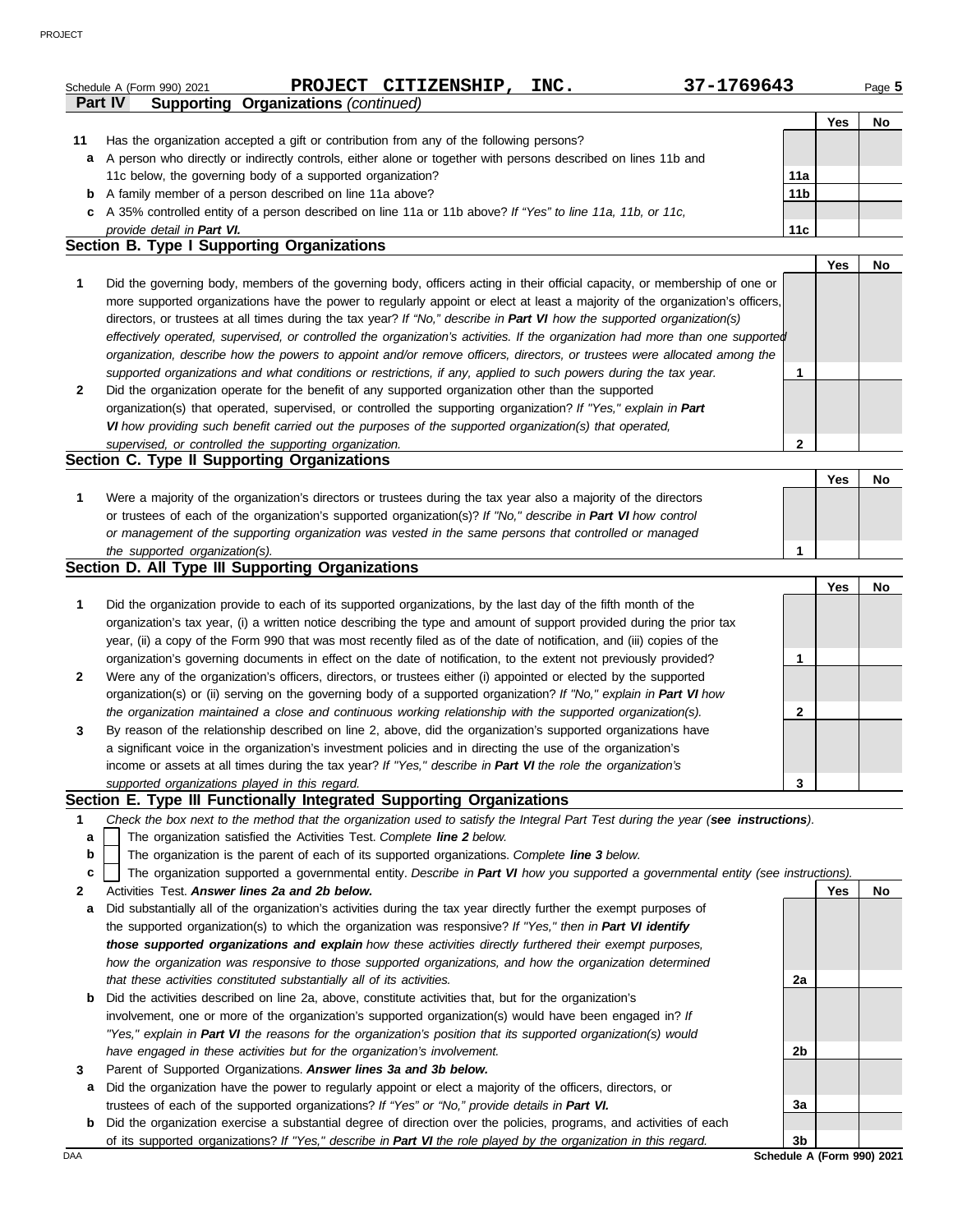|                | PROJECT CITIZENSHIP, INC.<br>Schedule A (Form 990) 2021                                                                                                                                                                                                       |                | 37-1769643     | Page 6                         |
|----------------|---------------------------------------------------------------------------------------------------------------------------------------------------------------------------------------------------------------------------------------------------------------|----------------|----------------|--------------------------------|
|                | Type III Non-Functionally Integrated 509(a)(3) Supporting Organizations<br><b>Part V</b>                                                                                                                                                                      |                |                |                                |
| $\mathbf 1$    | Check here if the organization satisfied the Integral Part Test as a qualifying trust on Nov. 20, 1970 (explain in Part VI). See<br>instructions. All other Type III non-functionally integrated supporting organizations must complete Sections A through E. |                |                |                                |
|                | Section A - Adjusted Net Income                                                                                                                                                                                                                               |                | (A) Prior Year | (B) Current Year<br>(optional) |
| 1              | Net short-term capital gain                                                                                                                                                                                                                                   | 1              |                |                                |
| $\mathbf{2}$   | Recoveries of prior-year distributions                                                                                                                                                                                                                        | $\mathbf{2}$   |                |                                |
| 3              | Other gross income (see instructions)                                                                                                                                                                                                                         | 3              |                |                                |
| 4              | Add lines 1 through 3.                                                                                                                                                                                                                                        | 4              |                |                                |
| 5              | Depreciation and depletion                                                                                                                                                                                                                                    | 5              |                |                                |
| 6              | Portion of operating expenses paid or incurred for production or collection                                                                                                                                                                                   |                |                |                                |
|                | of gross income or for management, conservation, or maintenance of                                                                                                                                                                                            |                |                |                                |
|                | property held for production of income (see instructions)                                                                                                                                                                                                     | 6              |                |                                |
| $\mathbf{7}$   | Other expenses (see instructions)                                                                                                                                                                                                                             | $\overline{7}$ |                |                                |
| 8              | Adjusted Net Income (subtract lines 5, 6, and 7 from line 4)                                                                                                                                                                                                  | 8              |                |                                |
|                | Section B - Minimum Asset Amount                                                                                                                                                                                                                              |                | (A) Prior Year | (B) Current Year<br>(optional) |
| 1              | Aggregate fair market value of all non-exempt-use assets (see                                                                                                                                                                                                 |                |                |                                |
|                | instructions for short tax year or assets held for part of year):                                                                                                                                                                                             |                |                |                                |
|                | a Average monthly value of securities                                                                                                                                                                                                                         | 1a             |                |                                |
|                | <b>b</b> Average monthly cash balances                                                                                                                                                                                                                        | 1b             |                |                                |
|                | c Fair market value of other non-exempt-use assets                                                                                                                                                                                                            | 1c             |                |                                |
|                | <b>d Total</b> (add lines 1a, 1b, and 1c)                                                                                                                                                                                                                     | 1d             |                |                                |
|                | e Discount claimed for blockage or other factors                                                                                                                                                                                                              |                |                |                                |
|                | (explain in detail in Part VI):                                                                                                                                                                                                                               |                |                |                                |
| $\mathbf{2}$   | Acquisition indebtedness applicable to non-exempt-use assets                                                                                                                                                                                                  | $\mathbf{2}$   |                |                                |
| 3              | Subtract line 2 from line 1d.                                                                                                                                                                                                                                 | 3              |                |                                |
| 4              | Cash deemed held for exempt use. Enter 0.015 of line 3 (for greater amount,                                                                                                                                                                                   |                |                |                                |
|                | see instructions).                                                                                                                                                                                                                                            | 4              |                |                                |
| 5              | Net value of non-exempt-use assets (subtract line 4 from line 3)                                                                                                                                                                                              | 5              |                |                                |
| 6              | Multiply line 5 by 0.035.                                                                                                                                                                                                                                     | 6              |                |                                |
| 7              | Recoveries of prior-year distributions                                                                                                                                                                                                                        | $\overline{7}$ |                |                                |
| 8              | <b>Minimum Asset Amount</b> (add line 7 to line 6)                                                                                                                                                                                                            | 8              |                |                                |
|                | Section C - Distributable Amount                                                                                                                                                                                                                              |                |                | <b>Current Year</b>            |
| 1.             | Adjusted net income for prior year (from Section A, line 8, column A)                                                                                                                                                                                         | 1              |                |                                |
| $\mathbf{2}$   | Enter 0.85 of line 1.                                                                                                                                                                                                                                         | $\mathbf{2}$   |                |                                |
| 3              | Minimum asset amount for prior year (from Section B, line 8, column A)                                                                                                                                                                                        | 3              |                |                                |
| 4              | Enter greater of line 2 or line 3.                                                                                                                                                                                                                            | 4              |                |                                |
| 5              | Income tax imposed in prior year                                                                                                                                                                                                                              | 5              |                |                                |
| 6              | Distributable Amount. Subtract line 5 from line 4, unless subject to                                                                                                                                                                                          |                |                |                                |
|                | emergency temporary reduction (see instructions).                                                                                                                                                                                                             | 6              |                |                                |
| $\overline{7}$ | Check here if the current year is the organization's first as a non-functionally integrated Type III supporting organization                                                                                                                                  |                |                |                                |
|                | (see instructions).                                                                                                                                                                                                                                           |                |                |                                |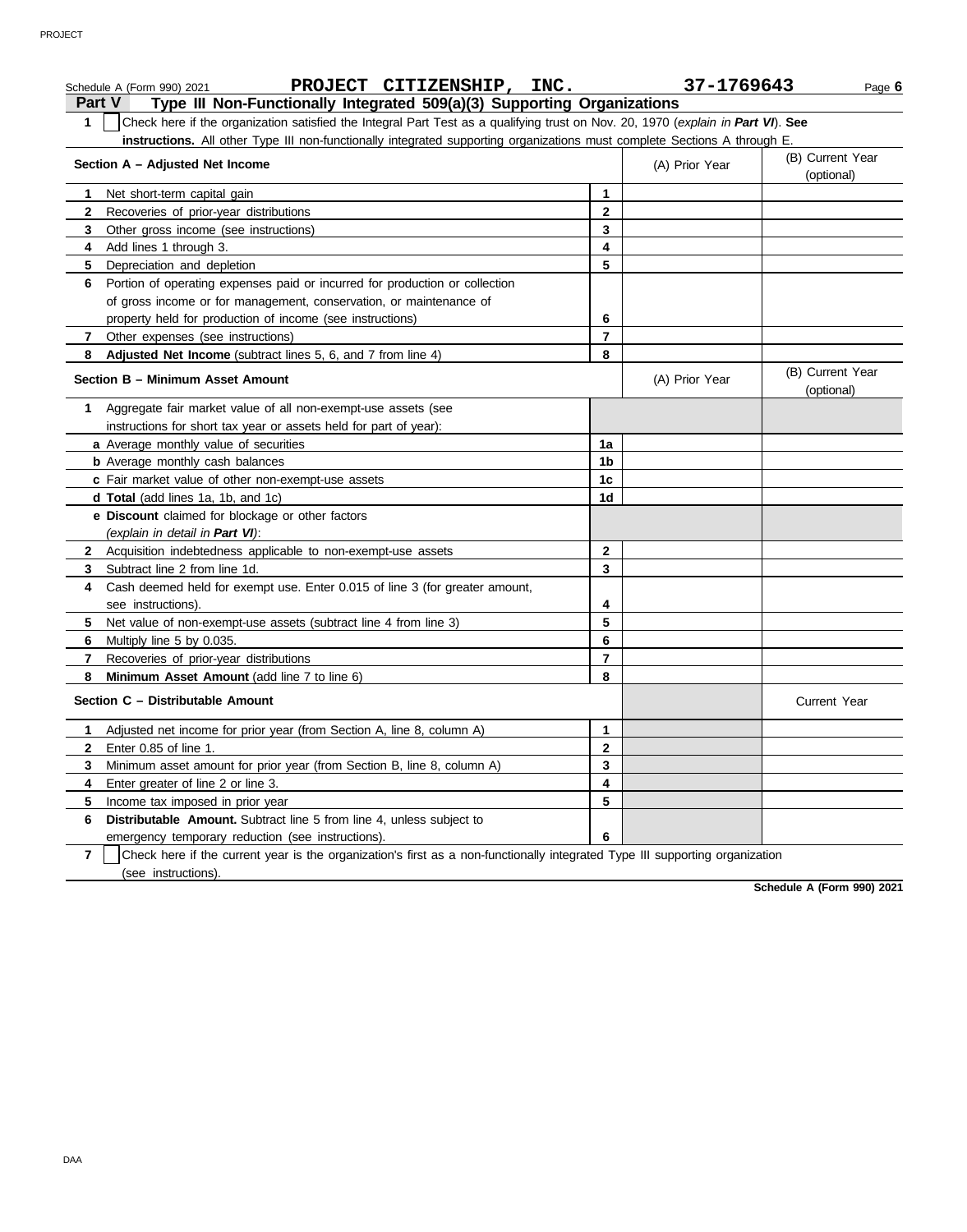| Part V       | PROJECT CITIZENSHIP, INC.<br>Schedule A (Form 990) 2021<br>Type III Non-Functionally Integrated 509(a)(3) Supporting Organizations (continued) |                             | 37-1769643                            | Page 7                                         |
|--------------|------------------------------------------------------------------------------------------------------------------------------------------------|-----------------------------|---------------------------------------|------------------------------------------------|
|              | Section D - Distributions                                                                                                                      |                             |                                       | <b>Current Year</b>                            |
| 1            | Amounts paid to supported organizations to accomplish exempt purposes                                                                          |                             |                                       |                                                |
| $\mathbf{2}$ | Amounts paid to perform activity that directly furthers exempt purposes of supported                                                           |                             |                                       |                                                |
|              | organizations, in excess of income from activity                                                                                               |                             |                                       |                                                |
| 3            | Administrative expenses paid to accomplish exempt purposes of supported organizations                                                          |                             |                                       |                                                |
| 4            | Amounts paid to acquire exempt-use assets                                                                                                      |                             |                                       |                                                |
| 5            | Qualified set-aside amounts (prior IRS approval required-provide details in Part VI)                                                           |                             |                                       |                                                |
| 6            | Other distributions (describe in Part VI). See instructions.                                                                                   |                             |                                       |                                                |
| 7            | Total annual distributions. Add lines 1 through 6.                                                                                             |                             |                                       |                                                |
| 8            | Distributions to attentive supported organizations to which the organization is responsive                                                     |                             |                                       |                                                |
|              | (provide details in Part VI). See instructions.                                                                                                |                             |                                       |                                                |
| 9            | Distributable amount for 2021 from Section C, line 6                                                                                           |                             |                                       |                                                |
| 10           | Line 8 amount divided by line 9 amount                                                                                                         |                             |                                       |                                                |
|              |                                                                                                                                                | (i)                         | (ii)                                  | (iii)                                          |
|              | <b>Section E - Distribution Allocations (see instructions)</b>                                                                                 | <b>Excess Distributions</b> | <b>Underdistributions</b><br>Pre-2021 | <b>Distributable</b><br><b>Amount for 2021</b> |
| 1            | Distributable amount for 2021 from Section C, line 6                                                                                           |                             |                                       |                                                |
| $\mathbf{2}$ | Underdistributions, if any, for years prior to 2021                                                                                            |                             |                                       |                                                |
|              | (reasonable cause required-explain in Part VI). See                                                                                            |                             |                                       |                                                |
|              | instructions.                                                                                                                                  |                             |                                       |                                                |
| 3            | Excess distributions carryover, if any, to 2021                                                                                                |                             |                                       |                                                |
|              |                                                                                                                                                |                             |                                       |                                                |
|              |                                                                                                                                                |                             |                                       |                                                |
|              | c From 2018                                                                                                                                    |                             |                                       |                                                |
|              |                                                                                                                                                |                             |                                       |                                                |
|              |                                                                                                                                                |                             |                                       |                                                |
|              | f Total of lines 3a through 3e                                                                                                                 |                             |                                       |                                                |
|              | g Applied to underdistributions of prior years                                                                                                 |                             |                                       |                                                |
|              | h Applied to 2021 distributable amount                                                                                                         |                             |                                       |                                                |
|              | <i>i</i> Carryover from 2016 not applied (see instructions)                                                                                    |                             |                                       |                                                |
|              | Remainder. Subtract lines 3g, 3h, and 3i from line 3f.                                                                                         |                             |                                       |                                                |
| 4            | Distributions for 2021 from                                                                                                                    |                             |                                       |                                                |
|              | \$<br>Section D, line 7:                                                                                                                       |                             |                                       |                                                |
|              | a Applied to underdistributions of prior years                                                                                                 |                             |                                       |                                                |
|              | <b>b</b> Applied to 2021 distributable amount                                                                                                  |                             |                                       |                                                |
|              | <b>c</b> Remainder. Subtract lines 4a and 4b from line 4.                                                                                      |                             |                                       |                                                |
| 5            | Remaining underdistributions for years prior to 2021, if                                                                                       |                             |                                       |                                                |
|              | any. Subtract lines 3g and 4a from line 2. For result                                                                                          |                             |                                       |                                                |
|              | greater than zero, explain in Part VI. See instructions.                                                                                       |                             |                                       |                                                |
| 6            | Remaining underdistributions for 2021 Subtract lines 3h                                                                                        |                             |                                       |                                                |
|              | and 4b from line 1. For result greater than zero, explain in                                                                                   |                             |                                       |                                                |
|              | Part VI. See instructions.                                                                                                                     |                             |                                       |                                                |
| 7            | Excess distributions carryover to 2022. Add lines 3j                                                                                           |                             |                                       |                                                |
|              | and 4c.                                                                                                                                        |                             |                                       |                                                |
| 8            | Breakdown of line 7:                                                                                                                           |                             |                                       |                                                |
|              |                                                                                                                                                |                             |                                       |                                                |
|              |                                                                                                                                                |                             |                                       |                                                |
|              |                                                                                                                                                |                             |                                       |                                                |
|              | <b>d</b> Excess from 2020<br>.                                                                                                                 |                             |                                       |                                                |
|              | e Excess from 2021                                                                                                                             |                             |                                       |                                                |
|              |                                                                                                                                                |                             |                                       |                                                |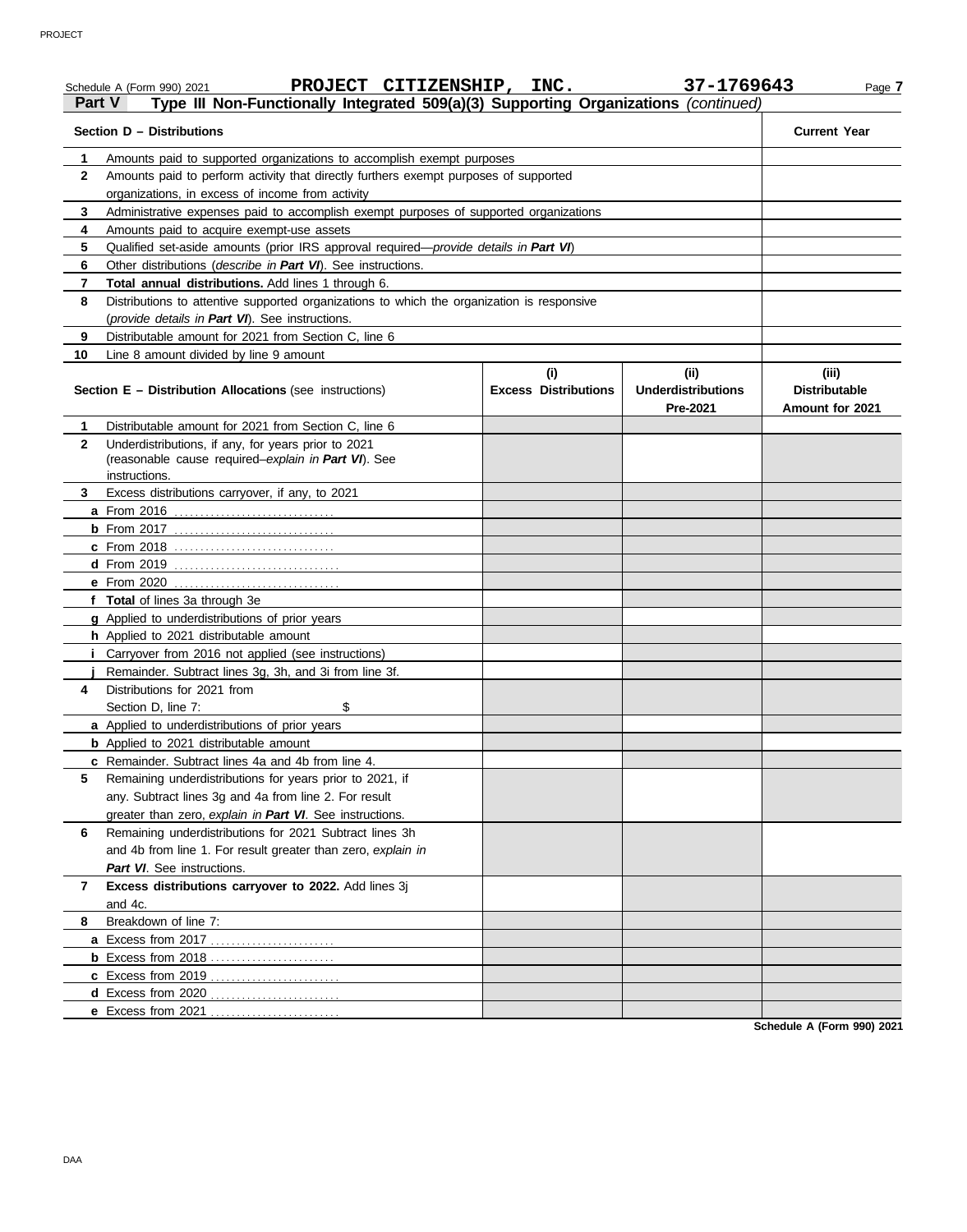| <b>Schedule B</b> |  |
|-------------------|--|
| (Form 990)        |  |

Department of the Treasury Internal Revenue Service

Name of the organization

**Organization type** (check one):

### **PROJECT CITIZENSHIP, INC. 37-1769643**

**Schedule of Contributors** 

u **Attach to Form 990 or Form 990-PF.**

u **Go to** *www.irs.gov/Form990* **for the latest information.**

| Filers of:         | Section:                                                                    |
|--------------------|-----------------------------------------------------------------------------|
| Form 990 or 990-EZ | $ \mathbf{X} $ 501(c)(<br>3 ) (enter number) organization                   |
|                    | $4947(a)(1)$ nonexempt charitable trust not treated as a private foundation |
|                    | 527 political organization                                                  |
| Form 990-PF        | $501(c)(3)$ exempt private foundation                                       |
|                    | 4947(a)(1) nonexempt charitable trust treated as a private foundation       |
|                    | $501(c)(3)$ taxable private foundation                                      |

Check if your organization is covered by the **General Rule** or a **Special Rule. Note:** Only a section 501(c)(7), (8), or (10) organization can check boxes for both the General Rule and a Special Rule. See instructions.

### **General Rule**

For an organization filing Form 990, 990-EZ, or 990-PF that received, during the year, contributions totaling \$5,000 or more (in money or property) from any one contributor. Complete Parts I and II. See instructions for determining a contributor's total contributions.

### **Special Rules**

 $\overline{X}$  For an organization described in section 501(c)(3) filing Form 990 or 990-EZ that met the 33<sup>1</sup>/3% support test of the regulations under sections 509(a)(1) and 170(b)(1)(A)(vi), that checked Schedule A (Form 990), Part II, line 13, 16a, or 16b, and that received from any one contributor, during the year, total contributions of the greater of **(1)** \$5,000; or **(2)** 2% of the amount on (i) Form 990, Part VIII, line 1h; or (ii) Form 990-EZ, line 1. Complete Parts I and II.

literary, or educational purposes, or for the prevention of cruelty to children or animals. Complete Parts I (entering For an organization described in section  $501(c)(7)$ ,  $(8)$ , or  $(10)$  filing Form 990 or 990-EZ that received from any one contributor, during the year, total contributions of more than \$1,000 *exclusively* for religious, charitable, scientific, "N/A" in column (b) instead of the contributor name and address), II, and III.

For an organization described in section 501(c)(7), (8), or (10) filing Form 990 or 990-EZ that received from any one contributor, during the year, contributions *exclusively* for religious, charitable, etc., purposes, but no such contributions totaled more than \$1,000. If this box is checked, enter here the total contributions that were received during the year for an *exclusively* religious, charitable, etc., purpose. Don't complete any of the parts unless the **General Rule** applies to this organization because it received *nonexclusively* religious, charitable, etc., contributions totaling \$5,000 or more during the year . . . . . . . . . . . . . . . . . . . . . . . . . . . . . . . . . . . . . . . . . . . . . . . . . . . . . . . . . . . . . . . . . . . . . . . . . . . .  $\triangleright$  \$

**must** answer "No" on Part IV, line 2, of its Form 990; or check the box on line H of its Form 990-EZ or on its Form 990-PF, Part I, line 2, to certify that it doesn't meet the filing requirements of Schedule B (Form 990). **Caution:** An organization that isn't covered by the General Rule and/or the Special Rules doesn't file Schedule B (Form 990), but it

**For Paperwork Reduction Act Notice, see the instructions for Form 990, 990-EZ, or 990-PF.**

OMB No. 1545-0047

**2021**

**Employer identification number**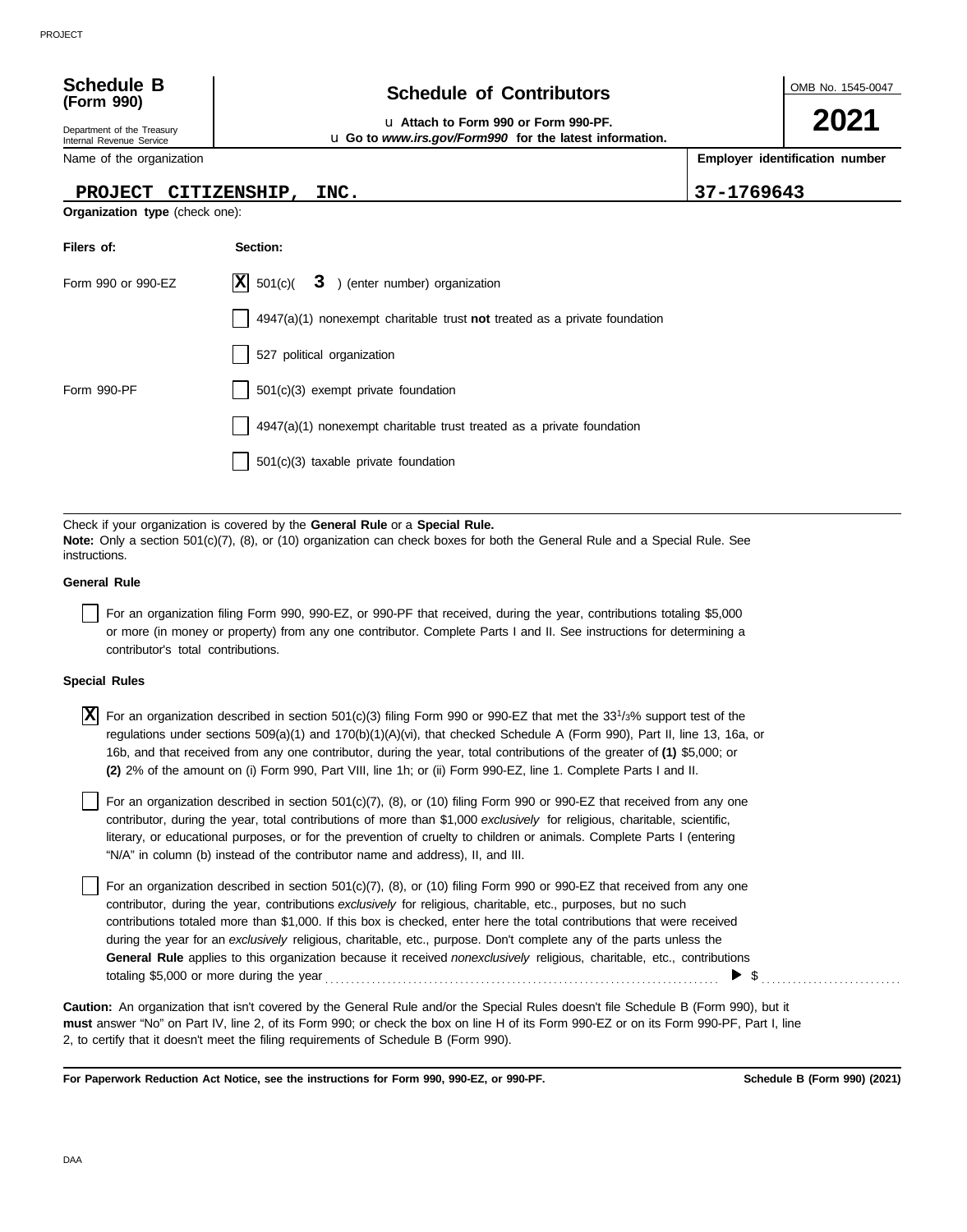|                          | Schedule B (Form 990) (2021)<br>Name of organization                                                                                        |                                            | PAGE 1 OF 1<br>Page 2<br>Employer identification number                                                              |
|--------------------------|---------------------------------------------------------------------------------------------------------------------------------------------|--------------------------------------------|----------------------------------------------------------------------------------------------------------------------|
| <b>PROJECT</b><br>Part I | CITIZENSHIP, INC.<br>Contributors (see instructions). Use duplicate copies of Part I if additional space is needed.                         |                                            | 37-1769643                                                                                                           |
| (a)<br>No.               | (b)<br>Name, address, and ZIP + 4                                                                                                           | (c)<br><b>Total contributions</b>          | (d)<br>Type of contribution                                                                                          |
| $\mathbf{1}$             | RANDS FOUNDATION<br>PO BOX 920329<br><b>NEEDHAM</b><br>MA 02492                                                                             | 25,000<br>$\mathsf{\$}$                    | Χ<br>Person<br>Payroll<br><b>Noncash</b><br>(Complete Part II for<br>noncash contributions.)                         |
| (a)<br>No.               | (b)<br>Name, address, and ZIP + 4                                                                                                           | (c)<br><b>Total contributions</b>          | (d)<br>Type of contribution                                                                                          |
| 2                        | THE BOSTON FOUNDATION<br>75 ARLINGTON ST 300<br>MA 02116<br><b>BOSTON</b>                                                                   | 50,000<br>\$                               | X<br>Person<br>Payroll<br><b>Noncash</b><br>(Complete Part II for<br>noncash contributions.)                         |
| (a)<br>No.               | (b)<br>Name, address, and ZIP + 4                                                                                                           | (c)<br><b>Total contributions</b>          | (d)<br>Type of contribution                                                                                          |
| $3$                      | FISH FAMILY FOUNDATION<br><b>STATE STREET</b><br>75<br><b>BOSTON</b><br>MA 02109                                                            | 100,000<br>\$                              | Х<br>Person<br>Payroll<br><b>Noncash</b><br>(Complete Part II for<br>noncash contributions.)                         |
| (a)<br>No.               | (b)<br>Name, address, and ZIP + 4                                                                                                           | (c)<br><b>Total contributions</b>          | (d)<br>Type of contribution                                                                                          |
| $\frac{4}{1}$            | CLOWES<br><b>FUND</b><br>MERIDIAN STREET, SUITE 316<br>320 N.<br><b>INDIANAPOLIS</b><br>IN 46204                                            | 30,000                                     | Χ<br>Person<br>Payroll<br><b>Noncash</b><br>(Complete Part II for<br>noncash contributions.)                         |
| (a)                      | (b)                                                                                                                                         | (c)                                        | (d)                                                                                                                  |
| No.<br>5 <sub>1</sub>    | Name, address, and ZIP + 4<br>DIANA FAMILY FOUNDATION<br>BRENDA AND PETER DIANA<br>5700 DARROW ROAD, SUITE 118<br><b>HUDSON</b><br>OH 44236 | <b>Total contributions</b><br>25,000<br>\$ | Type of contribution<br>Χ<br>Person<br>Payroll<br><b>Noncash</b><br>(Complete Part II for<br>noncash contributions.) |
| (a)<br>No.               | (b)<br>Name, address, and ZIP + 4                                                                                                           | (c)<br><b>Total contributions</b>          | (d)<br>Type of contribution                                                                                          |
|                          |                                                                                                                                             | \$                                         | Person<br>Payroll<br><b>Noncash</b><br>(Complete Part II for<br>noncash contributions.)                              |

**Schedule B (Form 990) (2021)**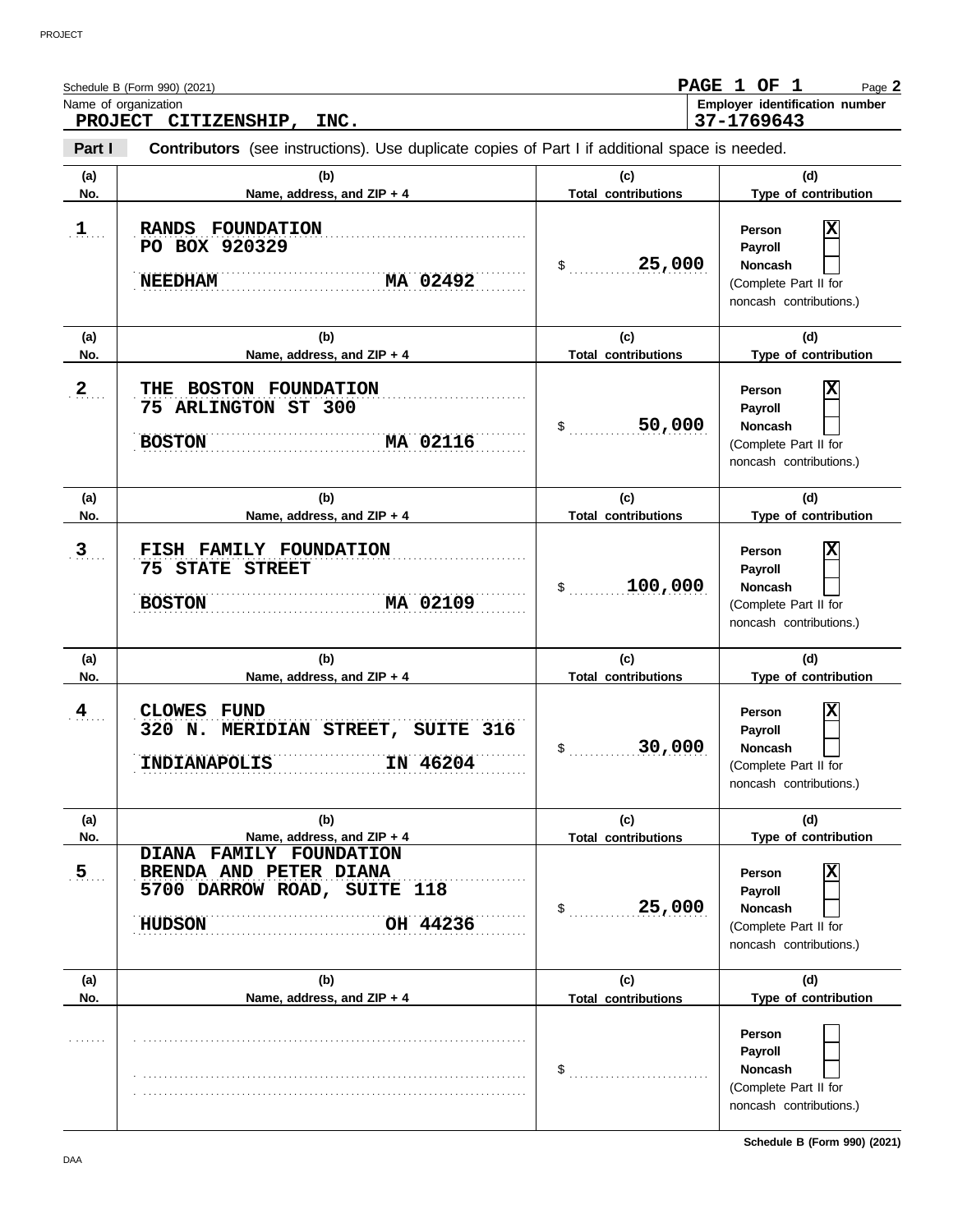| <b>SCHEDULE D</b>                                           | <b>Supplemental Financial Statements</b>                                                                                                              |                       |                                                                            |                                 | OMB No. 1545-0047     |
|-------------------------------------------------------------|-------------------------------------------------------------------------------------------------------------------------------------------------------|-----------------------|----------------------------------------------------------------------------|---------------------------------|-----------------------|
| (Form 990)                                                  | u Complete if the organization answered "Yes" on Form 990,<br>Part IV, line 6, 7, 8, 9, 10, 11a, 11b, 11c, 11d, 11e, 11f, 12a, or 12b.                |                       |                                                                            |                                 |                       |
| Department of the Treasury                                  |                                                                                                                                                       | u Attach to Form 990. |                                                                            |                                 | <b>Open to Public</b> |
| Internal Revenue Service                                    | <b>u</b> Go to <i>www.irs.gov/Form990</i> for instructions and the latest information.                                                                |                       |                                                                            | Inspection                      |                       |
| Name of the organization                                    |                                                                                                                                                       |                       |                                                                            | Employer identification number  |                       |
|                                                             | PROJECT CITIZENSHIP, INC.                                                                                                                             |                       |                                                                            | 37-1769643                      |                       |
| Part I                                                      | Organizations Maintaining Donor Advised Funds or Other Similar Funds or Accounts.                                                                     |                       |                                                                            |                                 |                       |
|                                                             | Complete if the organization answered "Yes" on Form 990, Part IV, line 6.                                                                             |                       |                                                                            |                                 |                       |
|                                                             |                                                                                                                                                       |                       | (a) Donor advised funds                                                    | (b) Funds and other accounts    |                       |
| 1                                                           |                                                                                                                                                       |                       |                                                                            |                                 |                       |
| 2                                                           | Aggregate value of contributions to (during year)                                                                                                     |                       | the control of the control of the control of the control of the control of |                                 |                       |
| 3                                                           | Aggregate value of grants from (during year)                                                                                                          |                       |                                                                            |                                 |                       |
|                                                             |                                                                                                                                                       |                       |                                                                            |                                 |                       |
| 5                                                           | Did the organization inform all donors and donor advisors in writing that the assets held in donor advised                                            |                       |                                                                            |                                 |                       |
|                                                             |                                                                                                                                                       |                       |                                                                            |                                 | Yes<br>No             |
| 6                                                           | Did the organization inform all grantees, donors, and donor advisors in writing that grant funds can be used                                          |                       |                                                                            |                                 |                       |
|                                                             | only for charitable purposes and not for the benefit of the donor or donor advisor, or for any other purpose                                          |                       |                                                                            |                                 | <b>Yes</b>            |
| conferring impermissible private benefit?<br><b>Part II</b> | <b>Conservation Easements.</b>                                                                                                                        |                       |                                                                            |                                 | <b>No</b>             |
|                                                             | Complete if the organization answered "Yes" on Form 990, Part IV, line 7.                                                                             |                       |                                                                            |                                 |                       |
| 1.                                                          | Purpose(s) of conservation easements held by the organization (check all that apply).                                                                 |                       |                                                                            |                                 |                       |
|                                                             | Preservation of land for public use (for example, recreation or education                                                                             |                       | Preservation of a historically important land area                         |                                 |                       |
| Protection of natural habitat                               |                                                                                                                                                       |                       | Preservation of a certified historic structure                             |                                 |                       |
| Preservation of open space                                  |                                                                                                                                                       |                       |                                                                            |                                 |                       |
| 2                                                           | Complete lines 2a through 2d if the organization held a qualified conservation contribution in the form of a conservation                             |                       |                                                                            |                                 |                       |
| easement on the last day of the tax year.                   |                                                                                                                                                       |                       |                                                                            | Held at the End of the Tax Year |                       |
| Total number of conservation easements<br>а                 |                                                                                                                                                       |                       |                                                                            | 2a                              |                       |
| b                                                           |                                                                                                                                                       |                       |                                                                            | 2 <sub>b</sub>                  |                       |
| с                                                           | Number of conservation easements on a certified historic structure included in (a)                                                                    |                       |                                                                            | 2c                              |                       |
| d                                                           | Number of conservation easements included in (c) acquired after 7/25/06, and not on a                                                                 |                       |                                                                            |                                 |                       |
|                                                             |                                                                                                                                                       |                       |                                                                            | 2d                              |                       |
| 3                                                           | Number of conservation easements modified, transferred, released, extinguished, or terminated by the organization during the                          |                       |                                                                            |                                 |                       |
| tax year $\mathbf{u}$                                       | Number of states where property subject to conservation easement is located <b>u</b>                                                                  |                       |                                                                            |                                 |                       |
| 5                                                           | Does the organization have a written policy regarding the periodic monitoring, inspection, handling of                                                |                       |                                                                            |                                 |                       |
|                                                             |                                                                                                                                                       |                       |                                                                            |                                 | Yes<br>No             |
| 6                                                           | Staff and volunteer hours devoted to monitoring, inspecting, handling of violations, and enforcing conservation easements during the year             |                       |                                                                            |                                 |                       |
| $\mathbf{u}$ <sub></sub>                                    |                                                                                                                                                       |                       |                                                                            |                                 |                       |
|                                                             | Amount of expenses incurred in monitoring, inspecting, handling of violations, and enforcing conservation easements during the year                   |                       |                                                                            |                                 |                       |
| u\$                                                         |                                                                                                                                                       |                       |                                                                            |                                 |                       |
| 8                                                           | Does each conservation easement reported on line 2(d) above satisfy the requirements of section 170(h)(4)(B)(i)                                       |                       |                                                                            |                                 |                       |
|                                                             |                                                                                                                                                       |                       |                                                                            |                                 | Yes<br>No             |
| 9                                                           | In Part XIII, describe how the organization reports conservation easements in its revenue and expense statement and                                   |                       |                                                                            |                                 |                       |
|                                                             | balance sheet, and include, if applicable, the text of the footnote to the organization's financial statements that describes the                     |                       |                                                                            |                                 |                       |
|                                                             | organization's accounting for conservation easements.<br>Organizations Maintaining Collections of Art, Historical Treasures, or Other Similar Assets. |                       |                                                                            |                                 |                       |
| Part III                                                    | Complete if the organization answered "Yes" on Form 990, Part IV, line 8.                                                                             |                       |                                                                            |                                 |                       |
|                                                             | 1a If the organization elected, as permitted under FASB ASC 958, not to report in its revenue statement and balance sheet works                       |                       |                                                                            |                                 |                       |
|                                                             | of art, historical treasures, or other similar assets held for public exhibition, education, or research in furtherance of public                     |                       |                                                                            |                                 |                       |
|                                                             | service, provide in Part XIII the text of the footnote to its financial statements that describes these items.                                        |                       |                                                                            |                                 |                       |
|                                                             | <b>b</b> If the organization elected, as permitted under FASB ASC 958, to report in its revenue statement and balance sheet works of                  |                       |                                                                            |                                 |                       |
|                                                             | art, historical treasures, or other similar assets held for public exhibition, education, or research in furtherance of public service,               |                       |                                                                            |                                 |                       |
|                                                             | provide the following amounts relating to these items:                                                                                                |                       |                                                                            |                                 |                       |
|                                                             | (i) Revenue included on Form 990, Part VIII, line 1 $\ldots$ $\ldots$ $\ldots$ $\ldots$ $\ldots$ $\ldots$ $\ldots$ $\ldots$ $\ldots$ $\ldots$         |                       |                                                                            |                                 |                       |
| (ii) Assets included in Form 990, Part X                    |                                                                                                                                                       |                       |                                                                            |                                 |                       |
| $\mathbf{2}$                                                | If the organization received or held works of art, historical treasures, or other similar assets for financial gain, provide the                      |                       |                                                                            |                                 |                       |
|                                                             | following amounts required to be reported under FASB ASC 958 relating to these items:                                                                 |                       |                                                                            |                                 |                       |
|                                                             |                                                                                                                                                       |                       |                                                                            |                                 |                       |
|                                                             |                                                                                                                                                       |                       |                                                                            |                                 |                       |

**For Paperwork Reduction Act Notice, see the Instructions for Form 990.**<br><sub>DAA</sub>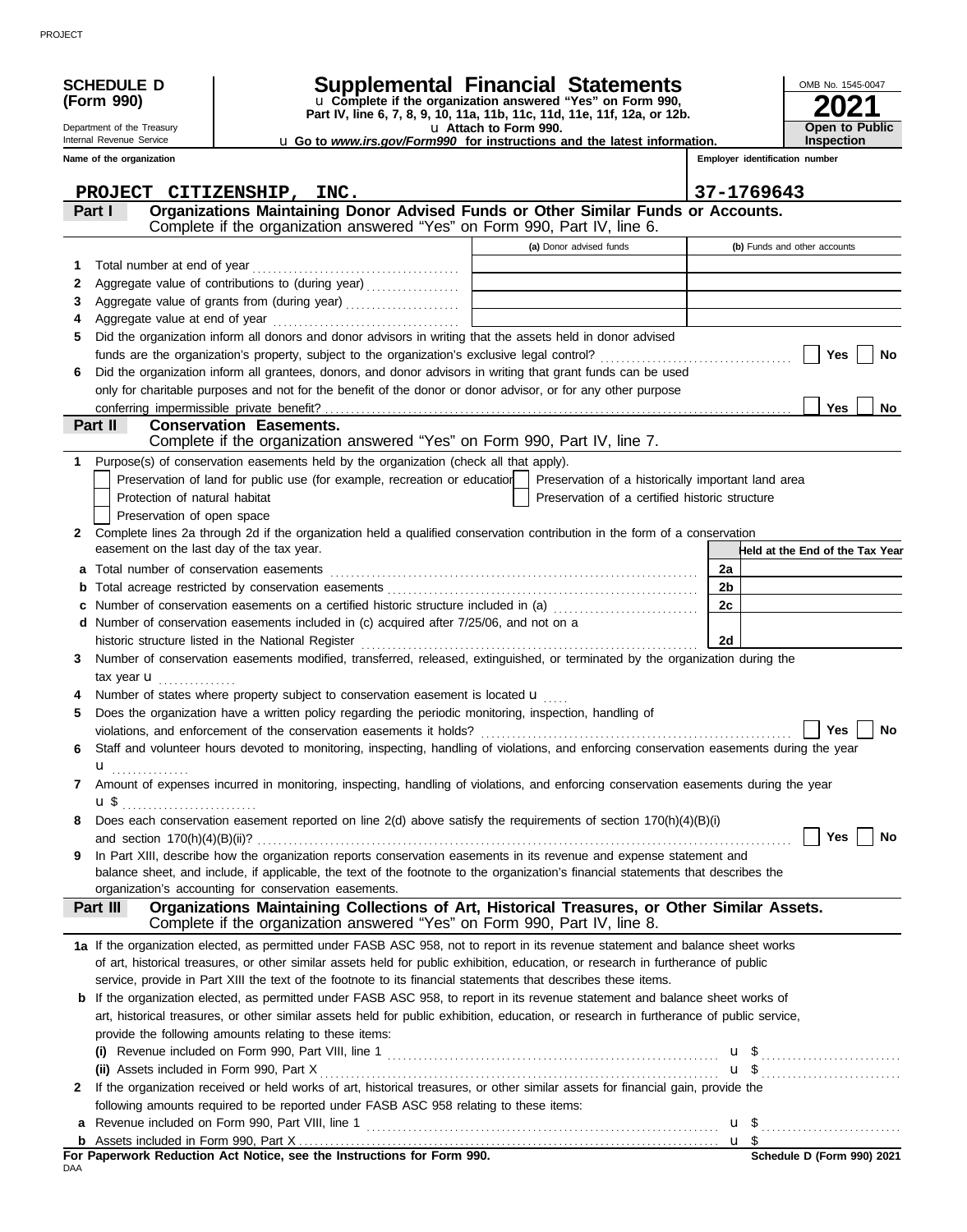|    | Schedule D (Form 990) 2021 PROJECT CITIZENSHIP, INC.                                                                                                                          |                         |                          |                         | 37-1769643      |                      |                     |            | Page 2    |
|----|-------------------------------------------------------------------------------------------------------------------------------------------------------------------------------|-------------------------|--------------------------|-------------------------|-----------------|----------------------|---------------------|------------|-----------|
|    | Organizations Maintaining Collections of Art, Historical Treasures, or Other Similar Assets (continued)<br>Part III                                                           |                         |                          |                         |                 |                      |                     |            |           |
|    | 3 Using the organization's acquisition, accession, and other records, check any of the following that make significant use of its<br>collection items (check all that apply): |                         |                          |                         |                 |                      |                     |            |           |
| a  | Public exhibition                                                                                                                                                             | d                       | Loan or exchange program |                         |                 |                      |                     |            |           |
| b  | Scholarly research                                                                                                                                                            | е                       |                          |                         |                 |                      |                     |            |           |
| c  | Preservation for future generations                                                                                                                                           |                         |                          |                         |                 |                      |                     |            |           |
| 4  | Provide a description of the organization's collections and explain how they further the organization's exempt purpose in Part                                                |                         |                          |                         |                 |                      |                     |            |           |
|    | XIII.                                                                                                                                                                         |                         |                          |                         |                 |                      |                     |            |           |
| 5. | During the year, did the organization solicit or receive donations of art, historical treasures, or other similar                                                             |                         |                          |                         |                 |                      |                     |            |           |
|    | assets to be sold to raise funds rather than to be maintained as part of the organization's collection?                                                                       |                         |                          |                         |                 |                      | Yes                 |            | No        |
|    | Part IV<br><b>Escrow and Custodial Arrangements.</b>                                                                                                                          |                         |                          |                         |                 |                      |                     |            |           |
|    | Complete if the organization answered "Yes" on Form 990, Part IV, line 9, or reported an amount on Form<br>990, Part X, line 21.                                              |                         |                          |                         |                 |                      |                     |            |           |
|    | 1a Is the organization an agent, trustee, custodian or other intermediary for contributions or other assets not                                                               |                         |                          |                         |                 |                      |                     |            |           |
|    | included on Form 990, Part X?                                                                                                                                                 |                         |                          |                         |                 |                      | <b>Yes</b>          |            | No        |
|    | <b>b</b> If "Yes," explain the arrangement in Part XIII and complete the following table:                                                                                     |                         |                          |                         |                 |                      | Amount              |            |           |
| c  | Beginning balance                                                                                                                                                             |                         |                          |                         |                 | 1c                   |                     |            |           |
|    |                                                                                                                                                                               |                         |                          |                         |                 | 1 <sub>d</sub>       |                     |            |           |
|    |                                                                                                                                                                               |                         |                          |                         |                 | 1е                   |                     |            |           |
| f  |                                                                                                                                                                               |                         |                          |                         |                 | 1f                   |                     |            |           |
|    | 2a Did the organization include an amount on Form 990, Part X, line 21, for escrow or custodial account liability?                                                            |                         |                          |                         |                 |                      | Yes                 |            | <b>No</b> |
|    |                                                                                                                                                                               |                         |                          |                         |                 |                      |                     |            |           |
|    | Part V<br><b>Endowment Funds.</b>                                                                                                                                             |                         |                          |                         |                 |                      |                     |            |           |
|    | Complete if the organization answered "Yes" on Form 990, Part IV, line 10.                                                                                                    |                         |                          |                         |                 |                      |                     |            |           |
|    |                                                                                                                                                                               | (a) Current year        | (b) Prior year           | (c) Two years back      |                 | (d) Three years back | (e) Four years back |            |           |
|    | 1a Beginning of year balance                                                                                                                                                  |                         |                          |                         |                 |                      |                     |            |           |
|    | <b>b</b> Contributions <b>contributions</b>                                                                                                                                   |                         |                          |                         |                 |                      |                     |            |           |
|    | c Net investment earnings, gains, and                                                                                                                                         |                         |                          |                         |                 |                      |                     |            |           |
|    | d Grants or scholarships                                                                                                                                                      |                         |                          |                         |                 |                      |                     |            |           |
|    | e Other expenditures for facilities and                                                                                                                                       |                         |                          |                         |                 |                      |                     |            |           |
|    |                                                                                                                                                                               |                         |                          |                         |                 |                      |                     |            |           |
|    | f Administrative expenses                                                                                                                                                     |                         |                          |                         |                 |                      |                     |            |           |
| g  |                                                                                                                                                                               |                         |                          |                         |                 |                      |                     |            |           |
|    | 2 Provide the estimated percentage of the current year end balance (line 1g, column (a)) held as:                                                                             |                         |                          |                         |                 |                      |                     |            |           |
|    | a Board designated or quasi-endowment u                                                                                                                                       | %                       |                          |                         |                 |                      |                     |            |           |
|    | Permanent endowment <b>u</b> %                                                                                                                                                |                         |                          |                         |                 |                      |                     |            |           |
|    | c Term endowment u<br>.<br>$\%$                                                                                                                                               |                         |                          |                         |                 |                      |                     |            |           |
|    | The percentages on lines 2a, 2b, and 2c should equal 100%.                                                                                                                    |                         |                          |                         |                 |                      |                     |            |           |
|    | 3a Are there endowment funds not in the possession of the organization that are held and administered for the<br>organization by:                                             |                         |                          |                         |                 |                      |                     | <b>Yes</b> | No        |
|    |                                                                                                                                                                               |                         |                          |                         |                 |                      | 3a(i)               |            |           |
|    |                                                                                                                                                                               |                         |                          |                         |                 |                      | 3a(ii)              |            |           |
|    |                                                                                                                                                                               |                         |                          |                         |                 |                      | 3b                  |            |           |
| 4  | Describe in Part XIII the intended uses of the organization's endowment funds.                                                                                                |                         |                          |                         |                 |                      |                     |            |           |
|    | Land, Buildings, and Equipment.<br><b>Part VI</b>                                                                                                                             |                         |                          |                         |                 |                      |                     |            |           |
|    | Complete if the organization answered "Yes" on Form 990, Part IV, line 11a. See Form 990, Part X, line 10.                                                                    |                         |                          |                         |                 |                      |                     |            |           |
|    | Description of property                                                                                                                                                       | (a) Cost or other basis |                          | (b) Cost or other basis | (c) Accumulated |                      | (d) Book value      |            |           |
|    |                                                                                                                                                                               | (investment)            | (other)                  |                         | depreciation    |                      |                     |            |           |
|    |                                                                                                                                                                               |                         |                          |                         |                 |                      |                     |            |           |
|    |                                                                                                                                                                               |                         |                          |                         |                 |                      |                     |            |           |
|    | c Leasehold improvements                                                                                                                                                      |                         |                          |                         |                 |                      |                     |            |           |
|    | d Equipment                                                                                                                                                                   |                         |                          |                         |                 |                      |                     |            |           |
|    |                                                                                                                                                                               |                         |                          |                         |                 |                      |                     |            |           |
|    |                                                                                                                                                                               |                         |                          |                         |                 | u                    |                     |            |           |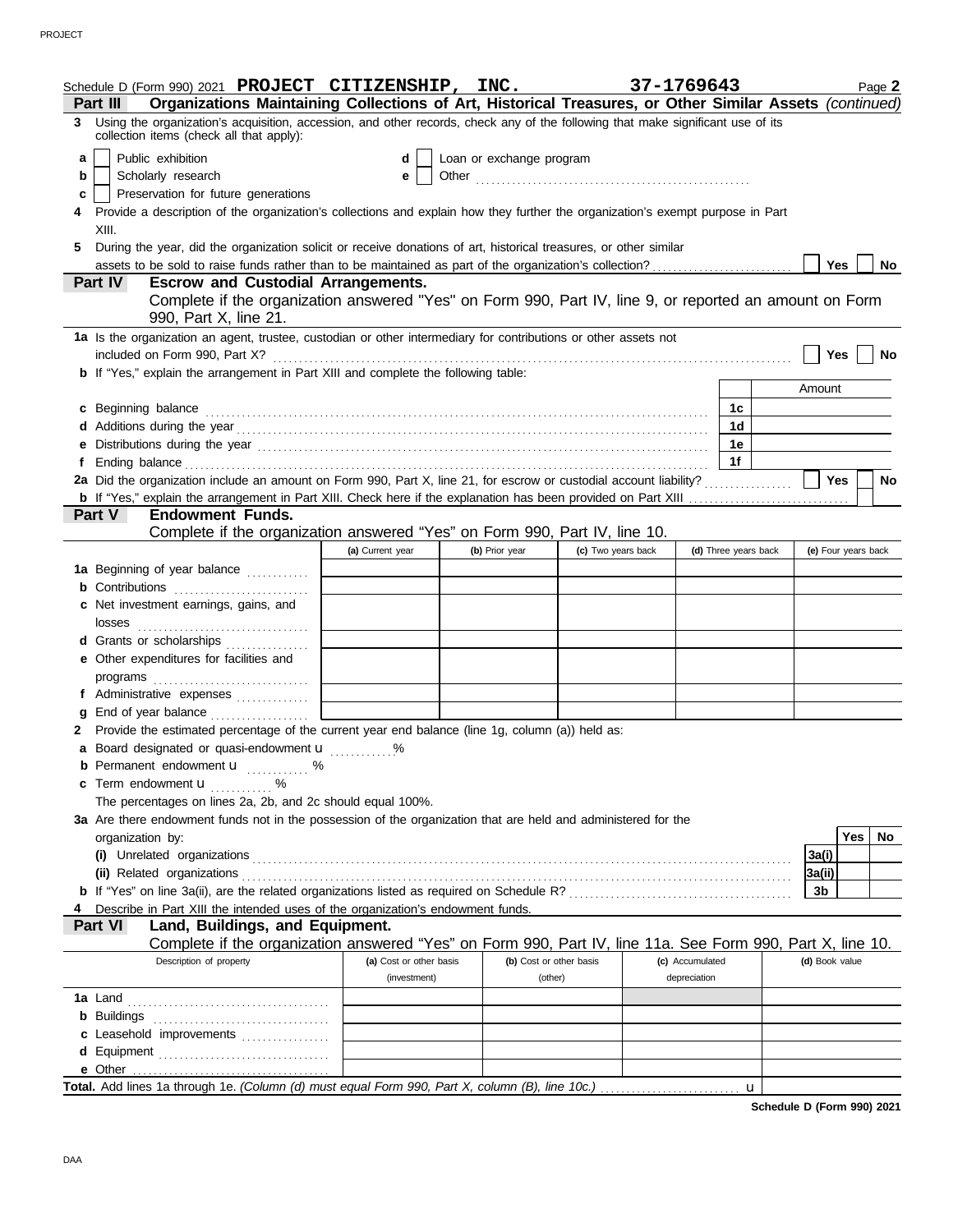|                           | Schedule D (Form 990) 2021 PROJECT CITIZENSHIP, INC.                                                                                                 |                | 37-1769643                       | Page 3         |
|---------------------------|------------------------------------------------------------------------------------------------------------------------------------------------------|----------------|----------------------------------|----------------|
| <b>Part VII</b>           | <b>Investments - Other Securities.</b>                                                                                                               |                |                                  |                |
|                           | Complete if the organization answered "Yes" on Form 990, Part IV, line 11b. See Form 990, Part X, line 12.                                           |                |                                  |                |
|                           | (a) Description of security or category                                                                                                              | (b) Book value | (c) Method of valuation:         |                |
|                           | (including name of security)                                                                                                                         |                | Cost or end-of-year market value |                |
| (1) Financial derivatives |                                                                                                                                                      |                |                                  |                |
|                           | (2) Closely held equity interests                                                                                                                    |                |                                  |                |
| (3) Other                 |                                                                                                                                                      |                |                                  |                |
| (A)                       |                                                                                                                                                      |                |                                  |                |
| $\mathbf{B}$              |                                                                                                                                                      |                |                                  |                |
|                           |                                                                                                                                                      |                |                                  |                |
| (C)                       |                                                                                                                                                      |                |                                  |                |
| (D)                       |                                                                                                                                                      |                |                                  |                |
| (E)                       |                                                                                                                                                      |                |                                  |                |
| (F)                       |                                                                                                                                                      |                |                                  |                |
| (G)                       |                                                                                                                                                      |                |                                  |                |
| (H)                       |                                                                                                                                                      |                |                                  |                |
|                           | Total. (Column (b) must equal Form 990, Part X, col. (B) line 12.)<br>u                                                                              |                |                                  |                |
| <b>Part VIII</b>          | Investments - Program Related.                                                                                                                       |                |                                  |                |
|                           | Complete if the organization answered "Yes" on Form 990, Part IV, line 11c. See Form 990, Part X, line 13.                                           |                |                                  |                |
|                           | (a) Description of investment                                                                                                                        | (b) Book value | (c) Method of valuation:         |                |
|                           |                                                                                                                                                      |                | Cost or end-of-year market value |                |
|                           |                                                                                                                                                      |                |                                  |                |
| (1)                       |                                                                                                                                                      |                |                                  |                |
| (2)                       |                                                                                                                                                      |                |                                  |                |
| (3)                       |                                                                                                                                                      |                |                                  |                |
| (4)                       |                                                                                                                                                      |                |                                  |                |
| (5)                       |                                                                                                                                                      |                |                                  |                |
| (6)                       |                                                                                                                                                      |                |                                  |                |
| (7)                       |                                                                                                                                                      |                |                                  |                |
| (8)                       |                                                                                                                                                      |                |                                  |                |
| (9)                       |                                                                                                                                                      |                |                                  |                |
|                           |                                                                                                                                                      |                |                                  |                |
| Part IX                   | Total. (Column (b) must equal Form 990, Part X, col. (B) line 13.)<br>u<br>Other Assets.                                                             |                |                                  |                |
|                           |                                                                                                                                                      |                |                                  |                |
|                           | Complete if the organization answered "Yes" on Form 990, Part IV, line 11d. See Form 990, Part X, line 15.                                           |                |                                  |                |
|                           | (a) Description                                                                                                                                      |                |                                  | (b) Book value |
| (1)                       | <b>RIGHT-OF-USE</b><br><b>ASSET</b>                                                                                                                  |                |                                  | 540,771        |
| (2)                       | <b>RECEIVABLE</b><br><b>PLEDGES</b>                                                                                                                  |                |                                  | 40,000         |
| (3)                       | <b>SECURITY</b><br><b>DEPOSIT</b>                                                                                                                    |                |                                  | 21,104         |
| (4)                       |                                                                                                                                                      |                |                                  |                |
| (5)                       |                                                                                                                                                      |                |                                  |                |
| (6)                       |                                                                                                                                                      |                |                                  |                |
|                           |                                                                                                                                                      |                |                                  |                |
| <u>(7)</u>                |                                                                                                                                                      |                |                                  |                |
| (8)                       |                                                                                                                                                      |                |                                  |                |
| (9)                       |                                                                                                                                                      |                |                                  |                |
|                           | Total. (Column (b) must equal Form 990, Part X, col. (B) line 15.)                                                                                   |                | u                                | 601,875        |
| Part X                    | Other Liabilities.                                                                                                                                   |                |                                  |                |
|                           | Complete if the organization answered "Yes" on Form 990, Part IV, line 11e or 11f. See Form 990, Part X,                                             |                |                                  |                |
|                           | line 25.                                                                                                                                             |                |                                  |                |
| 1.                        | (a) Description of liability                                                                                                                         |                |                                  | (b) Book value |
| (1)                       | Federal income taxes                                                                                                                                 |                |                                  |                |
| (2)                       | LEASE LIABILITY                                                                                                                                      |                |                                  | 541,251        |
| (3)                       |                                                                                                                                                      |                |                                  |                |
|                           |                                                                                                                                                      |                |                                  |                |
| (4)                       |                                                                                                                                                      |                |                                  |                |
| (5)                       |                                                                                                                                                      |                |                                  |                |
| (6)                       |                                                                                                                                                      |                |                                  |                |
| (7)                       |                                                                                                                                                      |                |                                  |                |
| (8)                       |                                                                                                                                                      |                |                                  |                |
| (9)                       |                                                                                                                                                      |                |                                  |                |
|                           | Total. (Column (b) must equal Form 990, Part X, col. (B) line 25.)                                                                                   |                | u                                | 541,251        |
|                           | 2. Liability for uncertain tax positions. In Part XIII, provide the text of the footnote to the organization's financial statements that reports the |                |                                  |                |
|                           | organization's liability for uncertain tax positions under FASB ASC 740. Check here if the text of the footnote has been provided in Part XIII       |                |                                  |                |
|                           |                                                                                                                                                      |                |                                  |                |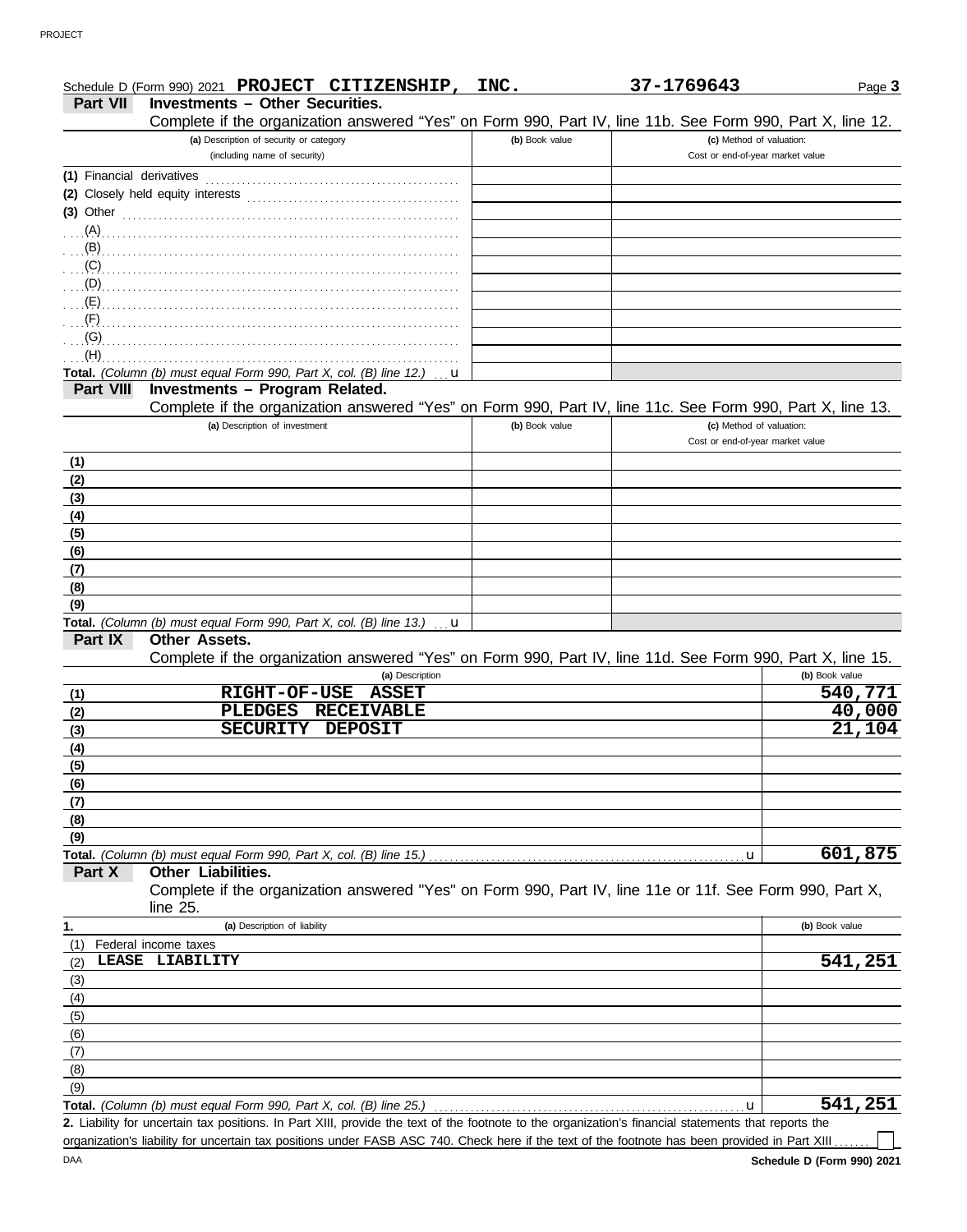|              | Schedule D (Form 990) 2021 PROJECT CITIZENSHIP, INC.                                                                                                                                                                                                                             |                | 37-1769643                |              | Page 4                 |
|--------------|----------------------------------------------------------------------------------------------------------------------------------------------------------------------------------------------------------------------------------------------------------------------------------|----------------|---------------------------|--------------|------------------------|
|              | Reconciliation of Revenue per Audited Financial Statements With Revenue per Return.<br>Part XI<br>Complete if the organization answered "Yes" on Form 990, Part IV, line 12a.                                                                                                    |                |                           |              |                        |
| 1.           |                                                                                                                                                                                                                                                                                  |                |                           |              | $\overline{4,095,091}$ |
| 2            | Amounts included on line 1 but not on Form 990, Part VIII, line 12:                                                                                                                                                                                                              |                |                           |              |                        |
|              |                                                                                                                                                                                                                                                                                  | 2a             |                           |              |                        |
| b            |                                                                                                                                                                                                                                                                                  | 2 <sub>b</sub> | <u>9,285</u><br>2,716,508 |              |                        |
| c            |                                                                                                                                                                                                                                                                                  | 2c             |                           |              |                        |
| d            |                                                                                                                                                                                                                                                                                  | 2d             |                           |              |                        |
| е            |                                                                                                                                                                                                                                                                                  |                |                           | 2e           | <u>2,725,793</u>       |
| 3            |                                                                                                                                                                                                                                                                                  |                |                           | $\mathbf{3}$ | 1,369,298              |
| 4            | Amounts included on Form 990, Part VIII, line 12, but not on line 1:                                                                                                                                                                                                             |                |                           |              |                        |
|              | a Investment expenses not included on Form 990, Part VIII, line 7b                                                                                                                                                                                                               | 4a             |                           |              |                        |
| b            |                                                                                                                                                                                                                                                                                  | 4 <sub>b</sub> |                           |              |                        |
| c            | Add lines 4a and 4b                                                                                                                                                                                                                                                              |                |                           | 4c           |                        |
| 5            |                                                                                                                                                                                                                                                                                  |                |                           | 5            | 1,369,298              |
|              | Reconciliation of Expenses per Audited Financial Statements With Expenses per Return.<br><b>Part XII</b>                                                                                                                                                                         |                |                           |              |                        |
|              | Complete if the organization answered "Yes" on Form 990, Part IV, line 12a.                                                                                                                                                                                                      |                |                           |              |                        |
| 1.           | Total expenses and losses per audited financial statements                                                                                                                                                                                                                       |                |                           | 1            | 3,492,211              |
| $\mathbf{2}$ | Amounts included on line 1 but not on Form 990, Part IX, line 25:                                                                                                                                                                                                                |                |                           |              |                        |
|              |                                                                                                                                                                                                                                                                                  | 2a             | 2,716,508                 |              |                        |
| b            |                                                                                                                                                                                                                                                                                  | 2 <sub>b</sub> |                           |              |                        |
| c            | Other losses                                                                                                                                                                                                                                                                     | 2c             |                           |              |                        |
| d            |                                                                                                                                                                                                                                                                                  | 2d             |                           |              |                        |
|              |                                                                                                                                                                                                                                                                                  |                |                           | 2e           | 2,716,508              |
| 3            |                                                                                                                                                                                                                                                                                  |                |                           | 3            | 775,703                |
| 4            | Amounts included on Form 990, Part IX, line 25, but not on line 1:                                                                                                                                                                                                               |                |                           |              |                        |
|              | a Investment expenses not included on Form 990, Part VIII, line 7b                                                                                                                                                                                                               | 4a             |                           |              |                        |
|              | <b>b</b> Other (Describe in Part XIII.) <b>CONSIDENT DESCRIPTION DESCRIPTION DESCRIPTION DESCRIPTION DESCRIPTION DESCRIPTION DESCRIPTION DESCRIPTION DESCRIPTION DESCRIPTION DESCRIPTION DESCRIPTION DESCRI</b>                                                                  | 4 <sub>b</sub> |                           |              |                        |
|              | c Add lines 4a and 4b                                                                                                                                                                                                                                                            |                |                           | 4c           |                        |
|              |                                                                                                                                                                                                                                                                                  |                |                           | 5            | 775,703                |
|              | Part XIII Supplemental Information.                                                                                                                                                                                                                                              |                |                           |              |                        |
|              | Provide the descriptions required for Part II, lines 3, 5, and 9; Part III, lines 1a and 4; Part IV, lines 1b and 2b; Part V, line 4; Part X, line<br>2; Part XI, lines 2d and 4b; and Part XII, lines 2d and 4b. Also complete this part to provide any additional information. |                |                           |              |                        |
|              |                                                                                                                                                                                                                                                                                  |                |                           |              |                        |
|              |                                                                                                                                                                                                                                                                                  |                |                           |              |                        |
|              |                                                                                                                                                                                                                                                                                  |                |                           |              |                        |
|              |                                                                                                                                                                                                                                                                                  |                |                           |              |                        |
|              |                                                                                                                                                                                                                                                                                  |                |                           |              |                        |
|              |                                                                                                                                                                                                                                                                                  |                |                           |              |                        |
|              |                                                                                                                                                                                                                                                                                  |                |                           |              |                        |
|              |                                                                                                                                                                                                                                                                                  |                |                           |              |                        |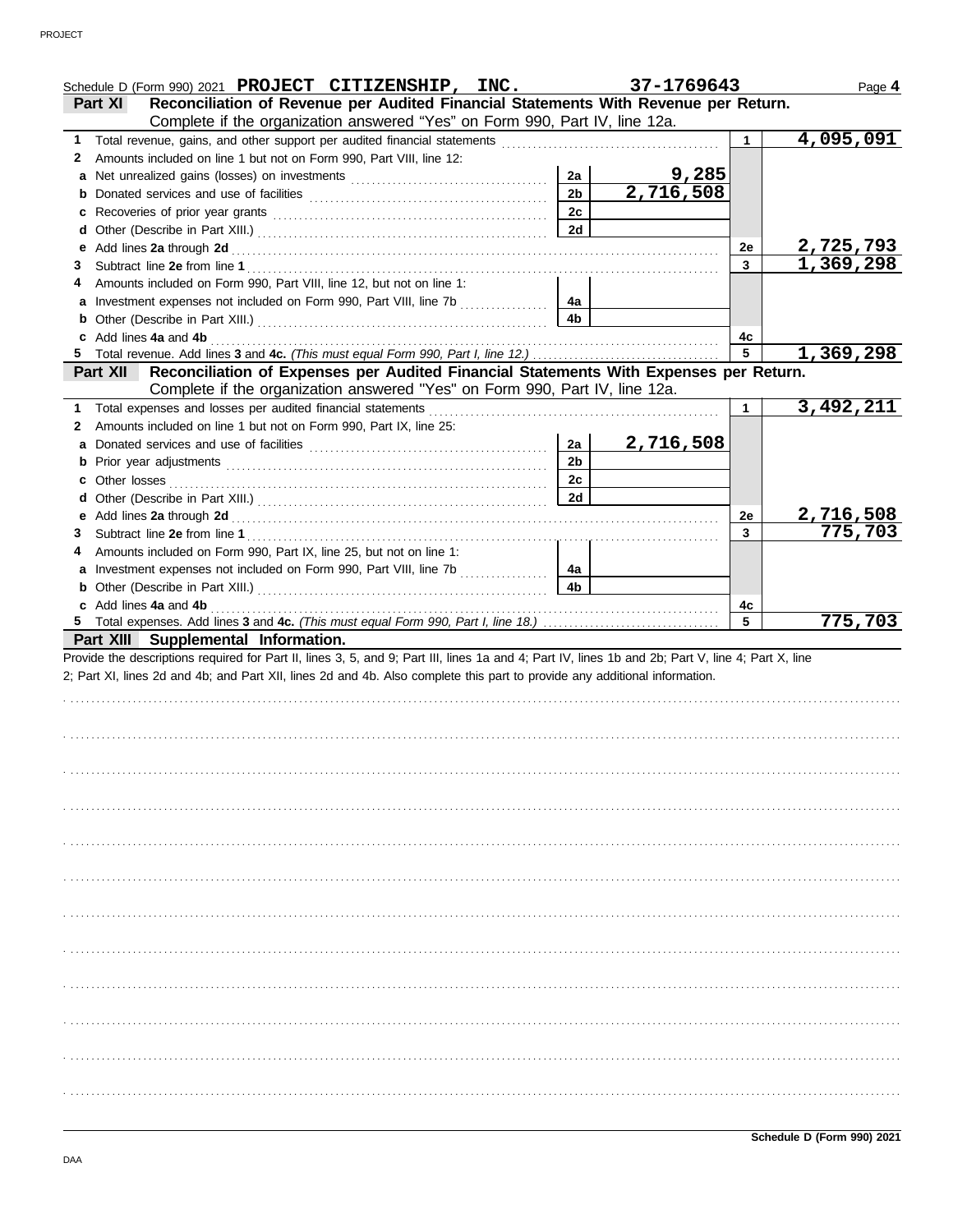# **SCHEDULE L Transactions With Interested Persons**

**28a, 28b, or 28c, or Form 990-EZ, Part V, line 25a, 25b, 26, 27,**<br>28a, 28b, or 28c, or Form 990-EZ, Part V, line 38a or 40b.<br>**2021 (Form 990)** u **Complete if the organization answered "Yes" on Form 990, Part IV, line 25a, 25b, 26, 27,** 

u **Attach to Form 990 or Form 990-EZ.**

u **Go to** *www.irs.gov/Form990* **for instructions and the latest information.**

| OMB No. 1545-0047 |
|-------------------|
|                   |
| Open To Public    |
| Inspection        |

| Department of the Treasury<br>Internal Revenue Service |  |  |  |  |  |  |
|--------------------------------------------------------|--|--|--|--|--|--|
| Name of the organization                               |  |  |  |  |  |  |

| Name of the organization |                                                                                                                                                                                                                                        |                   |                                                  |                      |                          |                                | Employer identification number |           |     |                              |                |             |
|--------------------------|----------------------------------------------------------------------------------------------------------------------------------------------------------------------------------------------------------------------------------------|-------------------|--------------------------------------------------|----------------------|--------------------------|--------------------------------|--------------------------------|-----------|-----|------------------------------|----------------|-------------|
| Part I                   | PROJECT CITIZENSHIP, INC.                                                                                                                                                                                                              |                   |                                                  |                      |                          |                                | 37-1769643                     |           |     |                              |                |             |
|                          | Excess Benefit Transactions (section 501(c)(3), section 501(c)(4), and section 501(c)(29) organizations only).<br>Complete if the organization answered "Yes" on Form 990, Part IV, line 25a or 25b, or Form 990-EZ, Part V, line 40b. |                   |                                                  |                      |                          |                                |                                |           |     |                              |                |             |
|                          |                                                                                                                                                                                                                                        |                   | (b) Relationship between disqualified person and |                      |                          |                                |                                |           |     |                              | (d) Corrected? |             |
| 1                        | (a) Name of disqualified person                                                                                                                                                                                                        |                   | organization                                     |                      |                          | (c) Description of transaction |                                |           |     | Yes                          |                | No          |
| (1)                      |                                                                                                                                                                                                                                        |                   |                                                  |                      |                          |                                |                                |           |     |                              |                |             |
| (2)                      |                                                                                                                                                                                                                                        |                   |                                                  |                      |                          |                                |                                |           |     |                              |                |             |
| (3)                      |                                                                                                                                                                                                                                        |                   |                                                  |                      |                          |                                |                                |           |     |                              |                |             |
| (4)                      |                                                                                                                                                                                                                                        |                   |                                                  |                      |                          |                                |                                |           |     |                              |                |             |
| (5)                      |                                                                                                                                                                                                                                        |                   |                                                  |                      |                          |                                |                                |           |     |                              |                |             |
| (6)                      |                                                                                                                                                                                                                                        |                   |                                                  |                      |                          |                                |                                |           |     |                              |                |             |
| $\mathbf{2}$             | Enter the amount of tax incurred by the organization managers or disqualified persons during the year                                                                                                                                  |                   |                                                  |                      |                          |                                |                                |           |     |                              |                |             |
|                          |                                                                                                                                                                                                                                        |                   |                                                  |                      |                          |                                |                                |           |     | $\mathbf{u} \mathbf{\$}$     |                |             |
| 3                        |                                                                                                                                                                                                                                        |                   |                                                  |                      |                          |                                |                                |           |     |                              |                |             |
| Part II                  |                                                                                                                                                                                                                                        |                   |                                                  |                      |                          |                                |                                |           |     |                              |                |             |
|                          | Loans to and/or From Interested Persons.                                                                                                                                                                                               |                   |                                                  |                      |                          |                                |                                |           |     |                              |                |             |
|                          | Complete if the organization answered "Yes" on Form 990-EZ, Part V, line 38a or Form 990, Part IV, line 26; or if the<br>organization reported an amount on Form 990, Part X, line 5, 6, or 22.                                        |                   |                                                  |                      |                          |                                |                                |           |     |                              |                |             |
|                          | (a) Name of interested person                                                                                                                                                                                                          | (b) Relationship  | (c) Purpose of                                   | (d) Loan             | (e) Original             | (f) Balance due                |                                |           |     | (g) In default? (h) Approved |                | (i) Written |
|                          |                                                                                                                                                                                                                                        | with organization | loan                                             | to or from           | principal amount         |                                |                                |           |     | by board or<br>committee?    |                | agreement?  |
|                          |                                                                                                                                                                                                                                        |                   |                                                  | the org.?<br>To From |                          |                                | Yes                            | <b>No</b> | Yes | <b>No</b>                    | Yes            | No          |
|                          |                                                                                                                                                                                                                                        |                   |                                                  |                      |                          |                                |                                |           |     |                              |                |             |
| (1)                      |                                                                                                                                                                                                                                        |                   |                                                  |                      |                          |                                |                                |           |     |                              |                |             |
|                          |                                                                                                                                                                                                                                        |                   |                                                  |                      |                          |                                |                                |           |     |                              |                |             |
| (2)                      |                                                                                                                                                                                                                                        |                   |                                                  |                      |                          |                                |                                |           |     |                              |                |             |
|                          |                                                                                                                                                                                                                                        |                   |                                                  |                      |                          |                                |                                |           |     |                              |                |             |
| (3)                      |                                                                                                                                                                                                                                        |                   |                                                  |                      |                          |                                |                                |           |     |                              |                |             |
|                          |                                                                                                                                                                                                                                        |                   |                                                  |                      |                          |                                |                                |           |     |                              |                |             |
| (4)                      |                                                                                                                                                                                                                                        |                   |                                                  |                      |                          |                                |                                |           |     |                              |                |             |
|                          |                                                                                                                                                                                                                                        |                   |                                                  |                      |                          |                                |                                |           |     |                              |                |             |
| (5)                      |                                                                                                                                                                                                                                        |                   |                                                  |                      |                          |                                |                                |           |     |                              |                |             |
|                          |                                                                                                                                                                                                                                        |                   |                                                  |                      |                          |                                |                                |           |     |                              |                |             |
| (6)                      |                                                                                                                                                                                                                                        |                   |                                                  |                      |                          |                                |                                |           |     |                              |                |             |
| (7)                      |                                                                                                                                                                                                                                        |                   |                                                  |                      |                          |                                |                                |           |     |                              |                |             |
|                          |                                                                                                                                                                                                                                        |                   |                                                  |                      |                          |                                |                                |           |     |                              |                |             |
| (8)                      |                                                                                                                                                                                                                                        |                   |                                                  |                      |                          |                                |                                |           |     |                              |                |             |
|                          |                                                                                                                                                                                                                                        |                   |                                                  |                      |                          |                                |                                |           |     |                              |                |             |
| (9)                      |                                                                                                                                                                                                                                        |                   |                                                  |                      |                          |                                |                                |           |     |                              |                |             |
|                          |                                                                                                                                                                                                                                        |                   |                                                  |                      |                          |                                |                                |           |     |                              |                |             |
| (10)                     |                                                                                                                                                                                                                                        |                   |                                                  |                      |                          |                                |                                |           |     |                              |                |             |
| <b>Total</b>             |                                                                                                                                                                                                                                        |                   |                                                  |                      | $\mathbf{u}$             |                                |                                |           |     |                              |                |             |
| Part III                 | <b>Grants or Assistance Benefiting Interested Persons.</b>                                                                                                                                                                             |                   |                                                  |                      |                          |                                |                                |           |     |                              |                |             |
|                          | Complete if the organization answered "Yes" on Form 990, Part IV, line 27.                                                                                                                                                             |                   |                                                  |                      |                          |                                |                                |           |     |                              |                |             |
|                          | (a) Name of interested person                                                                                                                                                                                                          |                   | (b) Relationship between interested              |                      | (c) Amount of assistance | (d) Type of assistance         |                                |           |     | (e) Purpose of assistance    |                |             |
|                          |                                                                                                                                                                                                                                        |                   | person and the organization                      |                      |                          |                                |                                |           |     |                              |                |             |
| (1)                      |                                                                                                                                                                                                                                        |                   |                                                  |                      |                          |                                |                                |           |     |                              |                |             |
| (2)                      |                                                                                                                                                                                                                                        |                   |                                                  |                      |                          |                                |                                |           |     |                              |                |             |
| (3)<br>(4)               |                                                                                                                                                                                                                                        |                   |                                                  |                      |                          |                                |                                |           |     |                              |                |             |
| (5)                      |                                                                                                                                                                                                                                        |                   |                                                  |                      |                          |                                |                                |           |     |                              |                |             |
| (6)                      |                                                                                                                                                                                                                                        |                   |                                                  |                      |                          |                                |                                |           |     |                              |                |             |
| (7)                      |                                                                                                                                                                                                                                        |                   |                                                  |                      |                          |                                |                                |           |     |                              |                |             |
| (8)                      |                                                                                                                                                                                                                                        |                   |                                                  |                      |                          |                                |                                |           |     |                              |                |             |
| (9)                      |                                                                                                                                                                                                                                        |                   |                                                  |                      |                          |                                |                                |           |     |                              |                |             |
| (10)                     |                                                                                                                                                                                                                                        |                   |                                                  |                      |                          |                                |                                |           |     |                              |                |             |
|                          | For Paperwork Reduction Act Notice, see the Instructions for Form 990 or 990-EZ.                                                                                                                                                       |                   |                                                  |                      |                          |                                |                                |           |     | Schedule L (Form 990) 2021   |                |             |
| DAA                      |                                                                                                                                                                                                                                        |                   |                                                  |                      |                          |                                |                                |           |     |                              |                |             |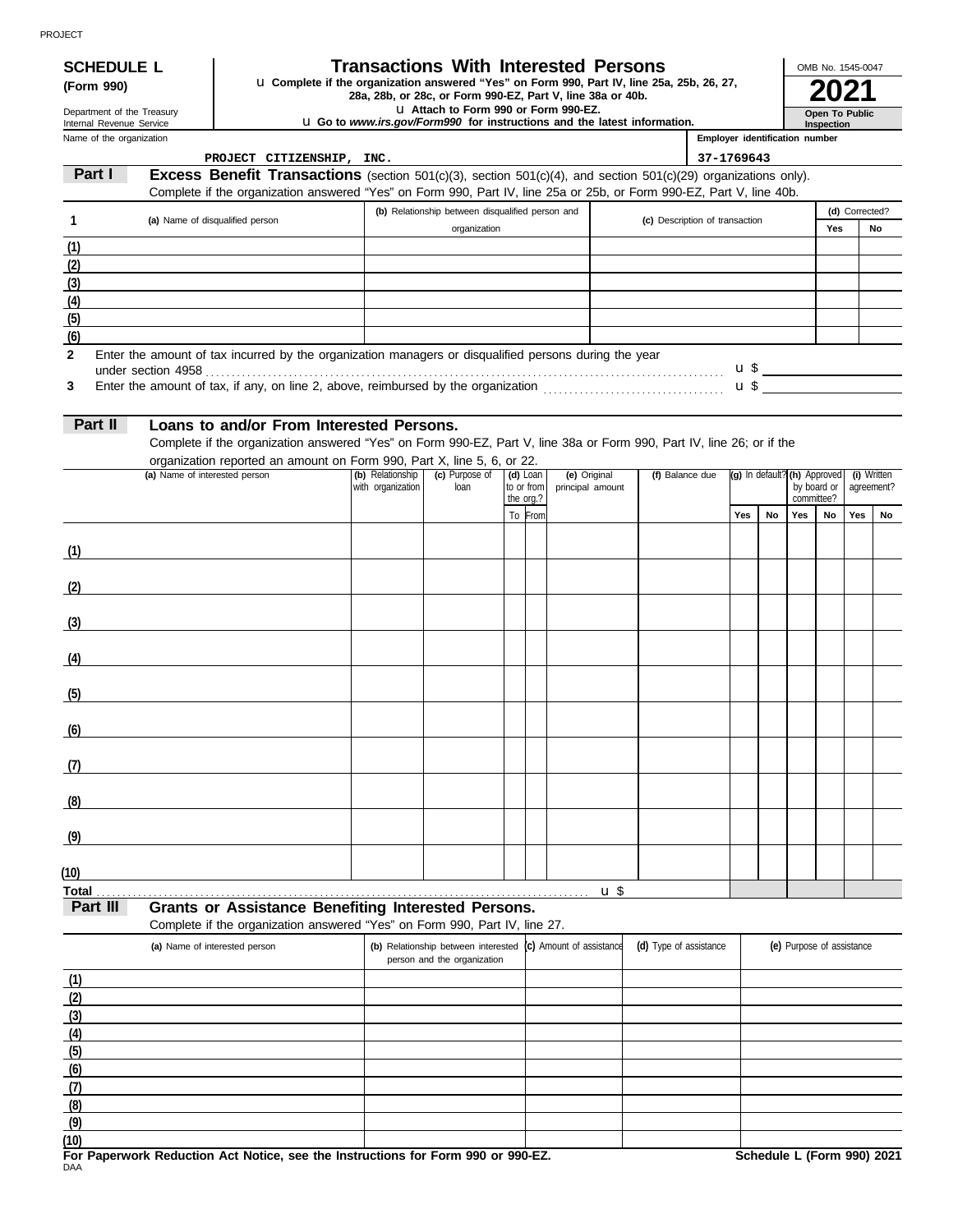|         | Schedule L (Form 990) 2021                                                                  | PROJECT CITIZENSHIP, INC. |               | 37-1769643                     |             | Page 2      |
|---------|---------------------------------------------------------------------------------------------|---------------------------|---------------|--------------------------------|-------------|-------------|
| Part IV | <b>Business Transactions Involving Interested Persons.</b>                                  |                           |               |                                |             |             |
|         | Complete if the organization answered "Yes" on Form 990, Part IV, line 28a, 28b, or 28c.    |                           |               |                                |             |             |
|         | (a) Name of interested person                                                               | (b) Relationship between  | (c) Amount of | (d) Description of transaction | (e) Sharing | of org.     |
|         |                                                                                             | interested person and the | transaction   |                                | revenues?   |             |
|         |                                                                                             | organization              |               |                                | Yes         | No          |
|         | <b>OWEN DIANA</b>                                                                           | <b>FAMILY MEMBER</b>      | 20,489<br>O   | COMPENSATION                   |             | $\mathbf x$ |
|         |                                                                                             |                           |               |                                |             |             |
|         |                                                                                             |                           |               |                                |             |             |
|         |                                                                                             |                           |               |                                |             |             |
|         |                                                                                             |                           |               |                                |             |             |
|         |                                                                                             |                           |               |                                |             |             |
|         |                                                                                             |                           |               |                                |             |             |
|         |                                                                                             |                           |               |                                |             |             |
|         |                                                                                             |                           |               |                                |             |             |
| Part V  | Supplemental Information.                                                                   |                           |               |                                |             |             |
|         | Provide additional information for responses to questions on Schedule L (see instructions). |                           |               |                                |             |             |
|         | SCHEDULE L, PART V - ADDITIONAL INFORMATION                                                 |                           |               |                                |             |             |
|         | SCH L, PART IV, BUSINESS TRANSACTIONS INVOLVING INTERESTED PERSONS:                         |                           |               |                                |             |             |
| (A)     | NAME OF PERSON: OWEN DIANA                                                                  |                           |               |                                |             |             |
| (B)     | RELATIONSHIP BETWEEN INTERESTED PERSON AND ORGANIZATION:                                    |                           |               |                                |             |             |
|         |                                                                                             |                           |               |                                |             |             |
|         | FAMILY MEMBER OF A CURRENT OFFICER                                                          |                           |               |                                |             |             |
| (D)     | DESCRIPTION OF TRANSACTION: COMPENSATION PAYMENTS DURING THE                                |                           |               |                                | TAX         |             |
|         |                                                                                             |                           |               |                                |             |             |
|         |                                                                                             |                           |               |                                |             |             |
|         |                                                                                             |                           |               |                                |             |             |
|         |                                                                                             |                           |               |                                |             |             |
|         |                                                                                             |                           |               |                                |             |             |
|         |                                                                                             |                           |               |                                |             |             |
|         |                                                                                             |                           |               |                                |             |             |
|         |                                                                                             |                           |               |                                |             |             |
|         |                                                                                             |                           |               |                                |             |             |
|         |                                                                                             |                           |               |                                |             |             |
|         |                                                                                             |                           |               |                                |             |             |
|         |                                                                                             |                           |               |                                |             |             |
|         |                                                                                             |                           |               | Schedule L (Form 990) 2021     |             |             |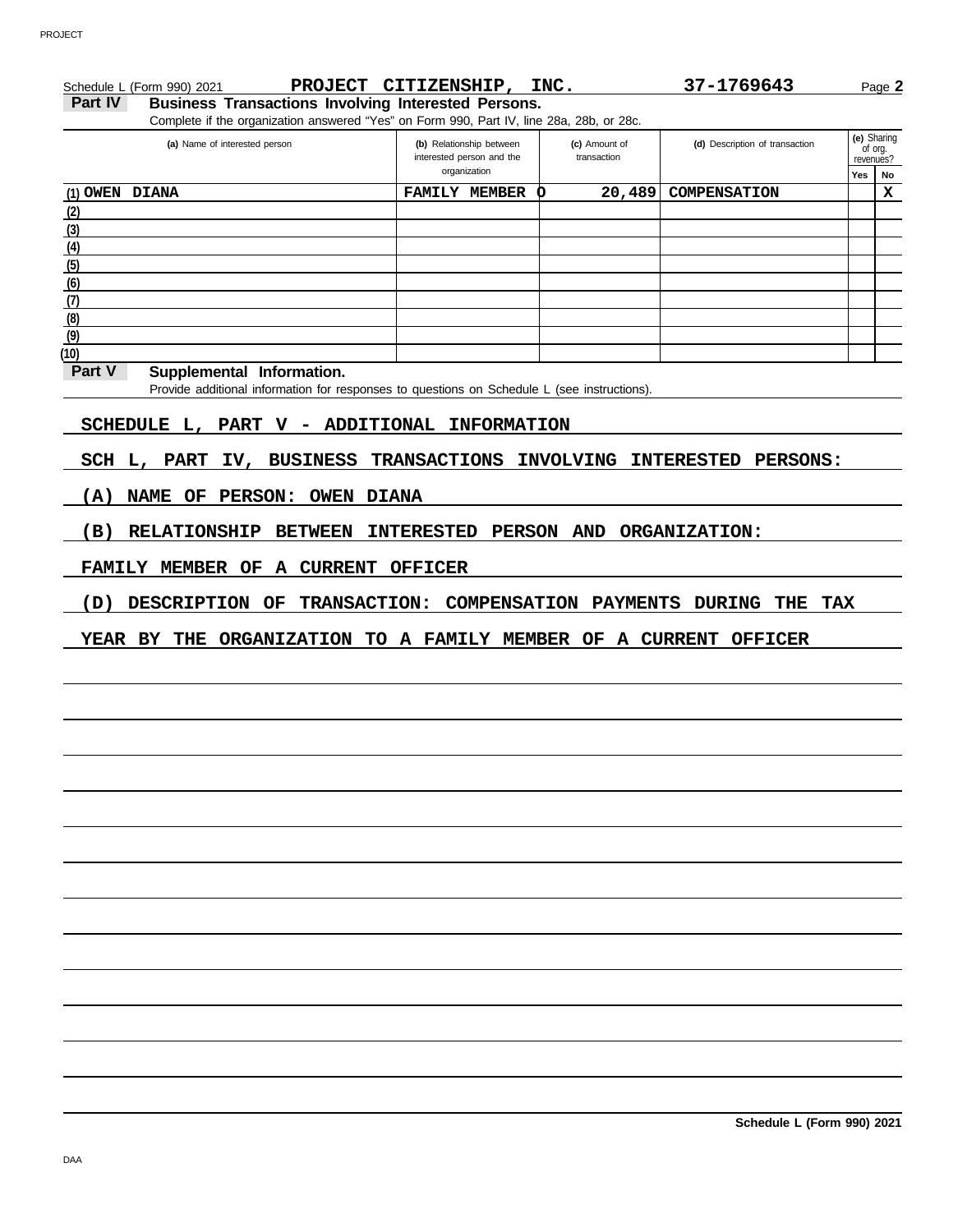| <b>SCHEDULE O</b>                                      | Supplemental Information to Form 990 or 990-EZ                                                                                         |                                         | OMB No. 1545-0047                          |
|--------------------------------------------------------|----------------------------------------------------------------------------------------------------------------------------------------|-----------------------------------------|--------------------------------------------|
| (Form 990)                                             | Complete to provide information for responses to specific questions on<br>Form 990 or 990-EZ or to provide any additional information. |                                         | 2021                                       |
| Department of the Treasury<br>Internal Revenue Service | u Attach to Form 990 or Form 990-EZ.<br>u Go to www.irs.gov/Form990 for the latest information.                                        |                                         | <b>Open to Public</b><br><b>Inspection</b> |
| Name of the organization                               | <b>PROJECT</b><br>CITIZENSHIP,<br>INC.                                                                                                 | 37-1769643                              | Employer identification number             |
|                                                        |                                                                                                                                        |                                         |                                            |
| <b>FORM 990</b><br>$\overline{\phantom{a}}$            | ORGANIZATION'S MISSION                                                                                                                 |                                         |                                            |
| <b>PROJECT</b>                                         | A NONPROFIT<br><b>CITIZENSHIP</b><br><b>AGENCY</b><br>IS.<br><b>THAT</b>                                                               | <b>PROVIDES</b><br>FREE,                | <b>HIGH</b><br><b>QUALITY</b>              |
| <b>SERVICES</b>                                        | TO LEGAL PERMANENT<br><b>RESIDENTS</b><br>HELP<br>TО                                                                                   | THEM BECOME U.S. CITIZENS.              |                                            |
| <b>PROJECT</b>                                         | <b>CITIZENSHIP</b><br>WORKSHOPS,<br><b>OFFERS</b><br><b>FREE</b>                                                                       | <b>ELIGIBILITY</b><br><b>SCREENING,</b> |                                            |
| APPLICATION ASSISTANCE,                                | LEGAL REFERRALS AND                                                                                                                    | <b>ALL MATERIALS</b>                    | NEEDED<br>TO APPLY                         |
| FOR U.S. CITIZENSHIP.                                  | <b>PROJECT</b><br>ΙN<br>ADDITION,                                                                                                      | CITIZENSHIP<br><b>WORKS</b>             |                                            |
|                                                        | COLLABORATIVELY WITH COMMUNITY-BASED<br><b>PARTNERS</b><br>IN                                                                          | <b>ENGLAND</b><br>NEW                   | <b>PROVIDE A</b><br>TO.                    |
| <b>RANGE</b><br><b>SUPPORT</b><br>OF                   | SERVICES,<br>INSTRUCTION,<br><b>CIVICS</b>                                                                                             | APPLICATION ASSISTANCE, AND             |                                            |
| ESOL CLASSES.                                          |                                                                                                                                        |                                         |                                            |
|                                                        |                                                                                                                                        |                                         |                                            |
|                                                        |                                                                                                                                        |                                         |                                            |
|                                                        |                                                                                                                                        |                                         |                                            |
| FORM 990,                                              | PART VI, LINE 11B - ORGANIZATION'S                                                                                                     | PROCESS<br>TO.                          | REVIEW FORM 990                            |
| THE<br>BOARD<br>OF                                     | DIRECTORS REVIEWED AND APPROVED<br>THE                                                                                                 | FORM 990                                | <b>PRIOR</b><br>TO.<br>ITS                 |
| FILING.<br>THE                                         | FORM 990 WAS<br>THEN AUTHORIZED AND SIGNED BY                                                                                          |                                         | THE ORGANIZATION'S                         |
| <b>EXECUTIVE</b>                                       | <b>DIRECTOR.</b>                                                                                                                       |                                         |                                            |
|                                                        |                                                                                                                                        |                                         |                                            |
|                                                        | FORM 990, PART VI, LINE 12C - ENFORCEMENT OF CONFLICTS POLICY                                                                          |                                         |                                            |
|                                                        | THE ORGANIZATION MONITORS COMPLIANCE WITH THE CONFLICT OF INTEREST POLICY                                                              |                                         |                                            |
|                                                        | BY REVIEWING ANNUAL BOARD SIGNOFFS.                                                                                                    |                                         |                                            |
|                                                        |                                                                                                                                        |                                         |                                            |
|                                                        |                                                                                                                                        |                                         |                                            |
|                                                        | FORM 990, PART VI, LINE 19 - GOVERNING DOCUMENTS DISCLOSURE EXPLANATION                                                                |                                         |                                            |
| UPON REQUESTS.                                         |                                                                                                                                        |                                         |                                            |
|                                                        |                                                                                                                                        |                                         |                                            |
|                                                        |                                                                                                                                        |                                         |                                            |
|                                                        |                                                                                                                                        |                                         |                                            |

PROJECT